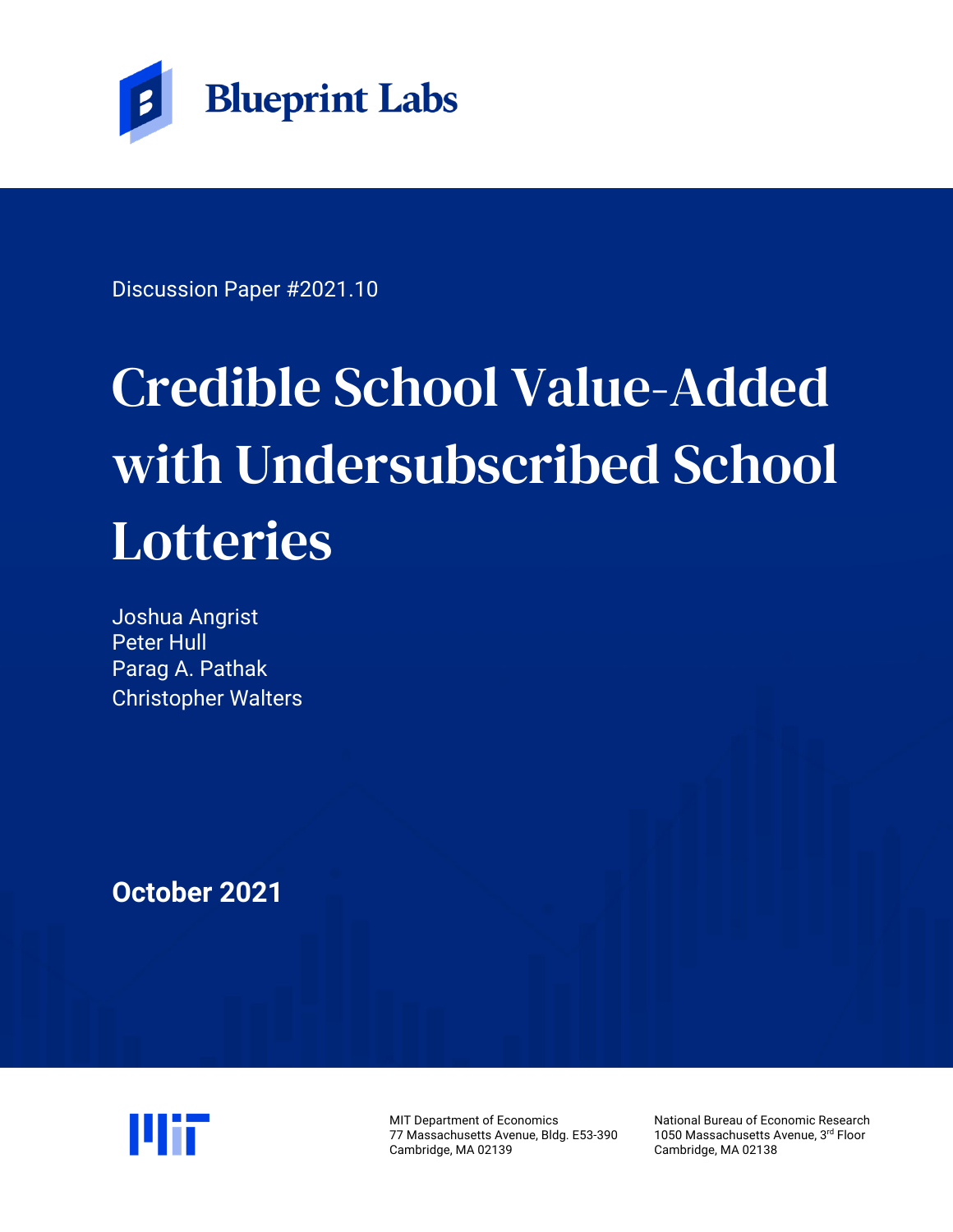# Credible School Value-Added with Undersubscribed School Lotteries<sup>∗</sup>

Joshua Angrist<sup>†</sup> Peter Hull<sup>‡</sup> Parag A. Pathak<sup>§</sup>

Christopher Walters¶

#### Abstract

We introduce two empirical strategies harnessing the randomness in school assignment mechanisms to measure school value-added. The first estimator controls for the probability of school assignment, treating take-up as ignorable. We test this assumption using randomness in assignments. The second approach uses assignments as instrumental variables (IVs) for low-dimensional models of value-added and forms empirical Bayes posteriors from these IV estimates. Both strategies solve the underidentification challenge arising from school undersubscription. Models controlling for assignment risk and lagged achievement in Denver and New York City yield reliable value-added estimates. Estimates from models with lower-quality achievement controls are improved by IV.

<sup>∗</sup>Our thanks to Jimmy Chin and Raymond Han for outstanding research assistance and to MIT Blueprint Labs program managers Eryn Heying and Anna Vallee for invaluable administrative support. We thank Jesse Rothstein and seminar participants at Berkeley and the Online Causal Inference Seminar for helpful comments. Financial support from Arnold Ventures/LJAF and the National Science Foundation is gratefully acknowledged. Pathak also thanks the W.T. Grant Foundation for research support. The research described here was carried out under data use agreements between the New York City and Denver public school districts and MIT. We're grateful to these districts for sharing data. JEL Codes: I20, C26, I28, C21, C52. †MIT and NBER. Email: [angrist@mit.edu](mailto:angrist@mit.edu)

<sup>‡</sup>Corresponding author; Brown University and NBER. Email: peter [hull@brown.edu](mailto:peter_hull@brown.edu) §MIT and NBER. Email: [ppathak@mit.edu](mailto:ppathak@mit.edu)

<sup>¶</sup>University of California Berkeley and NBER. Email: [crwalters@econ.berkeley.edu](mailto:crwalters@econ.berkeley.edu)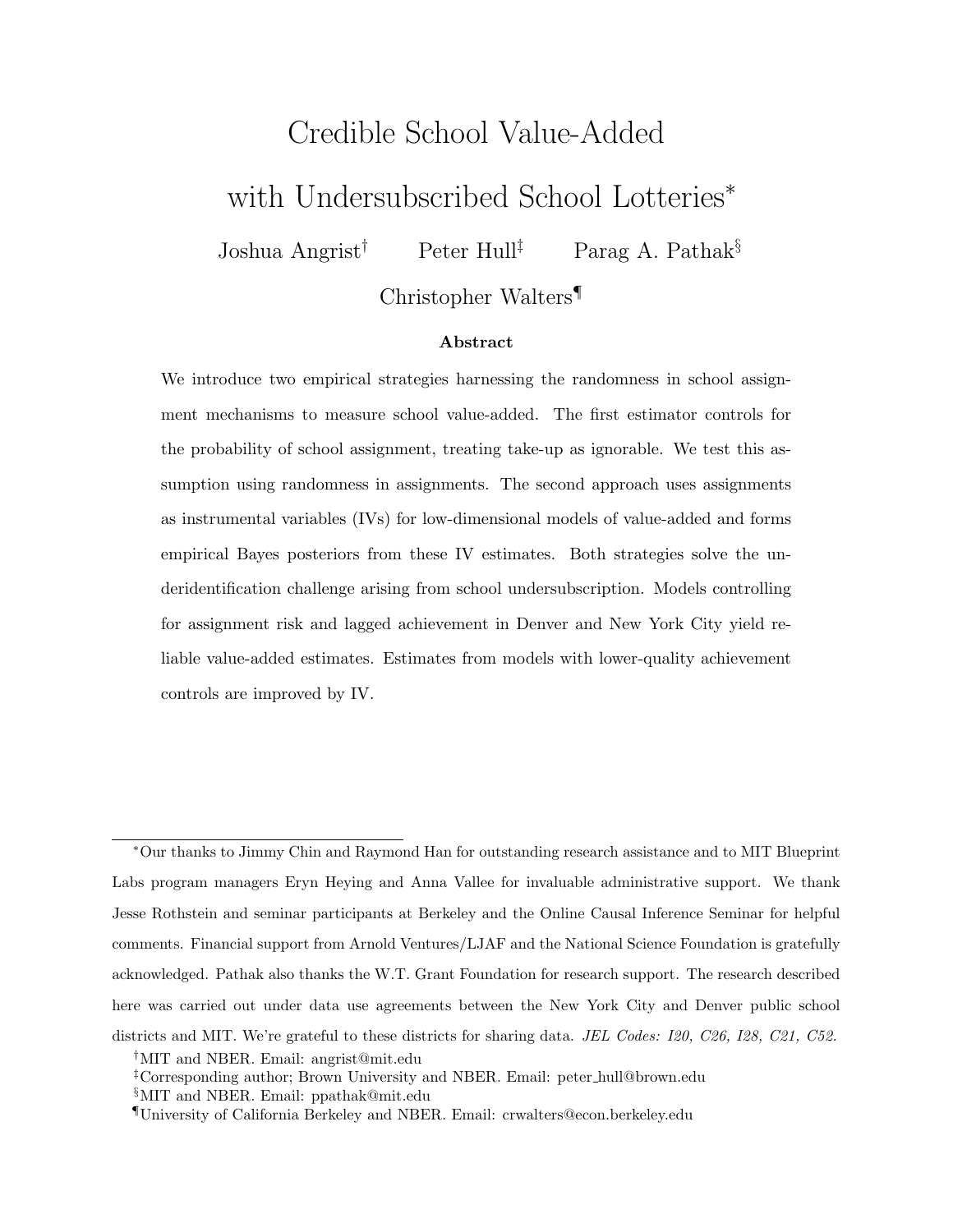# 1 Introduction

Policymakers and families increasingly rely on achievement-based measures of school quality to make high-stakes decisions. Families use school quality information to decide where to enroll and—in some cases—where to live. School leaders and policy-makers use use measured quality when deciding whether to close, restructure, or expand schools.<sup>[1](#page-2-0)</sup> A common concern with such quality rankings is selection bias, due to the non-random sorting of students to schools. In a parallel development, a growing number of school districts use centralized, algorithmic assignment schemes to match students and schools. Boston, Denver, and New York City (NYC), for instance, use deferred acceptance (DA) algorithms to assign students to seats.<sup>[2](#page-2-1)</sup> Many of these centralized assignment systems incorporate random lottery numbers to break ties between otherwise similar students. A growing econometric literature shows how the resulting randomness in seat assignment can be used to address selection bias.

This paper introduces two new empirical strategies that exploit randomness in algorithmic school assignment to measure individual school quality. The key to both approaches is a vector of school assignment propensity scores that characterize each student's probability of assignment to each school. In general, the propensity score for treatment assignment is the probability of assignment conditional on a vector of confounding variables; [Rosenbaum and](#page-38-0) [Rubin \(1983\)](#page-38-0) show that treatments that are independent of potential outcomes conditional on potential confounders are also independent of potential outcomes conditional on the

<span id="page-2-0"></span><sup>1</sup>The Education Commission of the States noted that, as of 2018, 47 U.S. states and Washington D.C. have included or plan to include a measure of average student achievement growth in their school accountability systems for elementary and middle school grades; twenty states further use or plan to use such measures in high school accountability systems. These growth measures are analogous to the "conventional" value-added models we study in this paper, which adjust student test scores by lagged achievement.

<span id="page-2-1"></span><sup>2</sup>Other cities with centralized school assignment systems include Baltimore, Cambridge (Massachusetts), Camden (New Jersey), Chicago, Indianapolis, Minneapolis, Newark, New Orleans, Oakland, San Francisco, Seattle, Tulsa, and Washington D.C. Centralized assignment is also widespread and growing globally, with 51 countries using it at either the primary or secondary level as of 2020 (see <https://www.ccas-project.org/>).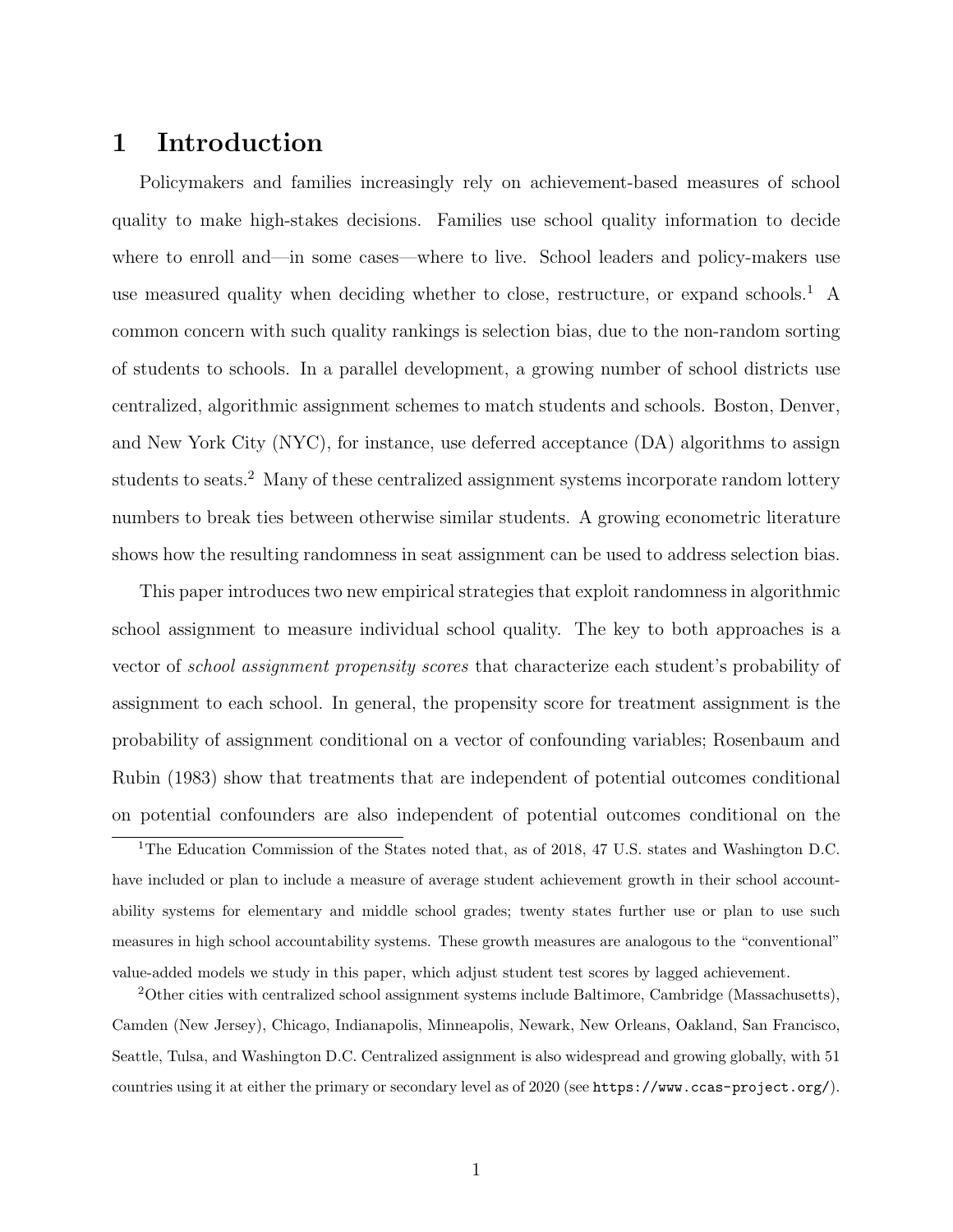propensity score. [Abdulkadiro˘glu et al. \(2017,](#page-35-0) [2019\)](#page-35-1) extend this result to matching markets for schools, deriving formulas that quantify assignment risk in centrally assigning districts.

Empirical work exploiting school assignment propensity scores has so far aimed to capture causal effects of attendance in particular sectors, such as charter schools, rather than individual schools. Estimates of such effects are useful for understanding average sectoral effectiveness, but high stakes decisions for households and policymakers typically hinge on measures of individual school quality. Our aim here is to use school assignment propensity scores to estimate individual school value-added. An important econometric challenge in this context arises because many schools are "undersubscribed," in the sense of having no applicants for whom assignment risk is strictly between zero and one. A conventional twostage least squares (2SLS) model that uses offers to instrument individual school attendance is therefore underidentified. Moreover, many over-subscribed schools face weak demand and, consequently, yield a weak first stage. This paper tackles the econometric issues arising in such common school assignment scenarios.

Our first empirical strategy presumes that the only sources of selection bias in value-added estimates are the applicant characteristics integral to school matching, such as where to apply and the priority status that a school assigns its applicants. This amounts to the assumption that compliance with conditionally randomized offers is independent of potential outcomes. We refer to estimation based on this empirical strategy as a risk-controlled value-added model (RC VAM). The conditional independence assumption underlying RC VAM echoes that invoked in the [Dale and Krueger \(2002,](#page-37-0) [2014\)](#page-37-1) and [Mountjoy and Hickman \(2020\)](#page-38-1) studies of the earnings consequences of elite college attendance. Importantly, however, centralized school assignment facilitates tests of such conditional independence assumptions, a feature new to applications of this sort of identification strategy.

Our second estimator avoids the conditional independence assumption motivating RC VAM by using randomized school offers as instrumental variables (IVs) for school attended, adjusting for the school assignment propensity scores. Score conditioning makes offer dum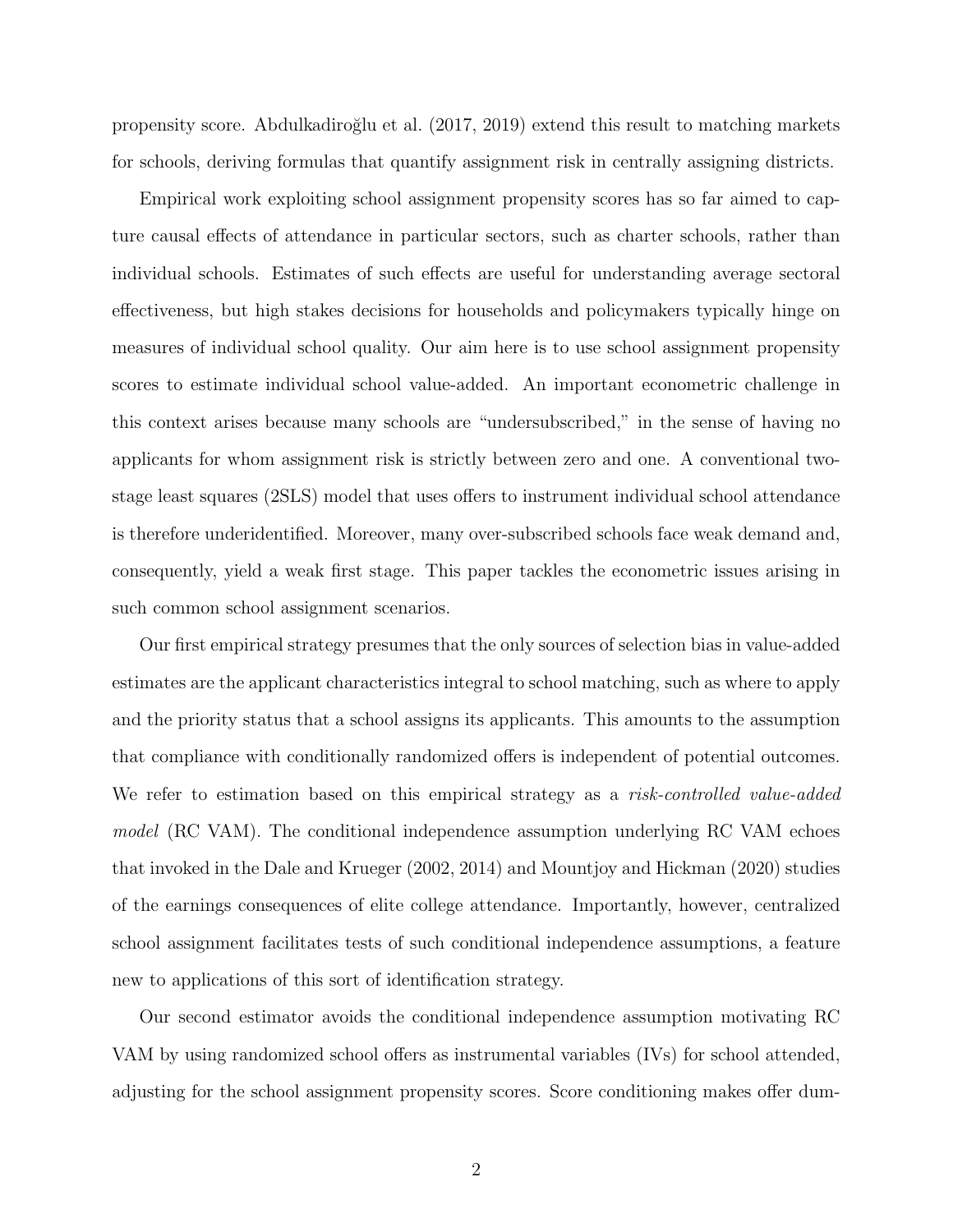mies credible instruments, but undersubscription makes a conventional IV approach intractable. Our IV VAM procedure solves the underidentification problem by modeling school value-added as a function of a few mediating school characteristics. IV estimates of mediator effects are then used to construct empirical Bayes posterior predictions of value-added for individual schools. This approach builds on and simplifies earlier empirical Bayes strategies that combine observational and quasi-experimental estimates [\(Angrist et al., 2016,](#page-35-2) [2017;](#page-36-0) [Chetty and Hendren, 2018;](#page-36-1) [Hull, 2018\)](#page-37-2).

The RC VAM and IV VAM procedures are illustrated by estimating school value-added in Denver and NYC, two large urban districts with centralized public school assignment. Denver matches students to schools in a unified enrollment scheme that employs a single random lottery number as a tie-breaker across students with the same admission priorities. We estimate the Denver school assignment propensity score using recent theoretical results on school assignment risk in such systems [\(Abdulkadiro˘glu et al., 2017\)](#page-35-0). In NYC, admission offers are determined by a match that combines lottery and non-lottery tie-breakers, with the latter relevant for applicants to New York's "screened schools." NYC school assignment scores are therefore estimated using the theoretical results on assignment risk in matching markets with mixed multiple tie-breaking developed in Abdulkadiroğlu et al. (2019).

VAM estimates from both cities suggest that controlling for school assignment risk and lagged student achievement does a remarkably good job of eliminating selection bias. Statistical tests that exploit quasi-experimental offer variation fail to reject the key conditional independence assumption underlying RC VAM. Perhaps surprisingly, RC VAM estimates appear reliable even for the effects of NYC high schools on SAT scores, where lagged score controls come from very different assessments. RC VAM estimates for NYC also beat conventional VAM estimates on mean-squared error (MSE) grounds, with bias reductions more than offsetting the variance penalty for use of narrower identifying variation.

Because RC VAM appears virtually unbiased, there's little scope for IV VAM to improve upon it in Denver and NYC. We show, however, that IV VAM can reduce bias and MSE when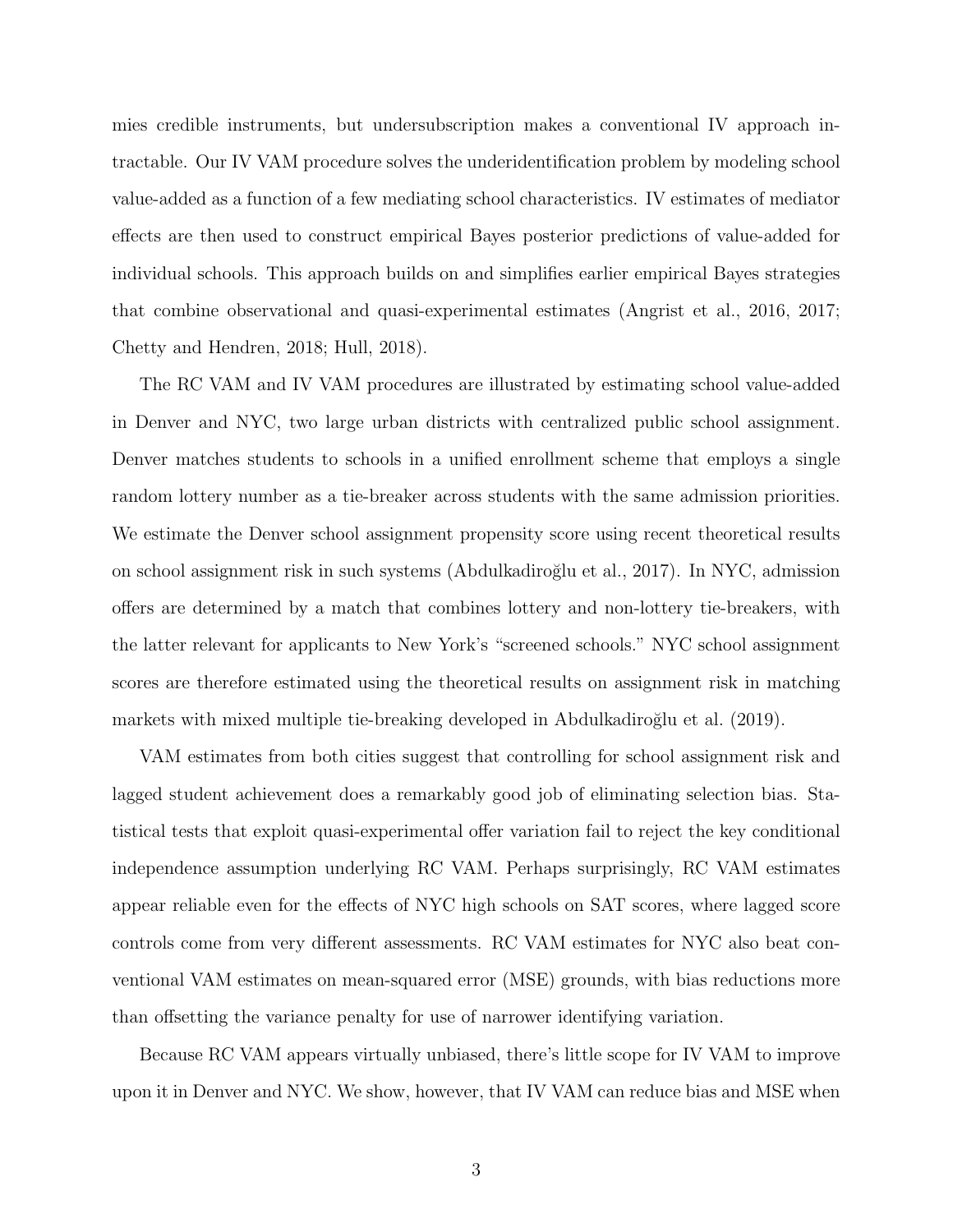value-added is estimated with more limited controls than those specified by the RC VAM procedure. IV VAM also boosts the accuracy of VAMs that rely on older measures of lagged achievement for estimation. This scenario is inspired by the 2020 COVID-19 pandemic, when few school districts were able to test as originally scheduled. Our encouraging results in this context suggest that IV VAM is likely to be useful in situations where information on lagged outcomes is dated or unavailable.

Our analysis adds to a large and growing literature on value-added measurement in education and other fields. Statistical analyses of U.S. school quality date back to [Coleman](#page-36-2) [\(1966\)](#page-36-2), which famously concluded that schools "bring little influence to bear on a child's achievement." More recent studies leverage advanced statistical methods to separate the causal effects of schools (or teachers) from the confounding factors of student background and ability (e.g. [Ladd and Walsh, 2002;](#page-38-2) [Tekwe et al., 2004;](#page-38-3) [Kane and Staiger, 2008;](#page-37-3) [Reardon and](#page-38-4) [Raudenbush, 2009\)](#page-38-4). Key extensions and applications exploiting quasi-experimental variation include [Chetty et al. \(2014a\)](#page-36-3) for teachers and [Deming \(2014\)](#page-37-4) and [Angrist et al. \(2017\)](#page-36-0) for schools. Applications of quasi-experimental value-added estimation to other settings include [Chetty and Hendren \(2018\)](#page-36-1), [Hull \(2018\)](#page-37-2), and [Abaluck et al. \(2021\)](#page-35-3).[3](#page-5-0)

The remainder of the paper is organized as follows. Section [2](#page-5-1) outlines a conceptual framework for school value-added estimation and testing in districts that centralize school assignment. Sections [3](#page-9-0) and [4](#page-16-0) describe our two new estimation strategies. Empirical results are discussed in Section [5.](#page-22-0) Section [6](#page-33-0) summarizes and points to directions for further work.

# <span id="page-5-1"></span>2 Econometric Framework

#### 2.1 Setting

Consider a population of N students, each attending one of  $J$  schools in a district. Let  $Y_{ij}$  denote the potential test score outcome of student i when enrolled at school j. These

<span id="page-5-0"></span><sup>3</sup>See also [Andrabi et al.](#page-35-4) [\(2020\)](#page-35-4) and [Ainsworth et al.](#page-35-5) [\(2020\)](#page-35-5), who apply the methods of [Angrist et al.](#page-36-0) [\(2017\)](#page-36-0) to school systems outside the U.S.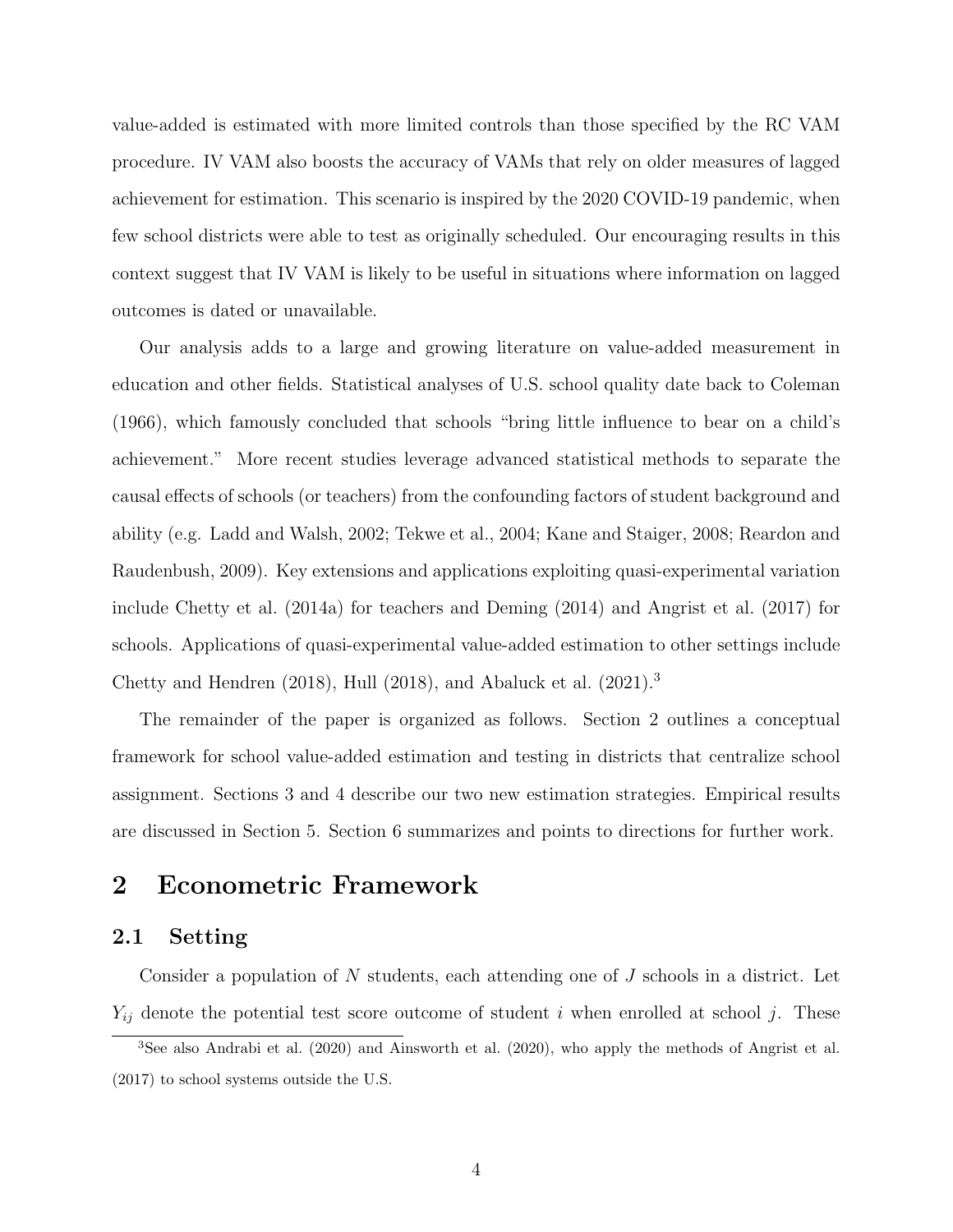potential outcomes are described by a constant-effects model:

<span id="page-6-0"></span>
$$
Y_{ij} = \gamma_j + \varepsilon_i, \quad j \in \{1, \dots, J\},\tag{1}
$$

where  $\gamma_j = E[Y_{ij}]$  and  $\varepsilon_i \equiv Y_{ij} - E[Y_{ij}]$ . For any two schools, j and k, the difference  $\gamma_j - \gamma_k$ gives the causal effect of attending j rather than k, that is, a comparison of school value-added. Equation [\(1\)](#page-6-0) is a constant-effects VAM because the common residual,  $\varepsilon_i$ , implies the same  $Y_{ij} - Y_{ik}$  for all students. The constant-effects framework focuses attention on the possibility of selection bias in VAM estimates rather than treatment effect heterogeneity (though we explore the potential for such heterogeneity below). We refer to  $\varepsilon_i$  as student i's ability, since this reflects an individual student's contribution to her academic achievement.

It's convenient to adopt a parameterization that measures value-added relative to the average for the district. Let  $D_{ij}$  denote an indicator equal to one if student i attends school j. Observed outcomes  $Y_i$  can then be written:

<span id="page-6-1"></span>
$$
Y_i = \beta_0 + \sum_{j=1}^{J} \beta_j D_{ij} + \varepsilon_i,
$$
\n(2)

where  $\beta_0 = \frac{1}{J}$  $\frac{1}{J}\sum_{j=1}^{J}\gamma_j$  is the average potential achievement in the district and  $\beta_j = \gamma_j - \beta_0$ .

The value-added parameters  $\beta_j$  describe the effect of randomly generated changes in school enrollment on test score outcomes. Since school enrollment is not randomly assigned, these causal parameters need not coincide with differences in average student outcomes across schools. Schools that attract higher-ability students tend to have better average outcomes, regardless of value-added. In the context of equation [\(2\)](#page-6-1), this selection bias manifests as correlation between the  $D_{ij}$  and  $\varepsilon_i$ . Consequently, a regression of  $Y_i$  on the  $D_{ij}$  indicators need not identify the parameters of the causal model [\(2\)](#page-6-1).

#### 2.2 Centralized Assignment

Centralized school assignment schemes ("matches," for short) provide a source of identifying information that we use to overcome selection bias. Centralized matches ask students to submit rank-ordered preferences over schools, while also granting potential applicants a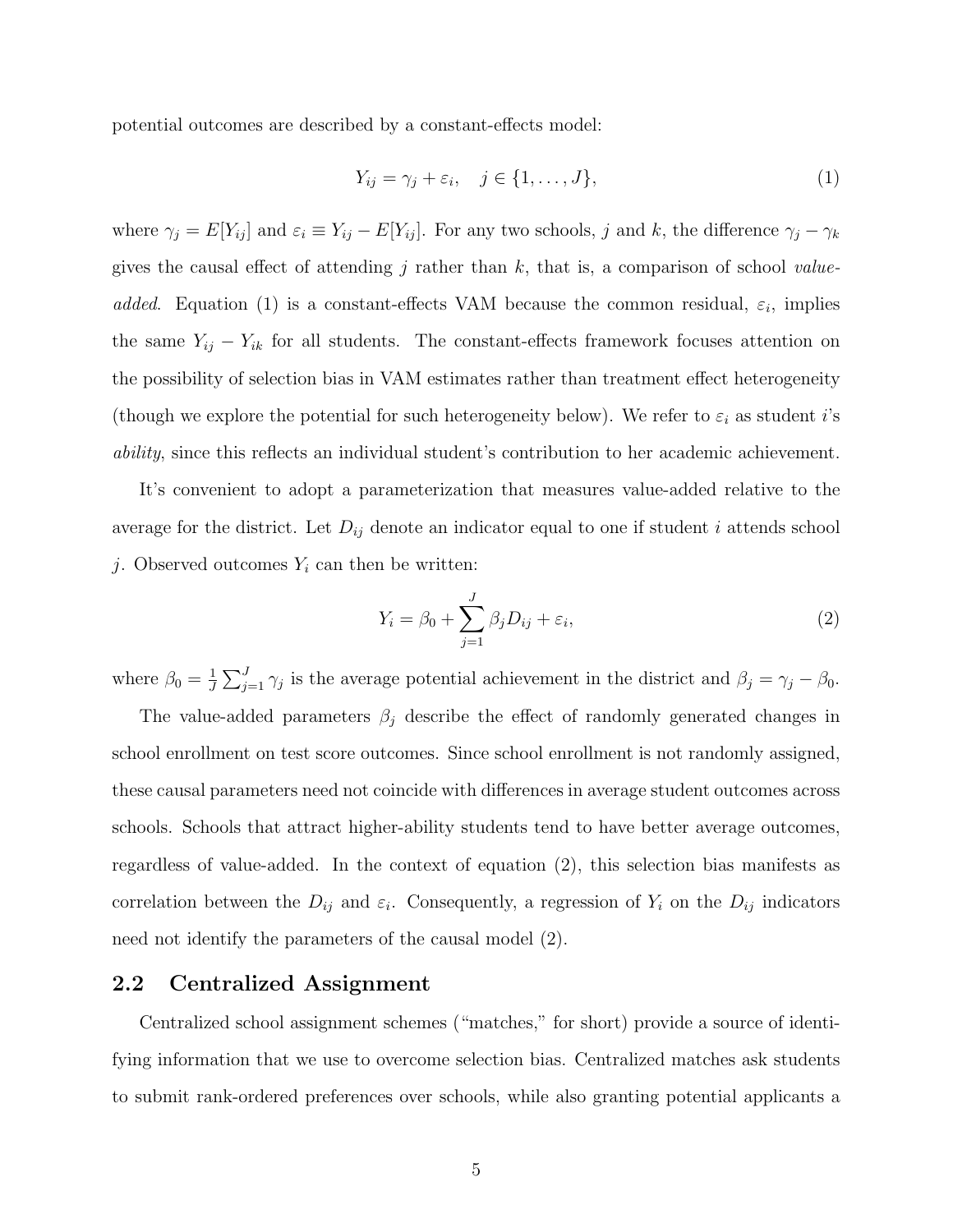priority at each school; for example, siblings of enrolled students typically receive a higher priority than non-siblings. Students are matched to schools by a deferred acceptance (DA) algorithm that takes preferences and priorities as inputs. Match-generated offers are also determined by a tie-breaking variable, often randomly assigned, that distinguishes between students with the same preferences and priorities. The DA algorithm outputs a single school assignment for each student. Students may choose to enroll where matched, or to enter a later, less systematic round producing negotiated assignments. Random tie-breaking ensures that admission offers are randomly assigned conditional on student preferences and priorities. Because many students enroll where offered, dummies indicating school offers are highly correlated with the school enrollment dummies in equation  $(2)$ .

The stochastic features of a match are formalized with the aid of notation for preferences and priorities. Let  $\succ_i$  denote student i's list of preferences over schools and write  $\rho_{ij}$  for student *i*'s priority at school *j*. The vector  $\rho_i = (\rho_{i1}, ..., \rho_{iJ})'$  collects a student's priorities at all schools. A student's *type*, denoted  $\theta_i$ , is the combination of preferences and priorities, that is,  $\theta_i \equiv (\succ_i, \rho_i)$ . The centralized assignment algorithm takes as inputs the set of  $\theta_i$ and random tie-breaking numbers; it outputs a set of indicators,  $Z_{ij}$ , equal to one when the match offers student  $i$  a seat at school  $j$ . Assignment indicators are collected in the vector  $Z_i = (Z_{i1}, ..., Z_{iJ})'$ . The conditional random assignment of  $Z_i$  is then summarized as follows:

<span id="page-7-0"></span>Assumption CRA. Student ability is independent of school assignments conditional on student type:  $\varepsilon_i \perp \!\!\! \perp Z_i \mid \theta_i$ .

Assumption [CRA,](#page-7-0) maintained throughout the paper, suggests that we can estimate the causal effects of school assignment by comparing the outcomes of students receiving different assignments within strata defined by  $\theta_i$ . In practice, however, we see nearly as many preference and priority combinations as there are students in a match. Consequently, full type conditioning leaves few degrees of freedom for empirical analysis.

To reduce the dimension of the conditioning set needed to control omitted variables bias, students of different types are pooled in a manner that preserves conditional independence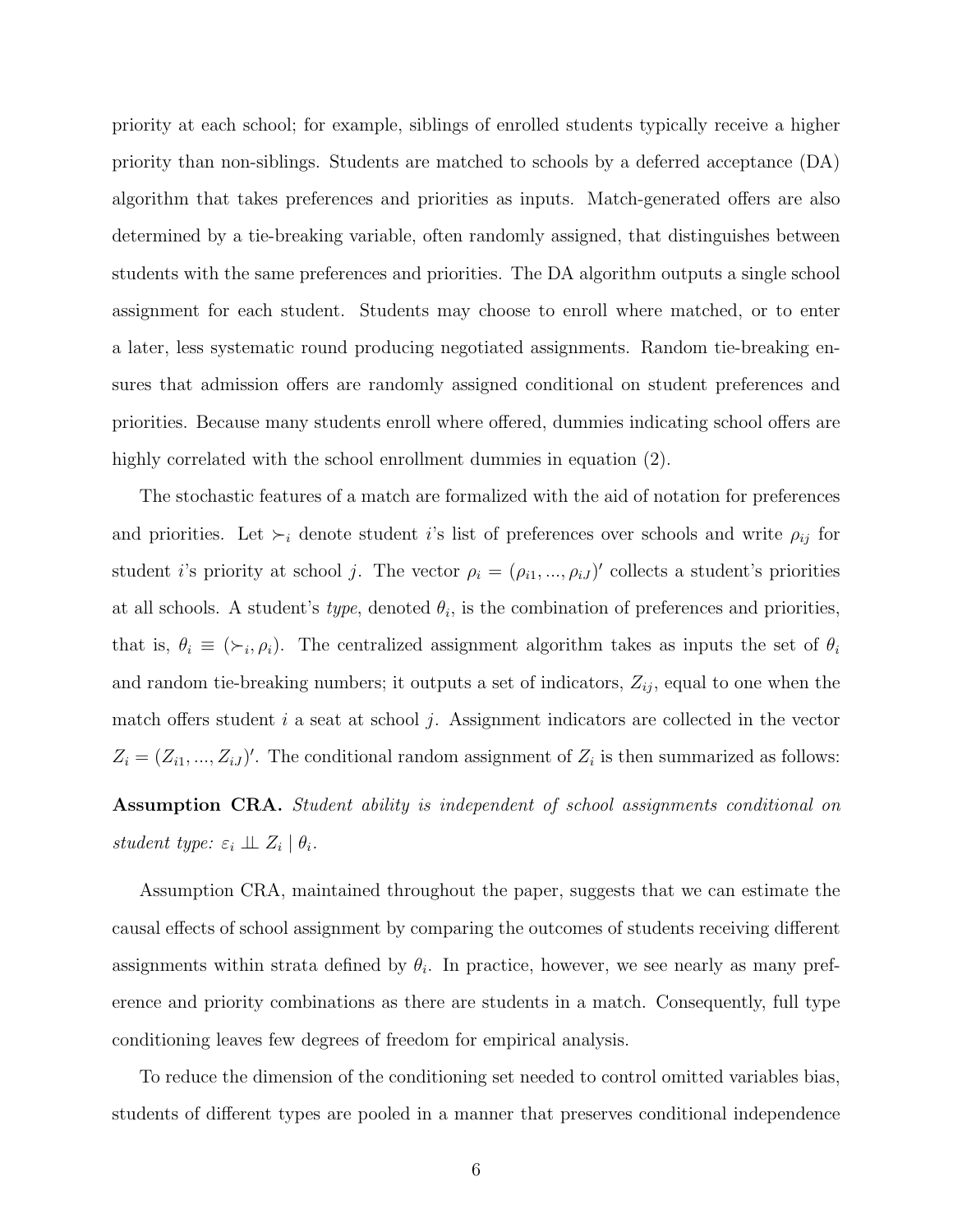of offers and potential outcomes. Pooling relies on the school assignment propensity score, computation of which uses theoretical results in Abdulkadiroğlu et al. (2017, [2019\)](#page-35-1). Student  $i$ 's propensity score for assignment to school  $j$  is defined as:

$$
p_{ij} \equiv \Pr(Z_{ij} = 1 | \theta_i).
$$

The  $p_{ij}$  are school assignment rates implicitly determined by repeatedly running the assignment algorithm, redrawing tie-breakers each time, while holding preferences and priorities fixed. Abdulkadiroğlu et al. (2017) and Abdulkadiroğlu et al. (2019) show how to compute  $p_{ij}$  analytically, an approach followed here. The vector  $p_i = (p_{i1}, ..., p_{iJ})'$  collects student *i*'s propensity scores for all schools.[4](#page-8-0)

As first shown by [Rosenbaum and Rubin \(1983\)](#page-38-0), random assignment conditional on a vector of controls implies conditional random assignment given the propensity score obtained from these controls. In our setup, this result can be stated as follows:

<span id="page-8-1"></span>Lemma 1. Under Assumption [CRA,](#page-7-0) student ability is independent of school assignments conditional on assignment risk:  $\varepsilon_i \perp \!\!\! \perp Z_i | p_i$ .

In other words, since school assignment is ignorable conditional on type, it's also ignorable conditional on the school assignment propensity score. Moreover, assignment scores are determined by a few key match parameters. Conditioning on low-dimensional propensity scores thus leaves us with far more degrees of freedom than full type conditioning.

In a linear constant-effects model, score control can be implemented using the following corollary to to Lemma [1:](#page-8-1)

<span id="page-8-2"></span>Corollary 1. Under Assumption [CRA,](#page-7-0) student ability is orthogonal to risk-adjusted school assignments:  $E[\varepsilon_i(Z_{ij} - p_{ij})] = 0$  for each j.

<span id="page-8-0"></span><sup>&</sup>lt;sup>4</sup>The NYC match is complicated by the participation of schools using non-lottery tie-breaking variables like test scores. Propensity scores in this case, derived in Abdulkadiroğlu et al. [\(2019\)](#page-35-1), turn on a set of tie-breaker classification variables as well as on type. Our notation ignores this complication, which affects estimation but is immaterial to the conceptual framework that allows us to identify VAM.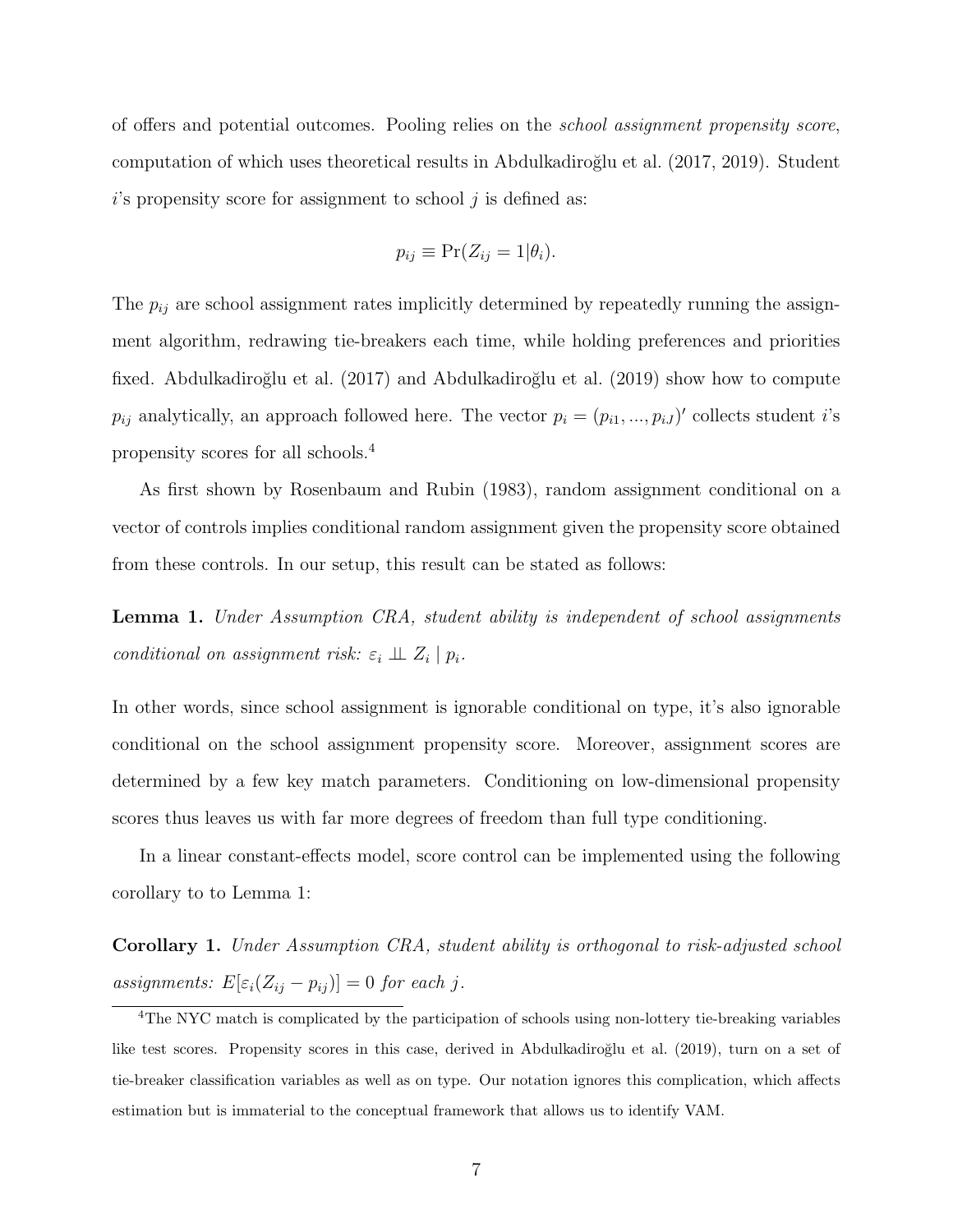This suggests the set of risk-adjusted offer dummies,  $Z_{ij} - p_{ij}$ , can used as instruments for the set of enrollment dummies,  $D_{ij}$ , in equation [\(2\)](#page-6-1). The argument behind this result parallels that in Robinson's [\(1988\)](#page-38-5) partially-linear framework, applied here to IV. A twostage least squares (2SLS) procedure that uses offers as instruments for school enrollment while controlling for the corresponding propensity scores is equivalent to a 2SLS estimator that uses residuals from a regression of offers on school assignment scores as instruments. Since  $p_{ij} = E[Z_{ij} | \theta_i]$ , the auxiliary regression residual in this case is  $Z_{ij} - p_{ij}$ .<sup>[5](#page-9-1)</sup>

# 2.3 The Undersubscription Challenge

[Abdulkadiro˘glu et al. \(2017,](#page-35-0) [2019\)](#page-35-1) use orthogonality conditions analogous to those described by Corollary [1](#page-8-2) to estimate effects of attending groups of schools that belong to a particular sector, such as charter schools. This work treats assignment to a given sector as an instrument for sector enrollment, controlling for the relevant sector-assignment propensity score. When the sector of interest consists of charter schools, for example, risk adjustment is based on the probability of being assigned a seat at any charter school in the match.

Using centralized assignment to estimate *individual* school value-added is more challenging. The challenge arises from the fact that many schools are undersubscribed, in the sense of having no applicants for whom assignment risk is strictly between zero and one. When assignment risk is zero or one, risk-adjusted school-assignment offers are constant at zero, and so uninformative about a school's causal effects. Undersubscription of individual schools is seen more often than undersubscription of an entire sector. Thus, unlike models of, say, charter school effects (a sector of interest), equation [\(2\)](#page-6-1) is not identified solely by IV-type exclusion restrictions since the number of endogenous variables exceeds the number of useful instruments. The next two sections introduce strategies to address this challenge.<sup>[6](#page-9-2)</sup>

<span id="page-9-1"></span><span id="page-9-0"></span><sup>&</sup>lt;sup>5</sup>Proof of this and other key identification results appears in the Appendix. The Supplemental Appendix contains technical material related to parameter estimation and additional empirical results. [Borusyak and](#page-36-4) [Hull](#page-36-4) [\(2020\)](#page-36-4) apply the risk adjustment idea to a broad class of research designs (and outside linear constanteffects models) which use treatments or instruments computed from multiple sources of variation.

<span id="page-9-2"></span><sup>&</sup>lt;sup>6</sup>We use "undersubscribed" to refer to schools for which all applicants have risk of either zero or one.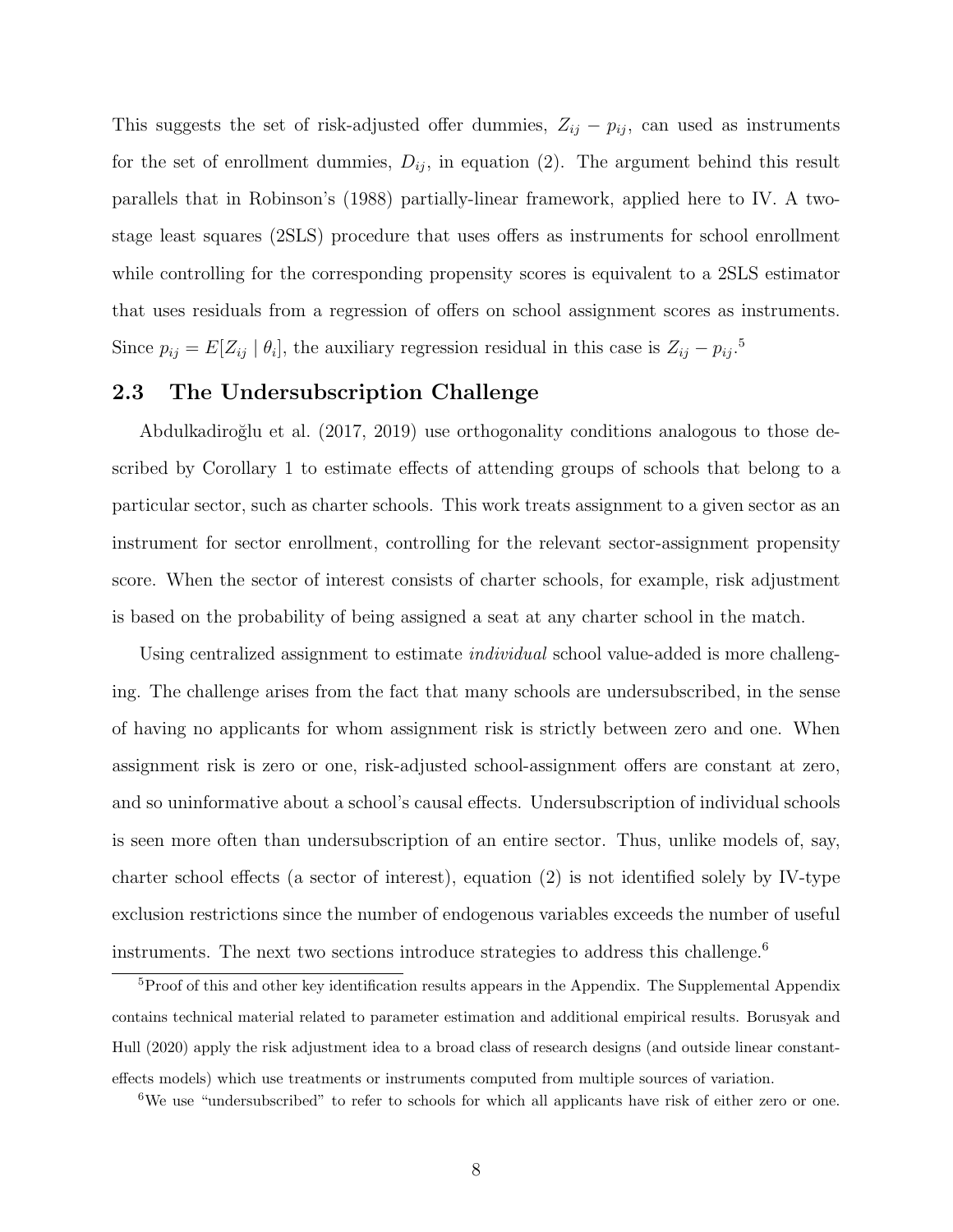# 3 Risk-Controlled VAM

Our first approach to the estimation of causal VAM eschews the use of instruments and instead controls for assignment risk. This strategy is predicated on the assumption that, conditional on applicant type and a vector of other pre-assignment covariates  $X_i$ , the identity of a student's enrolled school is independent of her potential outcomes and is therefore as good as randomized. The  $X_i$  include conventional VAM controls such as lagged test scores and student demographic characteristics. To formalize this identifying assumption, let  $D_i = (D_{i1}, ..., D_{iJ})'$  be a vector collecting the J school enrollment indicators. This notation is used to state a key conditional independence assumption as follows:

<span id="page-10-0"></span>Assumption CIA. Student ability is independent of school enrollment conditional on student characteristics and assignment risk:  $\varepsilon_i \perp \!\!\! \perp D_i | (p_i, X_i)$ .

The risk-controlled (RC) VAM estimator, presented below, leverages this assumption via a regression of outcomes on school attendance dummies with controls for  $p_i$  and  $X_i$ .

To motivate the RC VAM approach, note first that because school assignment offers are randomly assigned conditional on type, it must be true that  $(\varepsilon_i, X_i) \perp \!\!\! \perp Z_i \mid \theta_i$ . Hence, Lemma [1](#page-8-1) can be modified to say:

<span id="page-10-1"></span>
$$
\varepsilon_i \perp \!\!\!\perp Z_i \mid (p_i, X_i). \tag{3}
$$

Assumption [CIA](#page-10-0) therefore follows from Lemma [1](#page-8-1) in a scenario in which all match participants accept any offer yielded by the match, so that  $D_i = Z_i$ . More generally, Assumption [CIA](#page-10-0) overcomes selection bias by requiring compliance with conditionally randomized school as-This label seems fair because much of this degenerate risk is explained by non-application: in the sample of undersubscribed NYC high schools, for example, 85% of school-applicant pairs have  $p_{ij} = 0$ . Undersubscription of this sort often arises when a school is ranked first by fewer applicants than the school has seats. In this case, those ranking the school have  $Z_{ij} = p_{ij} = 1$ , while non-applicants have  $Z_{ij} = p_{ij} = 0$ . With centralized assignment, the  $Z_{ij} = p_{ij} = 0$  scenario may also occur when all students ranking j are guaranteed to find seats at schools they prefer to j.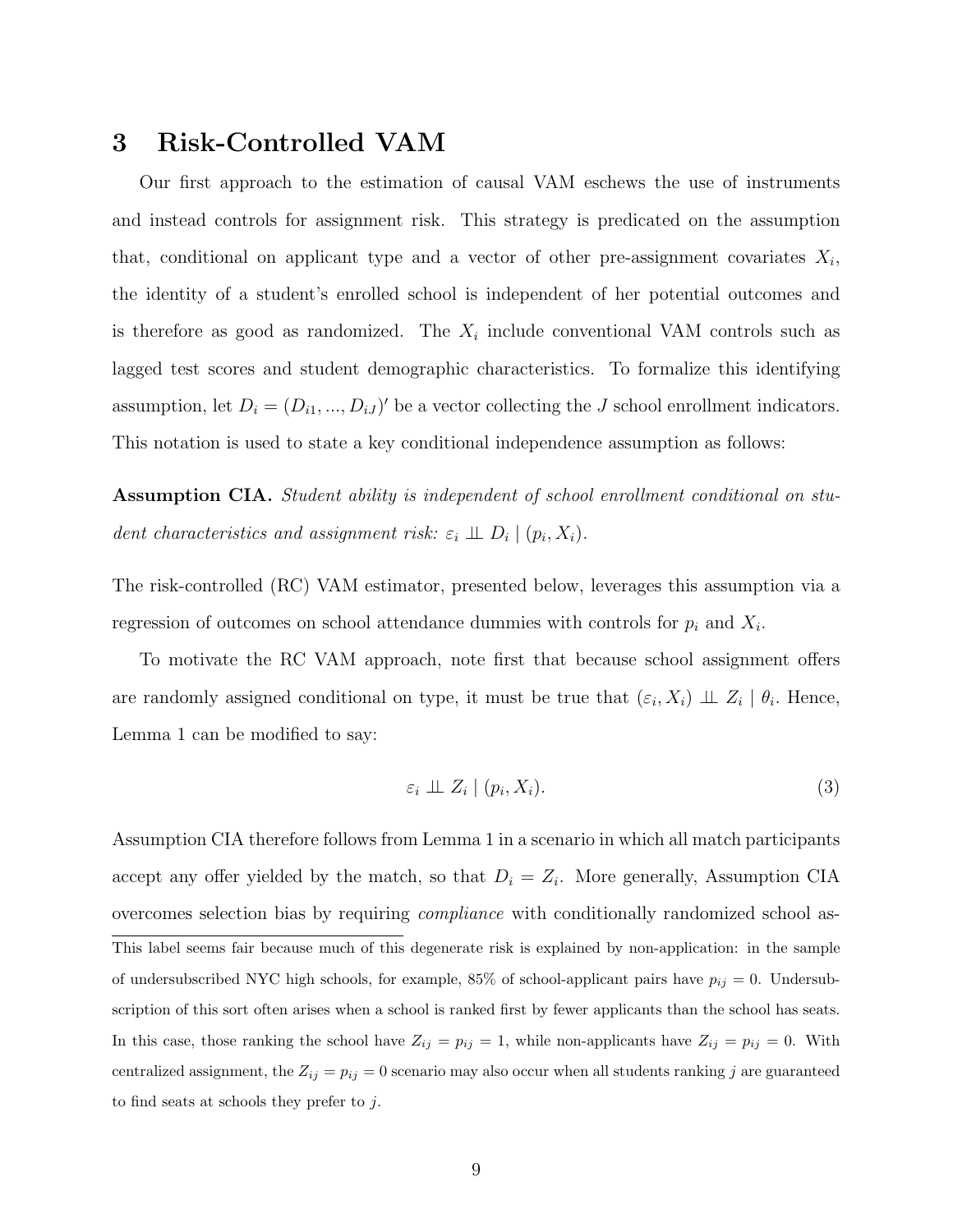signment offers, i.e. the relationship between  $D_i$  and  $Z_i$ , to be as good as random conditional on applicant type and covariates. Under this assumption, value-added can be measured for all schools in the district, without regard to undersubscription. Conventional VAM estimates invoke a stronger version of Assumption [CIA](#page-10-0) by requiring conditional independence to hold conditional on  $X_i$  alone. The identifying assumption behind RC VAM therefore nests that justifying conventional VAM.

Assumption CIA is a central-assignment analog of the [Dale and Krueger \(2002,](#page-37-0) [2014\)](#page-37-1) identification strategy for the returns to college selectivity. The Dale and Krueger approach assumes that college enrollment decisions are made independently of potential outcomes conditional on student application choices and college admission offers. In particular, these studies argue that application choices and admission results are likely to capture stable and systematic features of applicants' preferences and qualifications, while subsequent offer take-up decisions reflect idiosyncratic variation unrelated to potential outcomes.[7](#page-11-0) College application choices are a decentralized analog of the preference component of applicant type in a centralized match, while admission offer take-up is analogous to offer compliance.

This analogy suggests a close connection between the RC VAM and Dale and Krueger identification strategies, a relationship formalized in the following result:

<span id="page-11-1"></span>**Lemma 2.** Given  $(\varepsilon_i, X_i) \perp Z_i | \theta_i$ , Assumption [CIA](#page-10-0) is implied by conditional independence of student ability and enrollment given student characteristics, assignment risk, and school assignments:  $\varepsilon_i \perp \!\!\! \perp D_i | (p_i, X_i, Z_i) \implies \varepsilon_i \perp \!\!\! \perp D_i | (p_i, X_i)$ .

At first blush, the Dale and Krueger strategy adds an extra set of conditioning variables: the admissions offers,  $Z_i$ . Lemma [2](#page-11-1) shows, however, that our CIA assumption is implied by a Dale-and-Krueger-type conditional independence assumption that adds school assignment offers to the conditioning set. Offer-conditioning is therefore unnecessary.

<span id="page-11-0"></span><sup>&</sup>lt;sup>7</sup>[Mountjoy and Hickman](#page-38-1) [\(2020\)](#page-38-1) apply this strategy to estimate effects of college selectivity using admin-istrative data from Texas. Abdulkadiroğlu et al. [\(2020\)](#page-35-6) use a similar strategy to identify the determinants of parental preferences for NYC schools.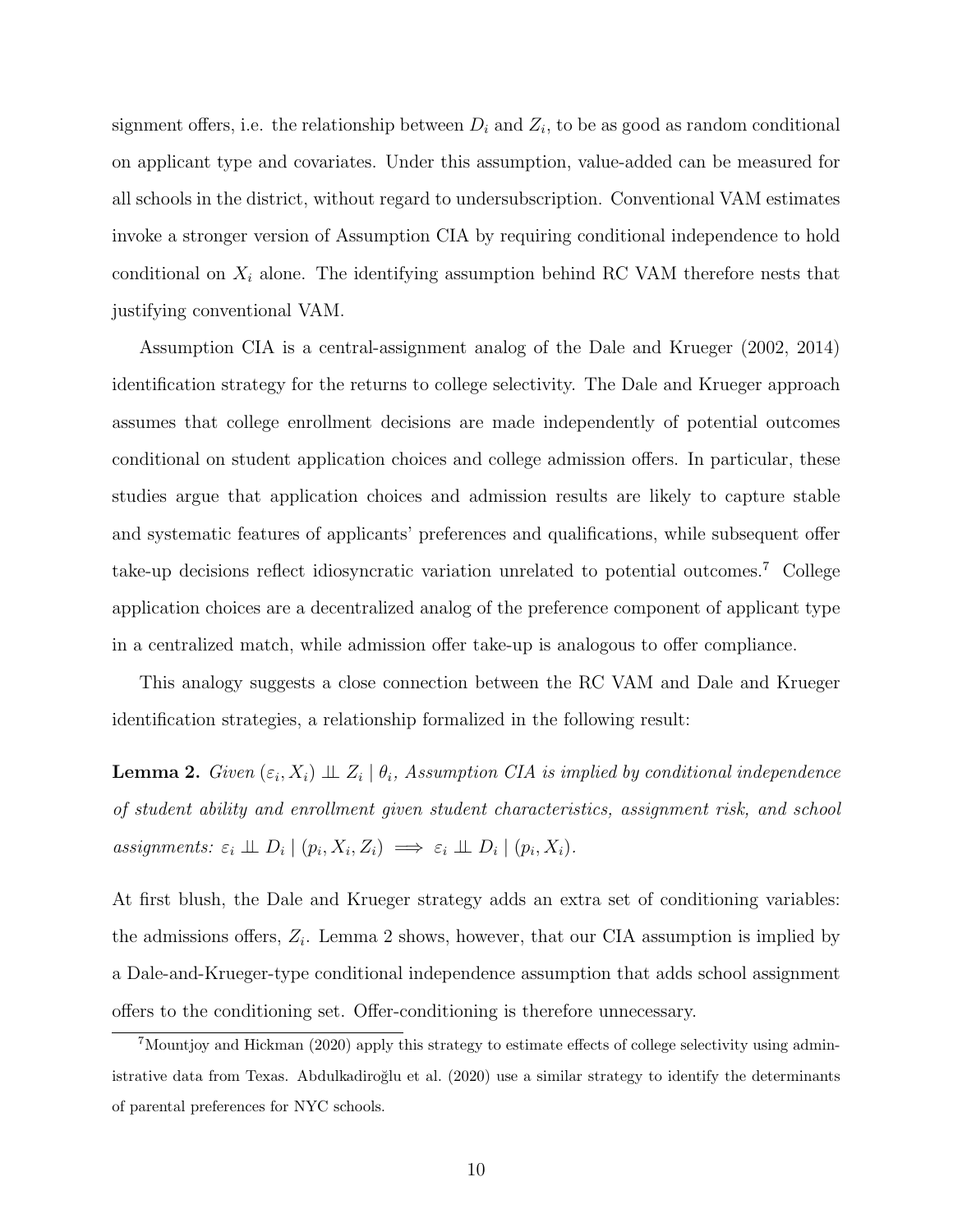We implement RC VAM using ordinary least squares (OLS) regressions of the form:

<span id="page-12-1"></span>
$$
Y_i = \alpha_0 + \sum_j \alpha_j D_{ij} + X'_i \Gamma + g(p_i) + \eta_i,
$$
\n(4)

where  $X_i$  is a conventional VAM control vector and the function  $g(p_i)$  parameterizes control for assignment risk. This function includes linear terms in the elements of  $p_i$  and a set of dummy variables indicating when each  $p_{ij}$  equals zero. The resulting parsimonious specification of  $g(p_i)$  has 2J terms in a district with J schools.

In a model with offer vector  $Z_i$  on the right-hand side, control for a linear function of  $p_i$ is equivalent to estimation with dummies for all points of support in the assignment score distribution (this follows from multivariate regression algebra and the definition of  $p_i$ .) By the propensity score theorem, therefore, linear score control eliminates omitted variables bias arising from the relationship between offers and applicant type. We're interested in the effects of school enrollment rather than offer effects, however. Dummies for zero risk add an additional nonlinear control for applicant type that may mitigate bias in enrollment effects. Control for zero-risk dummies is motivated by the fact that over 99% of those with zero risk of an offer did not apply. As in [Dale and Krueger \(2002\)](#page-37-0), application behavior seems likely to be a potential source of omitted variables bias in comparisons by school enrollment.

Given a set of RC VAM coefficient estimates  $\hat{\alpha}_j$  (normalized to be mean-zero, as with the  $\beta_j$ , we construct linear shrinkage estimates of individual school quality using the formula:

<span id="page-12-0"></span>
$$
\alpha_j^* = \lambda_j \hat{\alpha}_j, \ \lambda_j = \frac{\sigma_\alpha^2}{\sigma_\alpha^2 + s_j^2},\tag{5}
$$

where  $\sigma_{\alpha}^2$  is the variance of the RC VAM coefficients and  $s_j^2$  is the sampling variance of  $\hat{\alpha}_j$ . Relative to the OLS estimates  $\hat{\alpha}_j$ , the  $\alpha_j^*$  have lower mean squared error (MSE) as predictors of the population coefficients,  $\alpha_j$ . In particular,  $\alpha_j^*$  coincides with the posterior mean for  $\alpha_j$ under the assumption that the  $\alpha_i$  are Normally distributed across schools and independent of  $s_j$ , and gives an MSE-minimizing linear approximation to the posterior mean outside of Normality [\(Morris, 1983\)](#page-38-6). An empirical Bayes (EB) posterior prediction substitutes an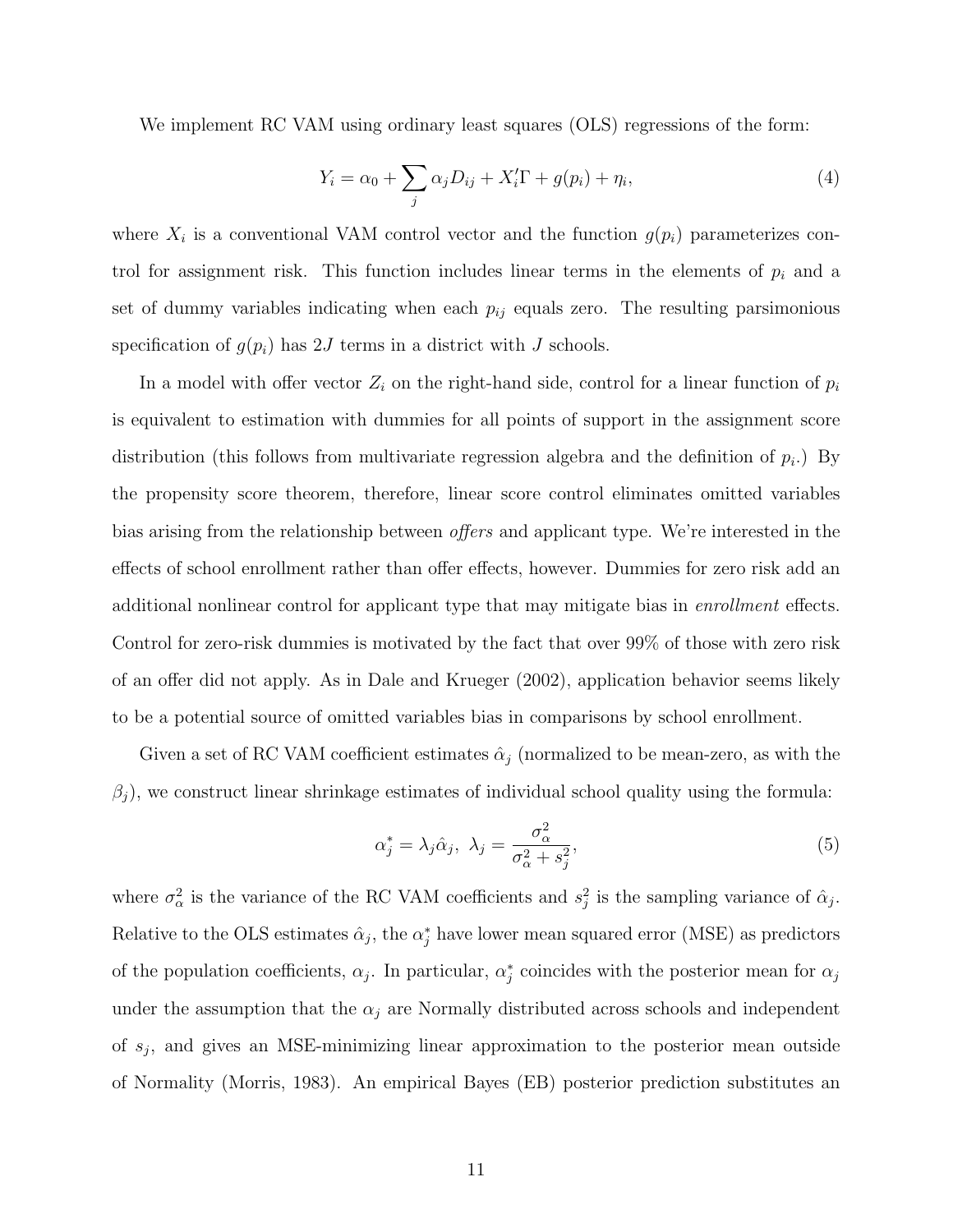estimate of  $\lambda_j$  into equation [\(5\)](#page-12-0). We estimate  $s_j^2$  with the squared standard error of  $\hat{\alpha}_j$ , and estimate  $\sigma_{\alpha}^2$  by subtracting the average  $s_j^2$  estimate from the sample variance of  $\hat{\alpha}_j$ .

#### Testing the CIA with Centralized Assignment

The  $\alpha_j$  in [\(4\)](#page-12-1) coincide with causal value-added parameters  $\beta_j$  when the controls in equation [\(4\)](#page-12-1) are sufficient to eliminate selection bias. This leads to the following null hypothesis for the validity of RC VAM and other OLS value-added estimators:

$$
H_0: \alpha_j = \beta_j; \quad j \in \{1, \ldots, J\}.
$$

A simple example shows how randomized offers can be used to test  $H_0$ . Suppose  $J = 2$ and we re-normalize intercepts to make  $\beta_1$  and  $\alpha_1$  measure causal and OLS value-added of school 1 relative to school 2. Suppose also that every student faces the same risk of assignment to school 1, so that  $p_{i1}$  is constant, and omit the additional VAM controls,  $X_i$ . Under  $H_0$ , the OLS residual,  $\eta_i$ , is then equal to student ability,  $\varepsilon_i$ . Corollary [1](#page-8-2) therefore implies that the offer  $Z_{i1}$  is mean-independent of  $\eta_i$ :

$$
E[\eta_i | Z_{i1} = 1] - E[\eta_i | Z_{i1} = 0] = 0.
$$

Substituting  $\varepsilon_i$  for  $\eta_i$  in this expression using a simplified [\(4\)](#page-12-1) yields:

$$
(E[Y_i|Z_{i1} = 1] - \alpha_1 E[D_{i1}|Z_{i1} = 1]) - (E[Y_i|Z_{i1} = 0] - \alpha_1 E[D_{i1}|Z_{i1} = 0]) = 0.
$$

Rearranging and using the fact that  $\alpha_1 = E[Y_i|D_{i1} = 1] - E[Y_i|D_{i1} = 0]$ , we have:

$$
\frac{E[Y_i|Z_{i1} = 1] - E[Y_i|Z_{i1} = 0]}{E[D_{i1}|Z_{i1} = 1] - E[D_{i1}|Z_{i1} = 0]} = E[Y_i|D_{i1} = 1] - E[Y_i|D_{i1} = 0].
$$

The left side of this expression is an IV estimand using  $Z_{i1}$  to instrument  $D_{i1}$ . A test of  $H_0$ that checks orthogonality of  $\eta_i$  and  $Z_{i1}$  is therefore a [Hausman \(1978\)](#page-37-5) test for equality of school 1 enrollment effects estimated by IV and OLS.

To extend this test to the general version of equation [\(4\)](#page-12-1), let L be the number of schools with non-degenerate propensity scores. Note that even when  $L < J$ , null hypothesis  $H_0$ implies the orthogonality of  $\eta_i$  and all risk-adjusted school offers. This orthogonality yields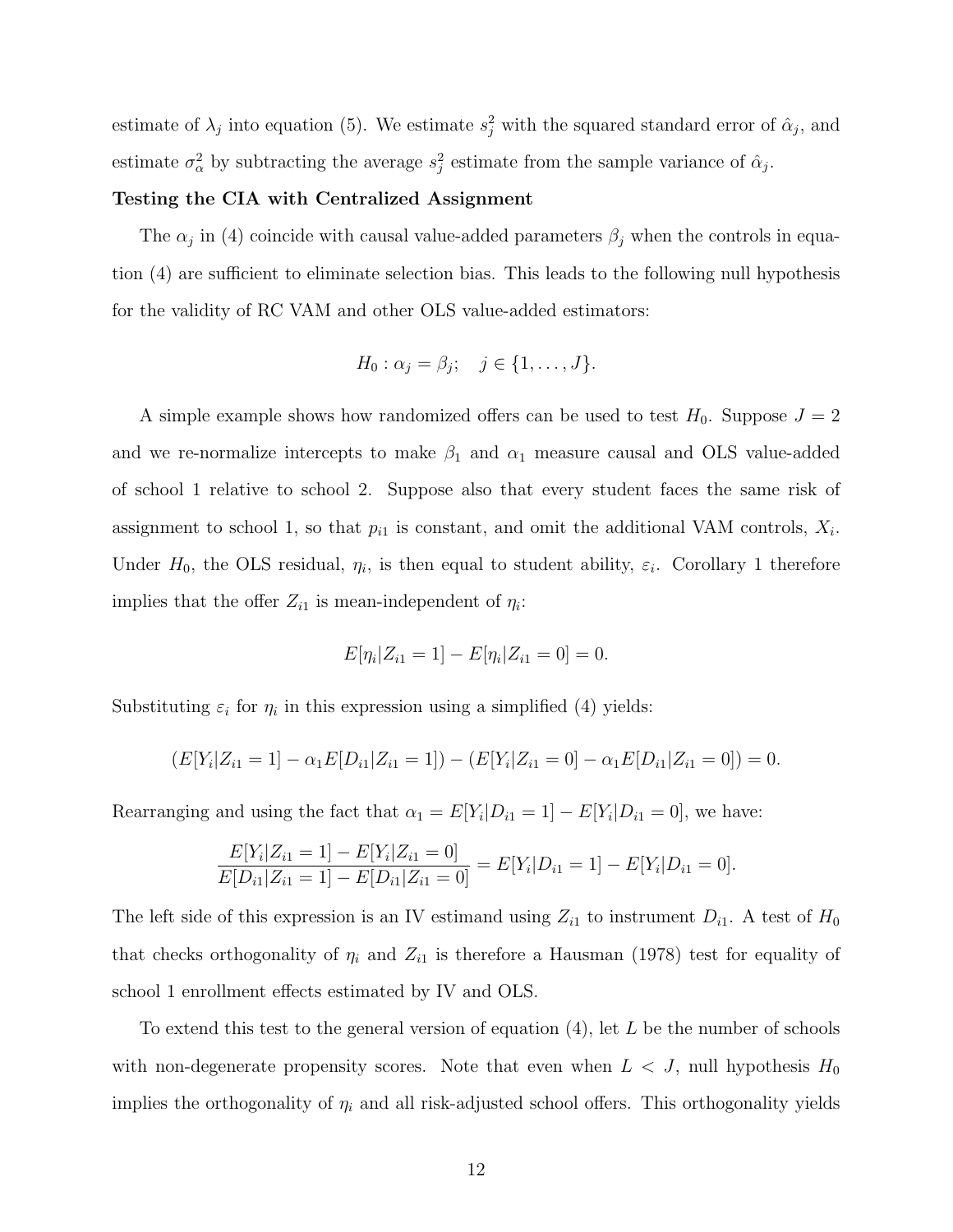L testable restrictions of the form:

<span id="page-14-0"></span>
$$
E[\eta_i(Z_{i\ell} - p_{i\ell})] = 0; \quad \ell \in \{1, ..., L\},
$$
\n(6)

where  $\eta_i$  denotes the RC VAM residual in [\(4\)](#page-12-1).

The restrictions in [\(6\)](#page-14-0) are tested by asking whether  $\tau_1 = \cdots = \tau_L = 0$  in the residual regression equation:

<span id="page-14-1"></span>
$$
\hat{\eta}_i = \tau_0 + \sum_{\ell=1}^L \tau_\ell Z_{i\ell} + \sum_{\ell=1}^L \mu_\ell p_{i\ell} + X_i' \Delta + \xi_i, \tag{7}
$$

where  $\ell$  indexes dummies,  $Z_{i\ell}$ , indicating offers at  $L < J$  over-subscribed schools. This is a regression version of the Sargan test for instrument-error orthogonality (detailed in, e.g., [Hausman \(1983\)](#page-37-6)). The error term here, however, is generated by OLS estimates of the RC VAM model rather than by 2SLS, as for the original Sargan test. Propensity score controls on the right hand side of [\(7\)](#page-14-1) ensure that this procedure tests risk-adjusted offer-residual orthogonality.<sup>[8](#page-14-2)</sup> Covariates are not needed for test validity (since the  $X_i$  are conditionally uncorrelated with the  $Z_{i\ell}$ , but their inclusion may reduce the residual variance in [\(7\)](#page-14-1), thereby increasing test power.

It's worth noting that, even with  $L < J$ , test statistics based on [\(7\)](#page-14-1) may detect bias in any of the J OLS VAM coefficients,  $\alpha_j$ . To see this, note that a specification test based on [\(6\)](#page-14-0) implicitly asks whether effects of randomized offers on test scores equal effects of offers on OLS-predicted value-added (an equivalence detailed in [Angrist et al. \(2016\)](#page-35-2), and illustrated in the empirical analysis, below).<sup>[9](#page-14-3)</sup> Because offers of a seat at an oversubscribed school may shift enrollment at any school, whether oversubscribed or not, the two reduced forms in question are likely to be aligned only when all OLS VAM estimates are unbiased.<sup>[10](#page-14-4)</sup>

<span id="page-14-2"></span><sup>&</sup>lt;sup>8</sup>This residual is formed using the OLS estimates  $\hat{\alpha}_j$  with no shrinkage. Shrinkage is relevant for obtaining minimum-MSE (and possibly biased) predictions of individual school quality, rather than testing for bias.

<span id="page-14-3"></span><sup>&</sup>lt;sup>9</sup>This interpretation follows by observing that  $E[\eta_i(Z_{i\ell}-p_{i\ell})] = E[Y_i(Z_{i\ell}-p_{i\ell})] - E[\sum_j \alpha_j D_{ij}(Z_{i\ell}-p_{i\ell})],$ since risk-adjusted offers are orthogonal to  $X_i$ . Testing  $E[\eta_i(Z_{i\ell} - p_{i\ell})] = 0$  is therefore equivalent to testing whether  $E[Y_i(Z_{i\ell} - p_{i\ell})] = E[\sum_j \alpha_j D_{ij} (Z_{i\ell} - p_{i\ell})].$ 

<span id="page-14-4"></span> $10$ Suppose, for example, there are 3 schools, A, B, and C. Let A be the reference school and suppose that only B is oversubscribed. OLS predicted value-added is  $\hat{Y}_i = \alpha + \alpha_B D_{iB} + \alpha_C D_{iC}$ . Offers of a seat at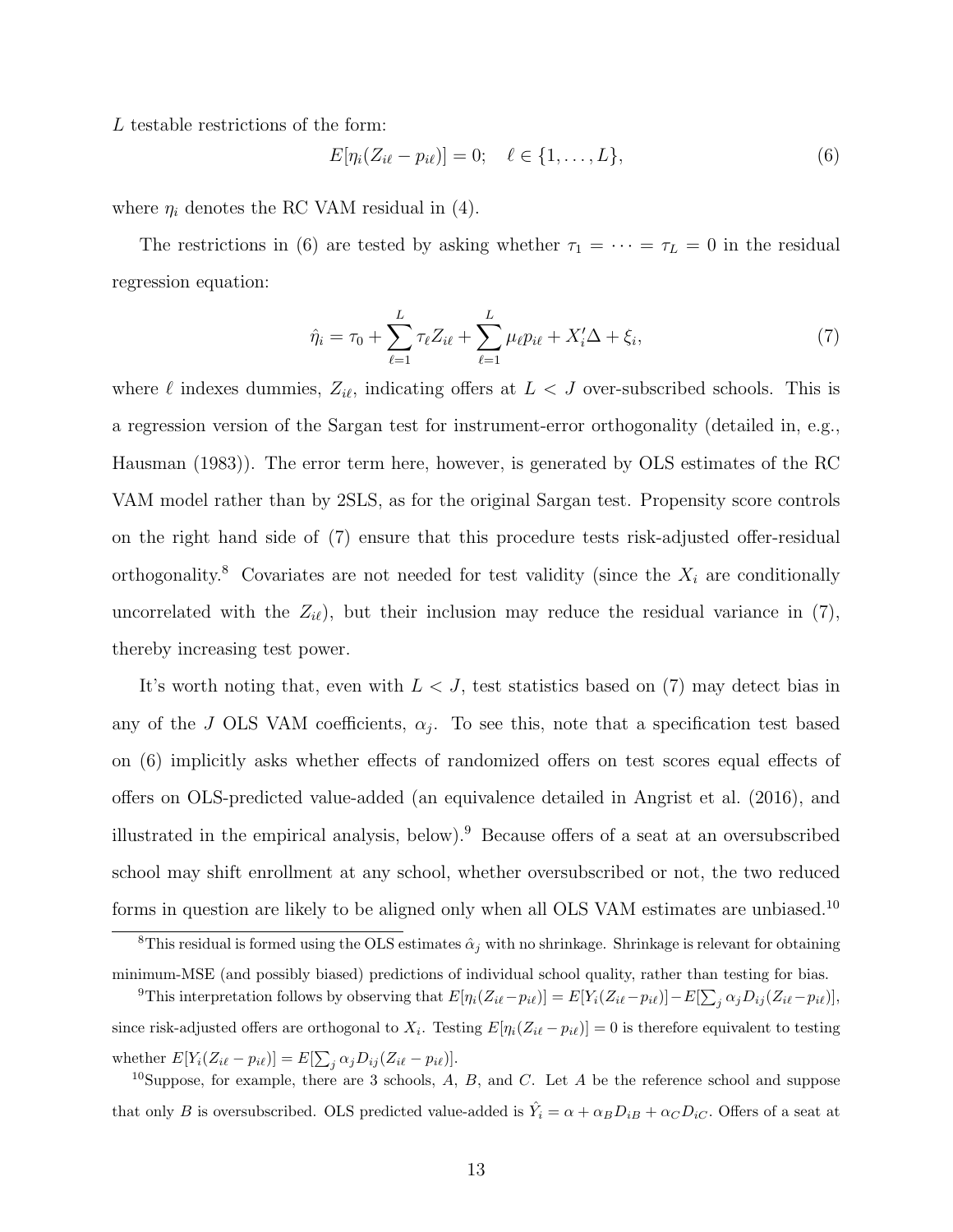The omnibus specification test based on [\(7\)](#page-14-1) admits a useful decomposition that distinguishes VAM bias on average from the bias of VAM estimates for specific schools. This decomposition, introduced by [Angrist et al. \(2016\)](#page-35-2), builds on a regression linking OLS and causal VAM coefficients:

<span id="page-15-0"></span>
$$
\beta_j = \varphi \alpha_j + \nu_j,\tag{8}
$$

where  $\nu_j$  is defined so as to be uncorrelated with  $\alpha_j$  in the population of schools. The parameter  $\varphi$  is a *forecast coefficient* summarizing the degree to which RC VAM parameters predict causal value-added. The corresponding *forecast residuals*,  $\nu_j$ , have variance denoted  $\sigma_{\nu}^2$ . In the absence of selection bias,  $\alpha_j = \beta_j$ , so  $\varphi = 1$  and  $\sigma_{\nu}^2 = 0$ . More generally,  $\varphi$  summarizes the reliability of RC VAM predictions. At the same time,  $\sigma_{\nu}^2$  characterizes idiosyncratic school-specific biases that average to zero over schools.

Assuming the residual  $\xi_i$  is conditionally homoskedastic, the omnibus test statistic evaluating  $\tau_1 = \cdots = \tau_L = 0$  in equation [\(7\)](#page-14-1) can be written as the sum of a test of forecast bias and a test of idiosyncratic bias. The omnibus test statistic is:

<span id="page-15-1"></span>
$$
\widehat{T} = \frac{(Y - D\widehat{\alpha})' P_{Z_{\perp}}(Y - D\widehat{\alpha})}{\widehat{\sigma}_{\xi}^2},
$$

where Y is a vector collecting observations of  $Y_i$ , D is a matrix collecting observations of  $D_i$ ,  $\hat{\alpha}$  is a vector collecting the OLS estimates of  $\alpha_j$ ,  $\hat{\sigma}_{\xi}^2 = \frac{1}{N}$  $\frac{1}{N} \sum_{i} \hat{\xi}_i^2$  estimates the variance of  $\xi_i$ , and  $P_{Z_{\perp}}$  is the projection matrix for the set of over-subscribed assignments Z after partialling out controls (that is,  $P_{Z_{\perp}} = Z_{\perp} (Z_{\perp}' Z_{\perp})^{-1} Z_{\perp}'$ , where  $Z_{\perp} = Z - C (C'C)^{-1} C' Z$ , with matrix C collecting observations on risk controls and covariates on the right-hand side of [\(7\)](#page-14-1)). Appendix [A.3](#page-40-0) shows that this test statistic can be decomposed as

$$
\widehat{T} = \frac{(\hat{\varphi} - 1)^2}{\hat{\sigma}_{\xi}^2 (\hat{\alpha}' D' P_{Z_{\perp}} D \hat{\alpha})^{-1}} + \frac{(Y - D \hat{\alpha} \hat{\varphi})' P_{Z_{\perp}} (Y - D \hat{\alpha} \hat{\varphi})}{\hat{\sigma}_{\xi}^2},\tag{9}
$$

B increase enrollment at B and reduce enrollment at C. Bias in  $\alpha_C$  therefore induces divergence between the reduced form effect of an offer at B on  $Y_i$  and the corresponding reduced form effect on  $\hat{Y}_i$ , even when  $\alpha_B$  is unbiased.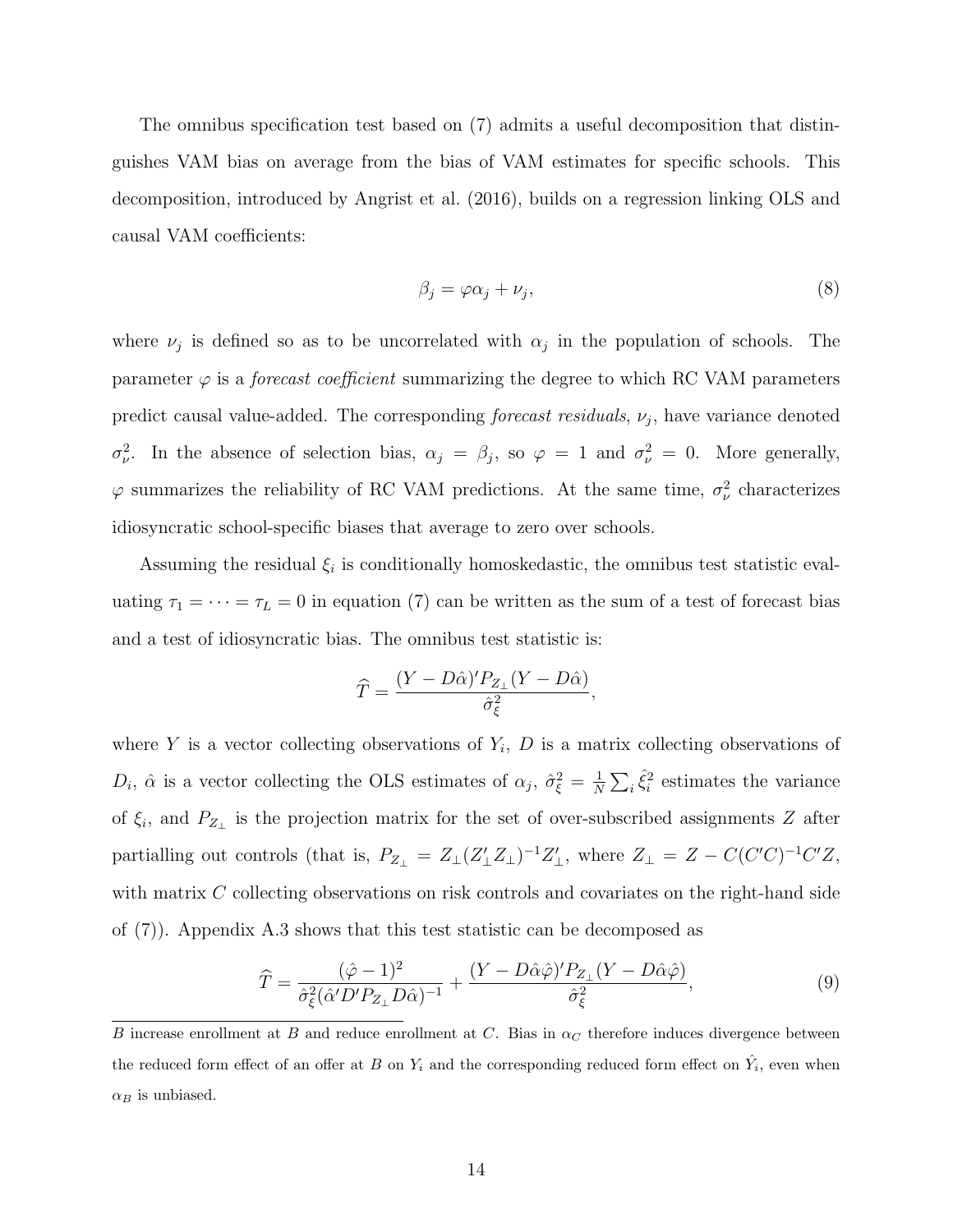where  $\hat{\varphi} = (\hat{\alpha}' D' P_{Z_{\perp}} D \hat{\alpha})^{-1} (\hat{\alpha}' D' P_{Z_{\perp}} Y)$  is the 2SLS estimate of the forecast coefficient computed by using over-subscribed offer dummies to instrument RC VAM estimates of valueadded at the school attended by student i.

The first term in the decomposition of  $\widehat{T}$  is a Wald statistic testing  $\varphi = 1$  (the denominator of this term estimates the variance of  $\hat{\varphi}$ ). The second term is the [Sargan \(1958\)](#page-38-7) statistic testing overidentifying restrictions induced by the 2SLS procedure generating  $\hat{\varphi}$ . The distinction between these tests is illuminated by substituting the forecast regression, [\(8\)](#page-15-0), into the causal model, [\(2\)](#page-6-1), to obtain

<span id="page-16-1"></span>
$$
Y_i = \beta_0 + \varphi \alpha_{j(i)} + \varepsilon_i + \nu_{j(i)},\tag{10}
$$

where  $\alpha_{j(i)} = \sum_j D_{ij} \alpha_j$  is the OLS VAM coefficient for student *i*'s school and  $\nu_{j(i)} = \sum_j D_{ij} \nu_j$ is the corresponding forecast residual.

By Corollary [1,](#page-8-2) risk-adjusted school offers,  $Z_{ij} - p_{ij}$ , are orthogonal to  $\varepsilon_i$ . Under  $H_0$ , we also have  $\nu_{j(i)} = 0$ . Together, these restrictions imply that the  $Z_{i\ell} - p_{i\ell}$  are valid instruments for  $\alpha_{j(i)}$  in equation [\(10\)](#page-16-1). The first term of equation [\(9\)](#page-15-1) asks whether the estimated forecast coefficient yielded by these instruments is indeed statistically indistinguishable from one. Paralleling a Sargan test of instrument-error orthogonality, the second term asks whether the individual IV estimates computed using one instrument at a time are statistically indistinguishable from one another (whether they're equal to one or not). Maintaining orthogonality of the instruments with  $\varepsilon_i$ , this amounts to a test of  $\nu_{j(i)} = 0$  since  $\nu_{j(i)} \neq 0$  typically makes one-at-a-time IV estimates diverge. Note also that the omnibus test and associated decomposition detailed here apply to OLS estimates other than RC VAM, including conventional VAM estimates that control for  $X_i$  alone.

# <span id="page-16-0"></span>4 IV VAM in Underidentified Models

The randomness induced by centralized assignment identifies key features of the valueadded distribution even when OLS VAM estimates are biased. Our IV VAM estimator exploits this variation by including RC VAM or other OLS estimates in a low-dimensional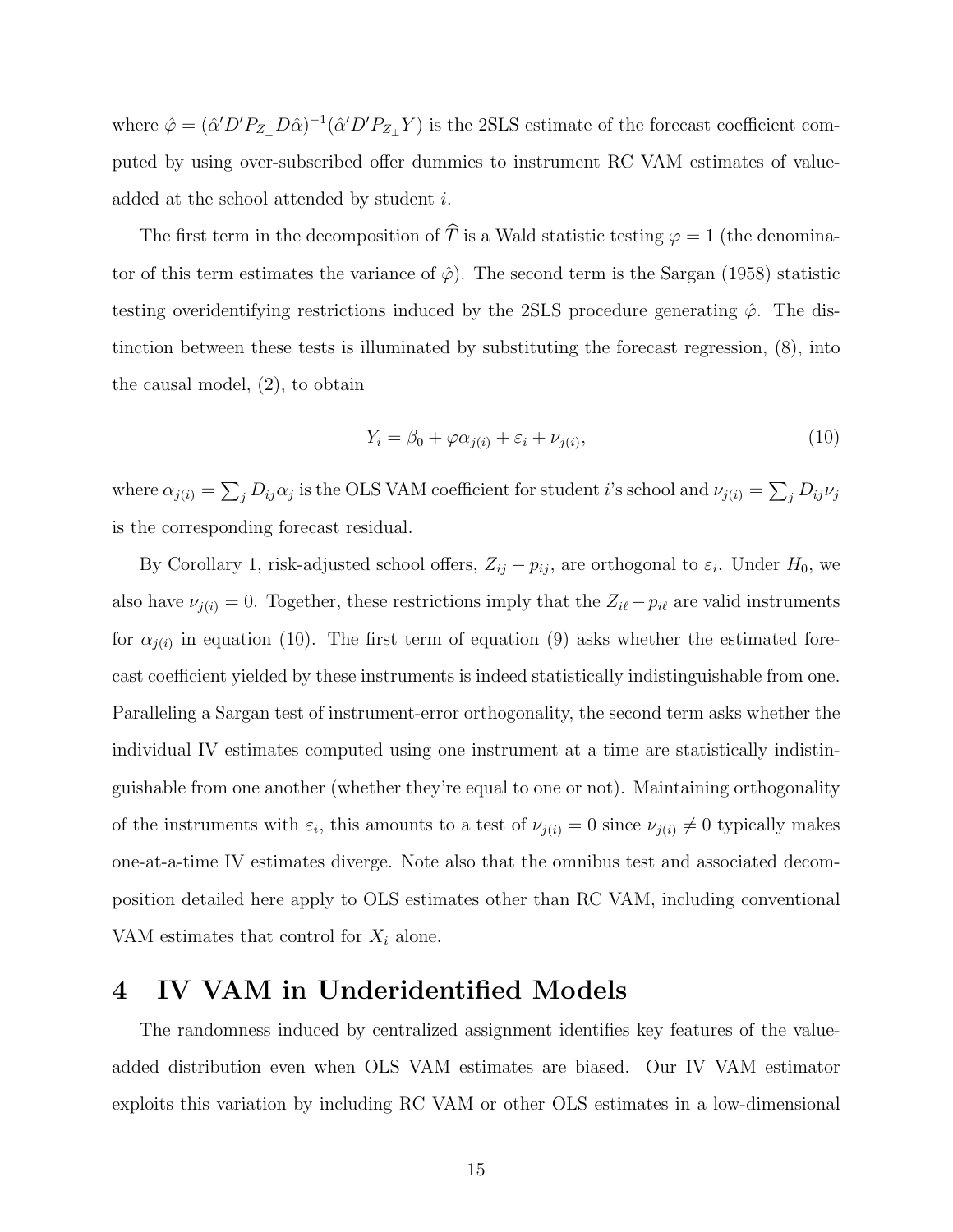model of school quality. Because systematic variation in quality is presumed to flow through only a few school characteristics, this model is identified even in the face of widespread undersubscription. The resulting parameter estimates can then be used to predict valueadded for individual schools. As in [Angrist et al. \(2017\)](#page-36-0), these predictions can be seen as optimally weighted combinations of OLS estimates and IV reduced forms. We improve on earlier efforts in this spirit by combining RC VAM and IV estimates in a computationally attractive linear framework.

IV VAM is derived from first-stage and reduced form regressions of school attendance and outcomes on risk-adjusted offers for admission to over-subscribed schools:

$$
D_{ij} = \phi_j + \sum_{\ell=1}^{L} \pi_{\ell j} (Z_{i\ell} - p_{i\ell}) + u_{ij}, \ \ j \in \{1, ..., J\},
$$
\n(11)

and

<span id="page-17-1"></span><span id="page-17-0"></span>
$$
Y_i = \kappa + \sum_{\ell=1}^L \rho_\ell (Z_{i\ell} - p_{i\ell}) + \omega_i.
$$
 (12)

Reduced form equation [\(12\)](#page-17-0) is obtained by substituting the first stages described by [\(11\)](#page-17-1) into the causal model, [\(2\)](#page-6-1).

Matrix notation highlights the identification problem raised by undersubscription. Array the  $\pi_{\ell j}$  coefficients in equation [\(11\)](#page-17-1) in the  $L \times J$  matrix  $\Pi$ , and collect the  $\rho_{\ell}$  coefficients in equation [\(12\)](#page-17-0) in the  $L \times 1$  vector  $\rho$ . We then have  $\rho = \Pi \beta$ , where  $\beta = (\beta_1, ..., \beta_J)'$ . When  $L = J$ , school value-added is identified by solving  $\beta = \Pi^{-1} \rho$ . When some schools are undersubscribed,  $L < J$  and the first stage and reduced form alone are insufficient to identify the causal effects of interest.

This identification problem is tackled here by modeling the relationship between school quality and a lower-dimensional set of mediating variables. We show below how this model, once estimated, can be used to produce individual school quality estimates. Specifically, we extend the simple school-level forecast regression [\(8\)](#page-15-0) to a more general model for school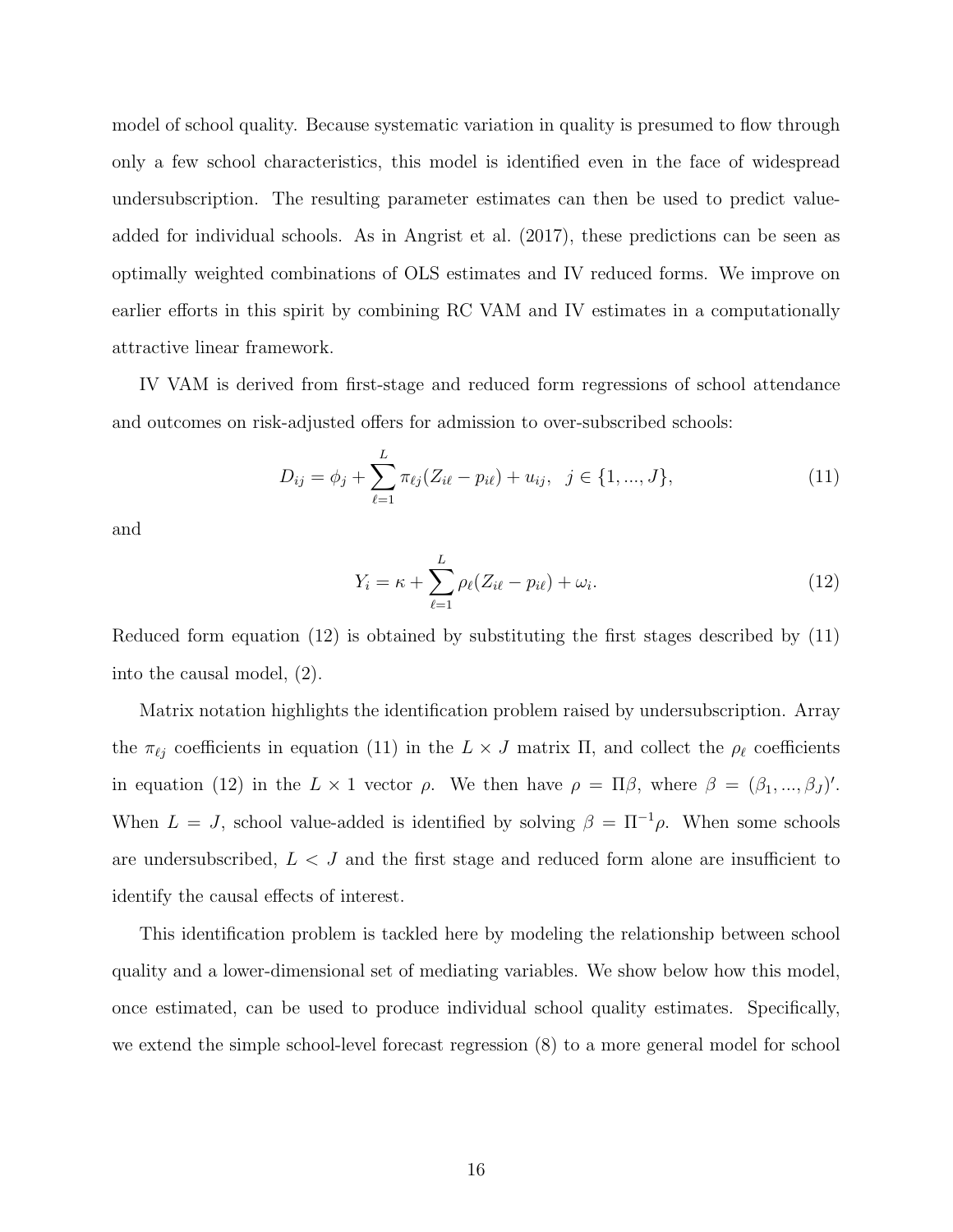value-added:

<span id="page-18-0"></span>
$$
\beta_j = M'_j \varphi + \nu_j,\tag{13}
$$

where  $M_j = (M_{j1}, ..., M_{jK})'$  is a  $K \times 1$  vector of school characteristics, normalized to have mean zero across schools, with  $K$  assumed to be much smaller than  $L$ . These value-added mediators may include RC VAM or conventional OLS VAM parameters, as well as other school characteristics like indicators for school sector. The forecast coefficient,  $\varphi$  (now a vector), captures the relationship between mediators and causal value-added,  $\beta_j$ . The forecast residual,  $\nu_j$ , is defined to be mean zero and uncorrelated with  $M_j$  across schools. Substituting [\(13\)](#page-18-0) into [\(2\)](#page-6-1) yields a generalization of equation [\(10\)](#page-16-1):

<span id="page-18-1"></span>
$$
Y_i = \beta_0 + M'_{j(i)}\varphi + \varepsilon_i + \nu_{j(i)},\tag{14}
$$

where  $M_{j(i)} = \sum_j D_{ij} M_j$  is the vector of mediators associated with student *i*'s enrolled school and  $\nu_{j(i)} = \sum_j D_{ij} \nu_j$  is the associated forecast residual.

Our IV VAM procedure estimates  $\varphi$  using risk-adjusted school offers as instruments for  $M_{j(i)}$  in equation [\(14\)](#page-18-1). In contrast with the testing procedure detailed in Section [3,](#page-9-0) IV VAM allows for multiple mediators in  $M_{j(i)}$  rather than RC VAM coefficients alone as in [\(8\)](#page-15-0). Moreover, the forecast regression is no longer assumed to fit causal value-added perfectly, that is, IV VAM allows  $\nu_j \neq 0$ . This scenario, which arises when  $M_j$  fails to explain all of the variation in school value-added, leads to a violation of the relevant exclusion restrictions even when Assumption [CRA](#page-7-0) holds. To see this, substitute the first stage equation, [\(11\)](#page-17-1), into the definition of  $\nu_{j(i)}$  in [\(14\)](#page-18-1) to obtain:

<span id="page-18-2"></span>
$$
Y_i = \tilde{\beta}_0 + M'_{j(i)}\varphi + \sum_{\ell=1}^L \delta_\ell (Z_{i\ell} - p_{i\ell}) + \tilde{\varepsilon}_i,
$$
\n(15)

where  $\tilde{\beta}_0 = \beta_0 + \sum_j \nu_j \phi_j$ ,  $\tilde{\varepsilon}_i = \varepsilon_i + \sum_j \nu_j u_{ij}$ , and  $\delta_\ell = \sum_j \pi_{\ell j} \nu_j$ . Parameters  $\delta_\ell$  in this expression capture effects of the instruments operating through channels other than  $M_{j(i)}$ . The resulting exclusion restriction violations emerge whenever offers shift students across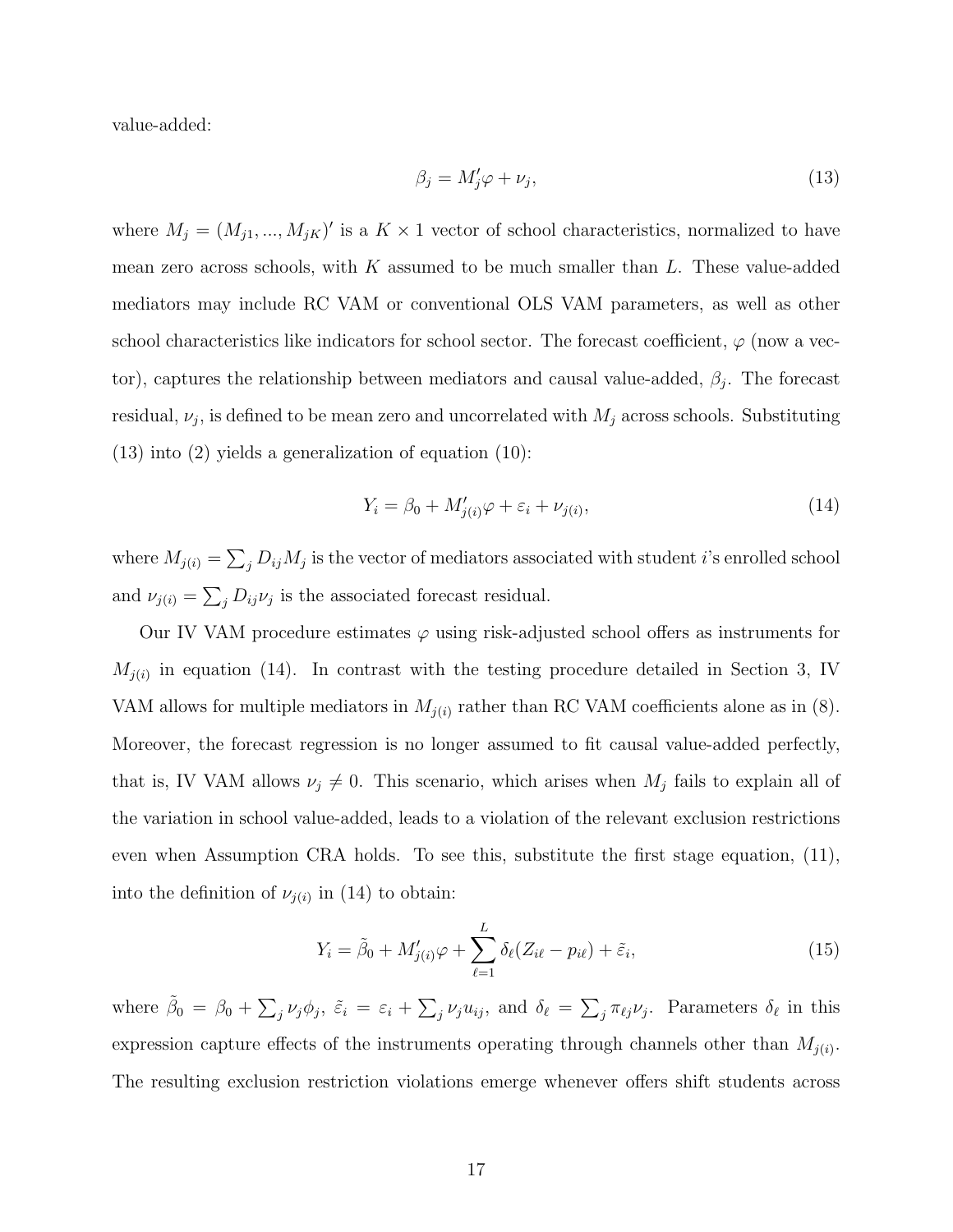schools with different forecast residuals.

We account for potential exclusion violations by adapting the Kolesár et al. (2015) framework for models with many invalid instruments. This framework allows exclusion violations for individual instruments, but requires these violations to average out in an asymptotic sequence that increases the number of instruments in proportion to the sample size. To see how this strategy applies here, it's useful to write the first stages for the mediators as:

<span id="page-19-0"></span>
$$
M_{j(i)k} = \psi_{0k} + \sum_{\ell=1}^{L} \psi_{\ell k} (Z_{i\ell} - p_{i\ell}) + \nu_{ik}, \ \ k \in \{1, ..., K\},
$$
 (16)

with  $\psi_{0k} = \sum_j M_{jk}\phi_j$ ,  $v_{ik} = \sum_j M_{jk}u_{ij}$ , and  $\psi_{\ell k} = \sum_j M_{jk}\pi_{\ell j}$ . Parameters  $\psi_{\ell k}$  characterize school offer effects on school characteristics, filtered through the effects of offers on enrollment as parameterized by  $\pi_{\ell j}$ .

With this notation in hand, the second key identifying assumption for IV VAM (after Assumption [CRA\)](#page-7-0) can be stated as follows:

<span id="page-19-1"></span>Assumption MIV. Exclusion violations are orthogonal to first stage fitted values:

$$
E\left[\left(\sum_{\ell=1}^{L} \delta_{\ell}(Z_{i\ell} - p_{i\ell})\right)\left(\sum_{\ell=1}^{L} \psi_{\ell k}(Z_{i\ell} - p_{i\ell})\right)\right] = 0, \ \ k \in \{1, ..., K\}.
$$

This assumption requires the first stage predicted values for mediators generated by [\(16\)](#page-19-0) to be uncorrelated with the terms generating exclusion violations in [\(15\)](#page-18-2).

When the first stage and reduced form parameters are viewed as fixed, Assumption [MIV](#page-19-1) holds only in a scenario in which the  $\delta_{\ell}$  and  $\psi_{\ell k}$  coefficients are arranged so that exclusion violations fortuitously average to zero in the data at hand. In this case, the only random variables relevant to Assumption [MIV](#page-19-1) are the instruments. In a random coefficients framework, however, school-specific features  $M_j$ ,  $\nu_j$  and  $\{\pi_{\ell j}\}_{\ell=1}^L$  are seen as draws from a joint distribution of school characteristics, forecast residuals, and offer compliance behavior. In this framework (similar to that used in [Angrist et al. \(2017\)](#page-36-0)), a sufficient condition for Assumption [MIV](#page-19-1) can be formalized as:

<span id="page-19-2"></span>**Lemma 3.** Let v denote the  $J \times 1$ -vector of forecast residuals,  $\nu_j$ ; let M denote the  $J \times K$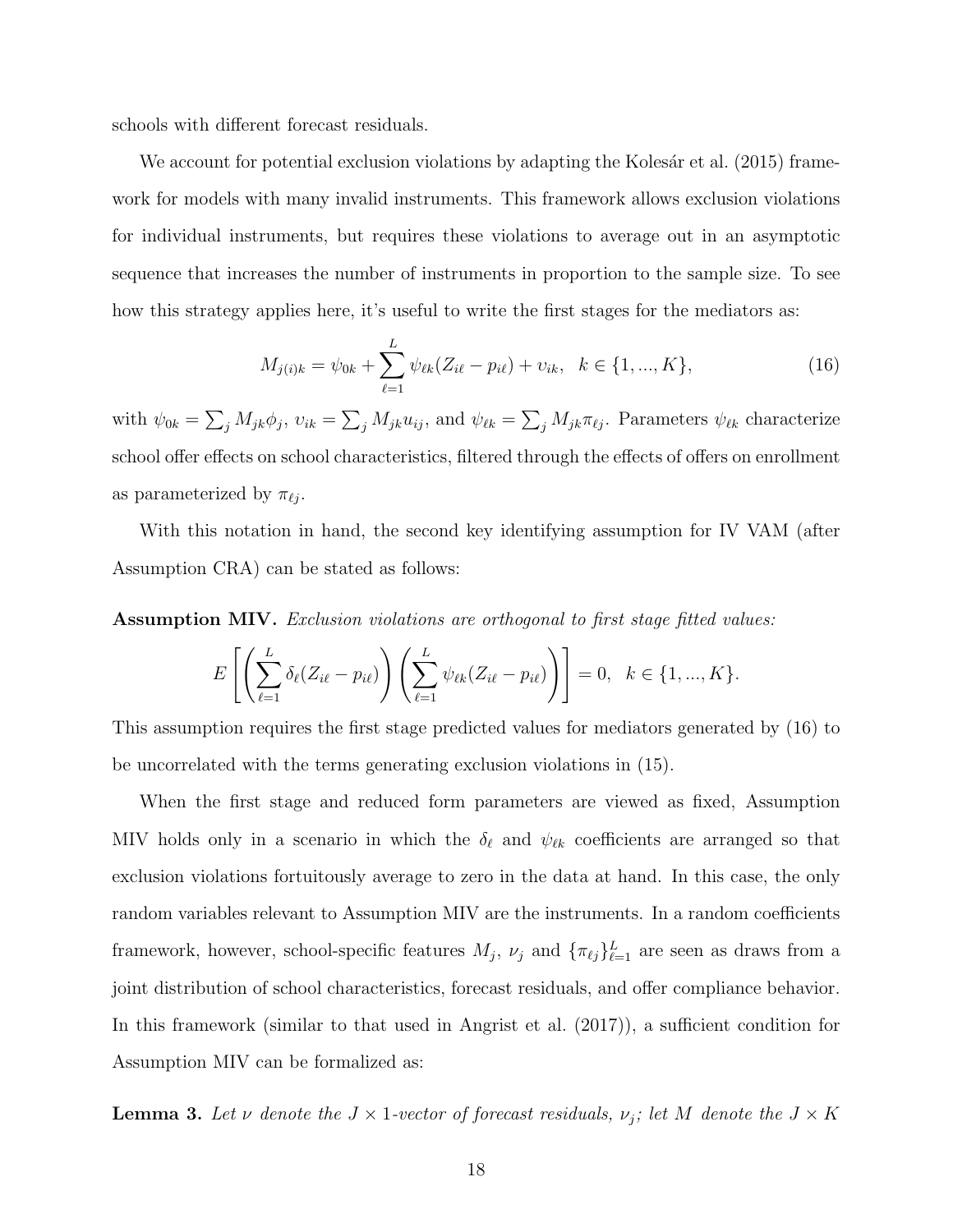matrix of school characteristics,  $M_j$ ; let  $\tilde{Z}$  denote the  $N \times L$  matrix of risk-adjusted offers,  $Z_{i\ell} - p_{i\ell}$ . Suppose that  $M_j$ ,  $\nu_j$ , and  ${\lbrace \pi_{\ell j} \rbrace}_{\ell=1}^L$  are drawn from a joint distribution of school features, so that conditional expectations involving these variables are well-defined, and that  $E[\nu | \Pi, M, \tilde{Z}] = 0$ . Then Assumption [MIV](#page-19-1) holds.

This result requires that the unexplained component of school value-added be unrelated to offer compliance rates. When  $M_j$  includes characteristics strongly predictive of school quality,  $\nu_j$  can be thought of as capturing the bias in these predictions. MIV is then satisfied when bias and offer compliance rates are uncorrelated, but fails when students are more likely to accept offers at higher value-added schools, conditional on mediators and offers. It's also worth noting that when  $M_j$  includes the RC VAM coefficient  $\alpha_j$ , Assumption [MIV](#page-19-1) is strictly weaker than Assumption [CIA:](#page-10-0) the latter requires  $\nu_j = 0$  for all schools, while the former is compatible with non-zero  $\nu_j$ , provided these idiosyncratic bias components are conditionally mean-independent of Π.

Increasing the number of instruments increases the plausibility of Assumption [MIV,](#page-19-1) though at the risk of increased finite-sample bias in 2SLS estimates of  $\varphi$ . In view of possible bias in heavily overidentified models, Kolesár et al. (2015) propose a bias-corrected 2SLS estimator (B2SLS) that is consistent in a many-instrument asymptotic sequence similar to that in [Bekker \(1994\)](#page-36-5). The Supplemental Appendix adapts the assumptions of Kolesár et al. [\(2015\)](#page-37-7) to our setting and shows that the B2SLS estimator is consistent for  $\varphi$  under Assumptions [CRA](#page-7-0) and [MIV](#page-19-1) in a many-instrument asymptotic sequence (here, this means increasing  $L$  in proportion to  $N$ ). This appendix also derives a consistent estimator of the forecast residual variance,  $\sigma_{\nu}^2$ , under a homoskedasticity assumption. In practice, B2SLS and 2SLS estimates of value added are virtually indistinguishable.

#### Empirical Bayes Posterior Predictions

In an empirical Bayes framework, IV VAM estimates of  $\varphi$  and  $\sigma_{\nu}^{2}$  can be seen as characterizing a prior distribution of school quality. These estimates, in combination with estimates of  $ρ$  and Π, yield posterior predictions of school value-added. The rest of this section sketches an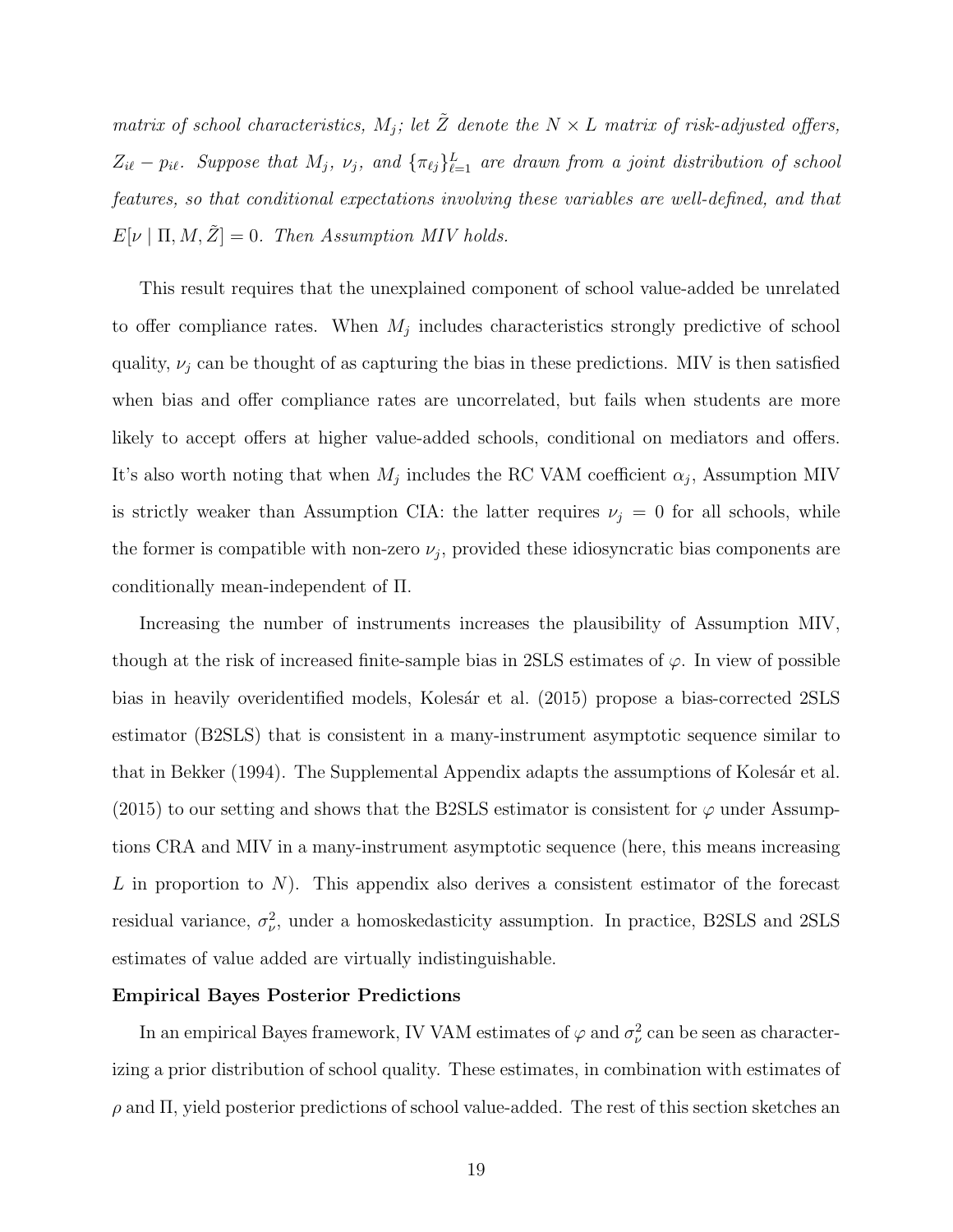empirical Bayes procedure using IV VAM estimates for posterior prediction (proofs appear in the Supplemental Appendix).

Consider the minimum mean squared error (MSE) predictor of  $\beta$  as a function of OLS estimates of reduced form offer effects  $\hat{\rho}$  in equation [\(12\)](#page-17-0), conditional on M, II, and  $\hat{Z}$ :

$$
\beta^* = \arg\min_{b(\cdot)} E\left[ (b(\hat{\rho}) - \beta)'(b(\hat{\rho}) - \beta) | \Pi, M, \tilde{Z} \right]. \tag{17}
$$

As always, MSE is minimized by a conditional expectation, here  $\beta^* = E[\beta | \hat{\rho}, \Pi, M, \tilde{Z}]$ . The following result characterizes this function when reduced form estimates and forecast residuals are both Normally distributed:

<span id="page-21-1"></span>**Proposition 1.** Suppose  $\hat{\rho} | (\rho, \Pi, M, \tilde{Z}) \sim N(\rho, \Sigma)$  and  $\nu | (\Pi, M, \tilde{Z}) \sim N(0, \sigma_{\nu}^2 I)$ . Then:

<span id="page-21-2"></span><span id="page-21-0"></span>
$$
\beta^* = \Omega \hat{\rho} + (I - \Omega \Pi) M \varphi, \tag{18}
$$

where  $\Omega = \Pi'(\Pi\Pi' + \Sigma/\sigma_\nu^2)^{-1}$ .

Equation [\(18\)](#page-21-0) defines a set of hybrid value-added predictions determined by a linear combination of reduced-form offer effects,  $\hat{\rho}$ , and value-added as predicted by the forecast regression,  $M\varphi$ . Given the assumptions invoked in the proposition, the hybrid value-add vector  $\beta^*$  can be interpreted as the posterior mean of  $\beta$  given a prior based on  $(M, \Pi, \tilde{Z}),$ updated with estimates of  $\hat{\rho}$ . Plugging estimates of  $\varphi$ ,  $\sigma_{\nu}^2$ ,  $\Pi$ ,  $\Sigma$ , and M into equation [\(18\)](#page-21-0) yields an EB posterior mean  $\hat{\beta}^*$ . These IV VAM predictions generalize the EB shrinkage estimators commonly used to reduce the MSE of noisy OLS estimates (as in, e.g., [Kane et al.](#page-37-8) [\(2008\)](#page-37-8) and [Chetty et al. \(2014a\)](#page-36-3) for teachers, and as described for RC VAM in Section [3\)](#page-9-0).

Proposition [1](#page-21-1) generates EB posterior VAM estimates for schools under weaker assumptions than deployed for this purpose in [Angrist et al. \(2017\)](#page-36-0), which requires all school-specific parameters in the underlying random coefficients model to be Normally distributed. The first assumption in Proposition [1,](#page-21-1) that the reduced form *estimates* are conditionally normally distributed, can be justified by an asymptotic approximation to the distribution of  $\hat{\rho}$  or by Normality of the error term  $\omega_i$  in equation [\(12\)](#page-17-0). Note also that  $\beta^*$  is the best linear predictor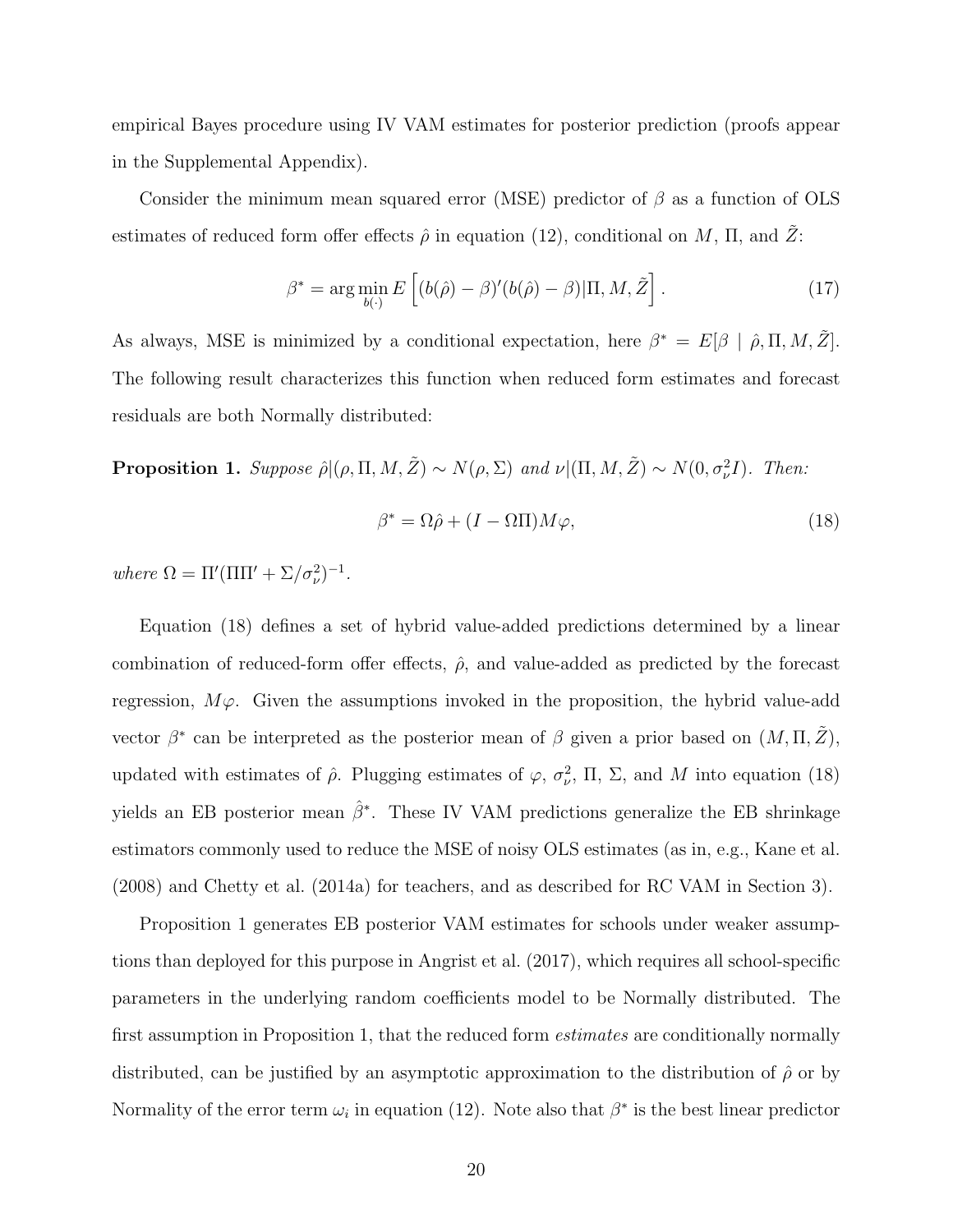of  $\beta$  even when the  $\nu_j$  are non-Normal:

<span id="page-22-1"></span>Corollary 2. Suppose  $\hat{\rho} | (\rho, \Pi, M, \tilde{Z}) \sim N(\rho, \Sigma)$ ,  $E[\nu | \Pi, M, \tilde{Z}] = 0$ , and  $Var(\nu | \Pi, M, \tilde{Z}) =$  $\sigma_{\nu}^2 I$ . Then, the  $\beta^*$  in equation [\(18\)](#page-21-0) solves [\(17\)](#page-21-2) in the class of linear predictors of the form  $b_0 + B_1\hat{\rho}$ , where  $b_0$  is a  $J \times 1$  vector of constants and  $B_1$  is a  $J \times L$  coefficient matrix.

This follows from the fact that Normality of the reduced-form estimates and conditional homoskedasticity of forecast residuals imply that  $\beta^*$  and the regression of  $\beta$  on  $\hat{\rho}$  coincide.

The formula for  $\Omega$  reveals that when M is a vector of unbiased OLS VAM coefficients  $\alpha$ , such that  $\varphi = 1$  and  $\sigma_{\nu}^2 = 0$ , the posterior  $\beta^*$  puts no weight on the reduced-form estimates; in this case,  $\beta^* = M\varphi = \alpha$ . The Supplemental Appendix extends this formula to allow for sampling variance in the OLS estimates, i.e., for M to be the vector of  $\hat{\alpha}_j$ , a generalization used in the empirical work. When  $\hat{\alpha}_j$  is unbiased and the underlying errors are homoskedastic,  $\beta^*$  again puts no weight on reduced-form estimates, simplifying to a conventional EB shrinkage formula of the form  $\beta_j^* = \lambda_j \hat{\alpha}_j$ , as in Section [3.](#page-9-0) The Supplemental Appendix also shows that when  $L = J$ , so that all schools are over-subscribed, the estimated posterior  $\hat{\beta}^*$  is a weighted average of IV estimates  $\hat{\Pi}^{-1}\hat{\rho}$  and the forecast regression fitted value  $M\hat{\varphi}$ . In general, the EB posterior combines the quasi-experimental information generated by randomized school assignment with a value-added forecast based on OLS estimates and other school characteristics, weighted to account for estimation and forecast errors.

# <span id="page-22-0"></span>5 Quantifying the Quality of Public Schools

We demonstrate the utility of RC VAM and IV VAM using data from the Denver and NYC public school districts. The Denver sample updates the extract analyzed by [Abdulka](#page-35-0)diroğlu et al. (2017), adding five new applicant cohorts. This sample includes students applying for sixth-grade seats at any Denver Public Schools (DPS) middle school between the 2012-2013 and 2018-2019 school years. Match data include applicant preferences, priorities, and the assignments generated by the match. We also have data on school enrollment, student demographic characteristics, and scores on the Colorado Student Assessment Pro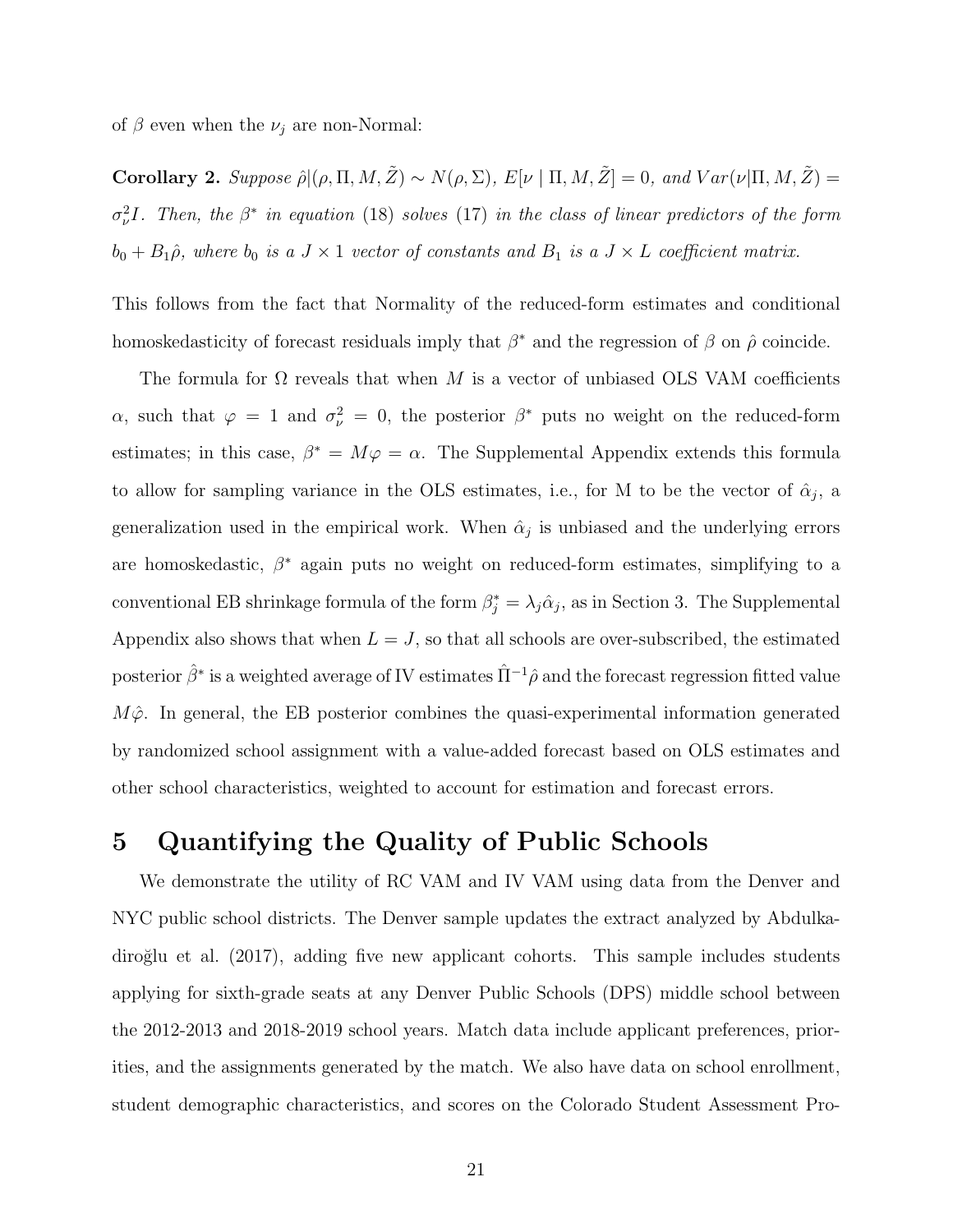gram (CSAP) and Colorado Measures of Academic Success (CMAS) state achievement tests. The data appendix for Abdulkadiroğlu et al. (2017) explains how these files are processed.

Our NYC analysis sample covers sixth grade applicants to NYC middle schools, applying for the 2016-2017 through 2018-2019 school years, and ninth grade applicants to NYC high schools, applying for 2012-2013 through 2014-2015. This sample is an update of the extract analyzed by Abdulkadiroğlu et al. (2019), adding middle school applicants. As with Denver, the NYC analysis sample includes preferences, priorities, assignments, demographic information, and school enrollment. Middle school outcomes come from New York state achievement tests, while the high school analysis uses SAT score outcomes. The processing of NYC student records is described in the Abdulkadiroğlu et al. (2019) data appendix. In both Denver and NYC, we standardize all achievement tests and SAT scores to have mean zero and standard deviation one separately by year.

Students in Denver rank up to five schools participating in the DPS unified enrollment match, which covers public schools of all types, including traditional district schools and charter schools. Priorities are assigned based on criteria like sibling status and applicant neighborhood. A DA algorithm implemented with a single lottery tie-breaker assigns students to schools. We calculate assignment risk for DPS applicants using the propensity score formula derived by Abdulkadiroğlu et al. (2017). This formula is an analytical large-market approximation to the school assignment propensity score for DA with a random tie-breaker.<sup>[11](#page-23-0)</sup>

NYC applicants rank up to 12 academic programs in middle or high school. For purposes of the analysis that follows, multiple programs are aggregated to the school level. The NYC match features a variety of tie-breakers, with "unscreened" schools using a random lottery number and "screened" schools using non-random tie-breakers such as 6th grade test scores

<span id="page-23-0"></span><sup>&</sup>lt;sup>11</sup>The DPS score is computed using the *formula score* described in Abdulkadiroğlu et al. [\(2017\)](#page-35-0). This is computed by identifying sets of applicant types that are never seated, always seated, and conditionally seated at every school in the match, a classification that depends on priorities. The formula score is a function of this classification and the school-specific tie-breaker cutoffs determined by the match. Cutoff dependence is determined by an applicant's preferences. See Abdulkadiroğlu et al. [\(2017\)](#page-35-0) for details.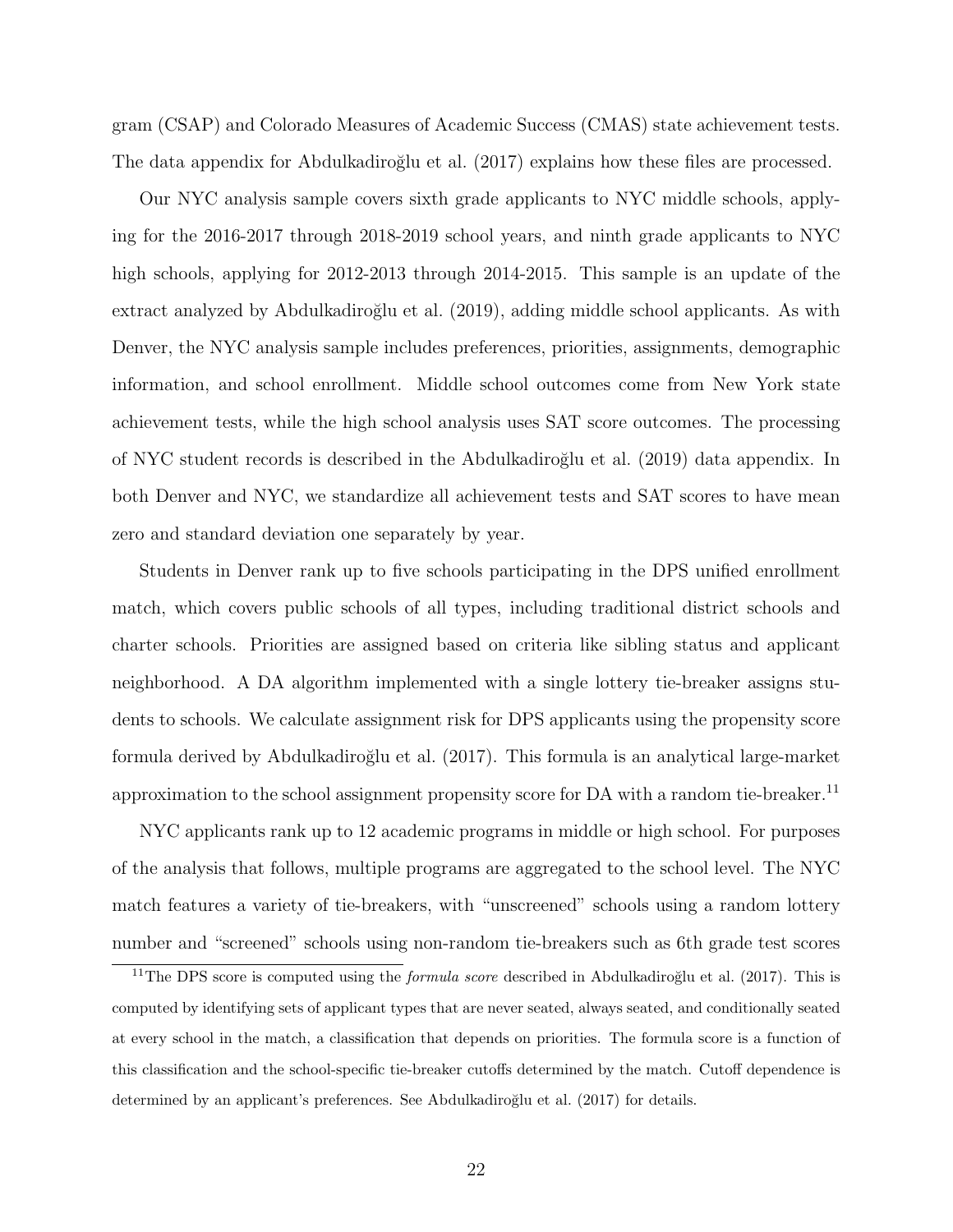and grades. Propensity scores for NYC school assignment are computed as described in [Abdulkadiro˘glu et al. \(2019\)](#page-35-1). These scores depend in part on bandwidths for screened school tie-breakers, similar to those used in standard regression discontinuity designs.<sup>[12](#page-24-0)</sup> As in Abdulkadiroğlu et al. (2019), regression and 2SLS estimates that control for propensity scores also control for local linear functions of the relevant screened-school tie-breakers for applicants inside the relevant bandwidth.

Table [1](#page-43-0) describes students and schools in the DPS and NYC samples. The first column shows statistics for the full sample of enrolled DPS middle school students, while column 2 shows statistics for DPS applicants with non-degenerate assignment risk (these students have  $p_{ij} \in (0,1)$  for at least one j). Columns 3-4 of the table report corresponding statistics for NYC middle school students, and columns 5-6 describe NYC high school students. RC VAM and other OLS VAM models are estimated using the full sample of enrolled students, while bias tests and IV VAM estimators use the non-degenerate risk subsamples.

As is typical of large urban districts, most DPS and NYC students are disadvantaged, with over 70 percent eligible for a subsidized lunch. Roughly a quarter of the students in each sample face some assignment risk, with such applicants appearing broadly representative of enrolled student populations. Table [A1](#page-57-0) in the Supplemental Appendix compares the characteristics of students offered seats at higher- and lower-value-added schools (as measured by the conventional VAM estimates discussed below) within the at-risk sample. We see large differences in student characteristics between those offered high- and low-value-added seats. Controlling for assignment risk, however, makes these differences vanish. The fact that risk control makes centralized assignment offers independent of observed characteristics suggests

<span id="page-24-0"></span><sup>&</sup>lt;sup>12</sup>The NYC score is the *local DA score* described in Section 4.2 of Abdulkadiroğlu et al. [\(2019\)](#page-35-1). As with the formula score, it is a function of a classification of types into always, never, and conditionally seated applicants to each school, as well as the tie-breaker cutoffs generated by the match. Applicant classification for the local score depends also on non-lottery tie-breakers and bandwidths around screened-school admissions cutoffs. Bandwidths used here are computed as suggested by [Calonico et al.](#page-36-6) [\(2019\)](#page-36-6).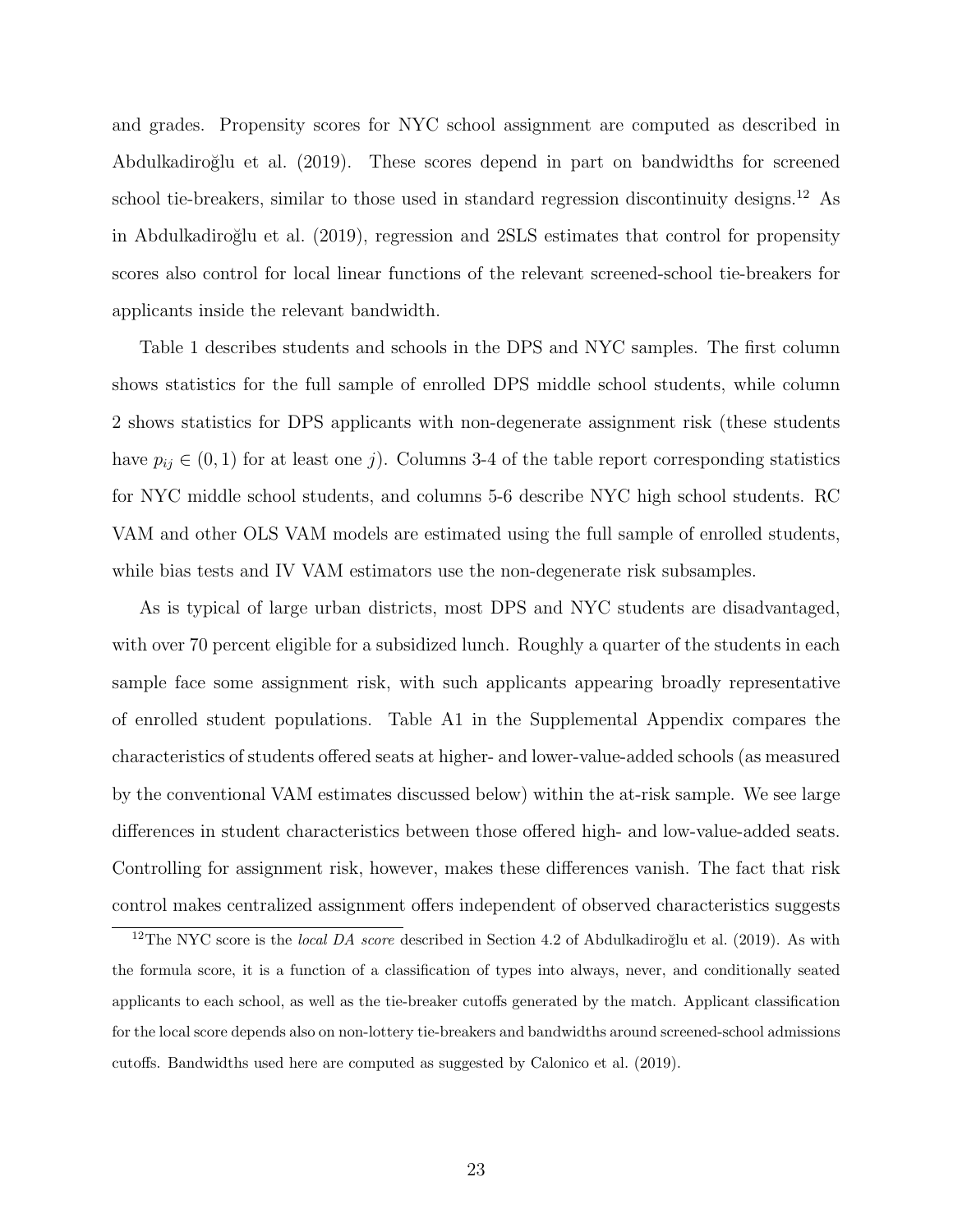this is likely to be the case for unobserved characteristics as well.<sup>[13](#page-25-0)</sup>

Table [1](#page-43-0) shows that most NYC students in our samples attend lottery rather than screened schools (all DPS schools use lottery tie-breaking). Roughly 30% of middle school students in both cities are non-compliant in the sense that they enroll someone other than where offered a seat, while non-compliance is a little higher among NYC high school students. RC VAM implicitly treats the gap between enrollment and assignment as conditionally randomly assigned. The bottom rows of the table show that most Denver and New York schools are over-subscribed. Specifically, at least one student has non-degenerate risk at 67 out of 80 Denver middle schools, at 448 out of 624 NYC middle schools, and at 382 out of 486 NYC high schools. This reflects the interdependence of school assignments in a centralized match: oversubscription at in-demand schools generates assignment risk even for unpopular schools with fewer applicants than seats. At the same time, some schools are undersubscribed and some oversubscribed schools have small at-risk samples or low offer take-up rates. Our RC VAM and IV VAM procedures yield estimates of causal effects for such schools even so.

# 5.1 Evaluating RC VAM

The testing framework in Section [3](#page-9-0) is used to compare the predictive validity of RC VAM estimates with results from OLS VAM estimators relying on fewer controls. The first of these is a benchmark model, labelled *uncontrolled*, that includes only application year dummies in  $X_i$  and omits the propensity score controls,  $p_i$ . The second is a conventional value-added

<span id="page-25-0"></span><sup>&</sup>lt;sup>13</sup>Balance checks regress student characteristics on the conventional value-added of the school where applicants are offered a seat, along with a dummy indicating whether the applicant was offered a seat anywhere. Risk controls consist of expected value-added and the probability of receiving any offer. The former is computed as a score-weighted average of school value-added. Table [A1](#page-57-0) in the Supplemental Appendix shows that control for risk eliminates imbalances between applicants offered high and low-valueadded seats and between those who do and don't get offers. Differential attrition can create selection bias even with random assignment. Supplemental Appendix Table [A2](#page-58-0) shows that follow-up rates for key outcomes are largely unrelated to assigned school value-added, conditional on assignment risk. This makes it unlikely that selective attrition biases estimates of reduced form school-offer effects.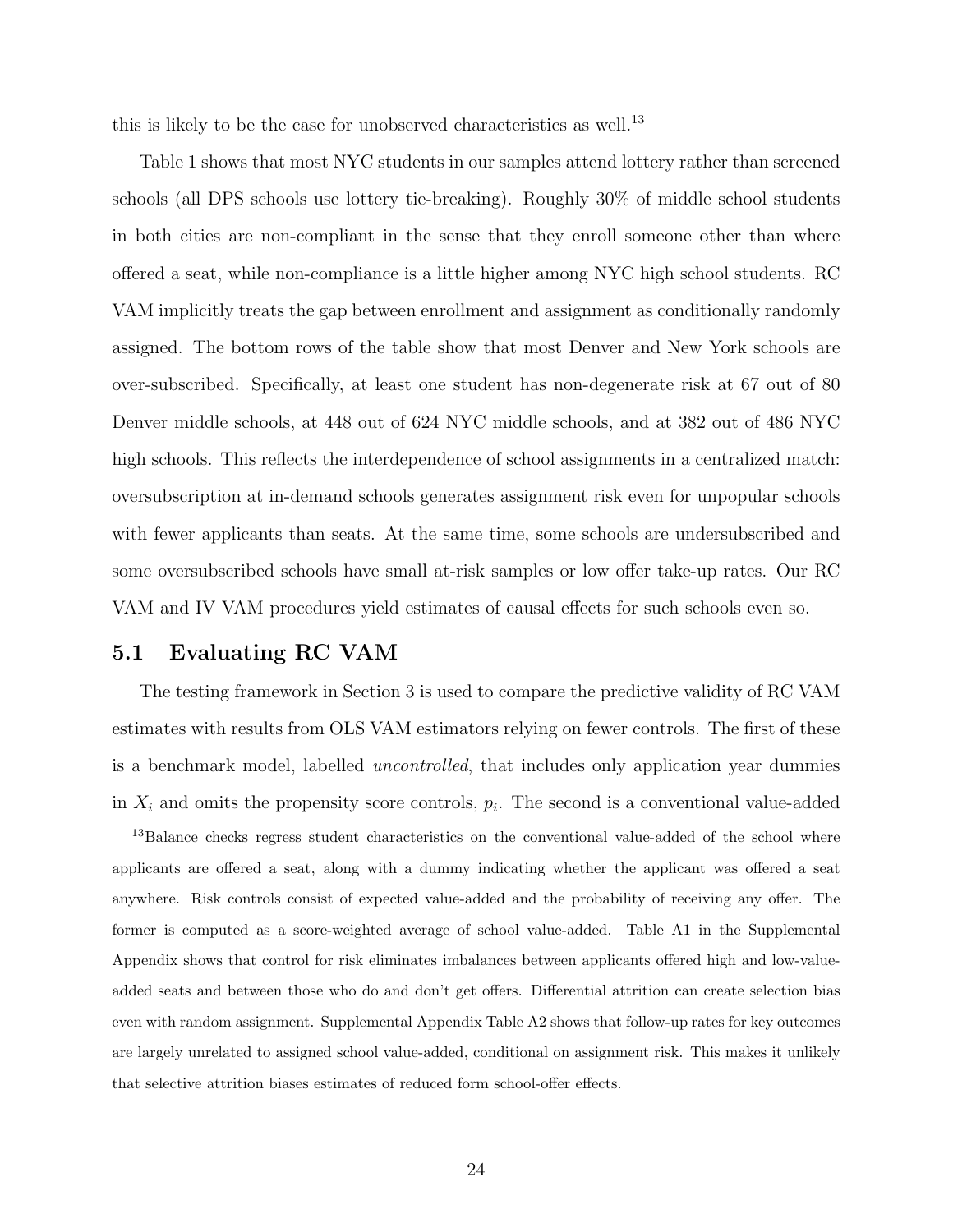model adding dummies for sex, race, subsidized lunch status, special education, and limited English proficiency, along with cubic functions of baseline math and English language arts (ELA, or reading) scores, to the control vector,  $X_i$ . This model parallels widely-used VAM specifications for the measurement of teacher and school effectiveness (e.g., [Chetty et al.](#page-36-3) [2014a\)](#page-36-3). A third model, labelled risk only, omits conventional VAM controls but includes assignment propensity scores,  $p_i$ . Finally, RC VAM estimates come from regressions that combine conventional VAM controls with controls for school assignment risk.[14](#page-26-0)

Uncontrolled middle school VAM estimates are clearly contaminated by selection bias. This can be seen in Table [2,](#page-44-0) which reports the components of the test statistic [\(9\)](#page-15-1) for sixth grade math scores in each city. For the purpose of VAM testing, schools are classified into 20 bins defined by ventiles of the distribution of estimated conventional value-added. The testing equation, [\(7\)](#page-14-1), is estimating using bin-level (rather than single-school) offers and propensity scores. This aggregation may increase test power relative to tests derived by using all school-specific offers as instruments for value-added in  $(10)^{15}$  $(10)^{15}$  $(10)^{15}$ . As shown in column 1 of Table [2,](#page-44-0) the uncontrolled VAM specification generates forecast coefficients of 0.43 in DPS (shown in Panel A) and 0.60 in NYC (shown in Panel B). These estimates are statistically different from one, while the overidentification and omnibus tests clearly reject the null hypothesis of zero bias in the uncontrolled model.

VAM research to date suggests that control for lagged test scores and student demographic characteristics eliminates much of the selection bias in naive comparisons of achievement across teachers and schools [\(Chetty et al., 2014a;](#page-36-3) [Bacher-Hicks et al., 2014;](#page-36-7) [Deming,](#page-37-4)

<span id="page-26-0"></span><sup>&</sup>lt;sup>14</sup>Schools out of the match have constant risk equal to  $p_{ij} = 0$  for all students. RC VAM for such schools adds no controls relative to conventional VAM. But for undersubscribed schools with a mix of applicants such that  $p_{ij} = 0$  and  $p_{ij} = 1$ , risk control becomes a dummy indicating any risk. The zero-risk group in such cases consists mostly of non-applicants.

<span id="page-26-1"></span><sup>15</sup>[Roodman](#page-38-8) [\(2009\)](#page-38-8) discusses the connection between the number of overidentifying restrictions and the power of overidentification tests. Supplemental Appendix Table [A3](#page-59-0) reports results using alternative bin schemes; the choice of bin size matters little for test results.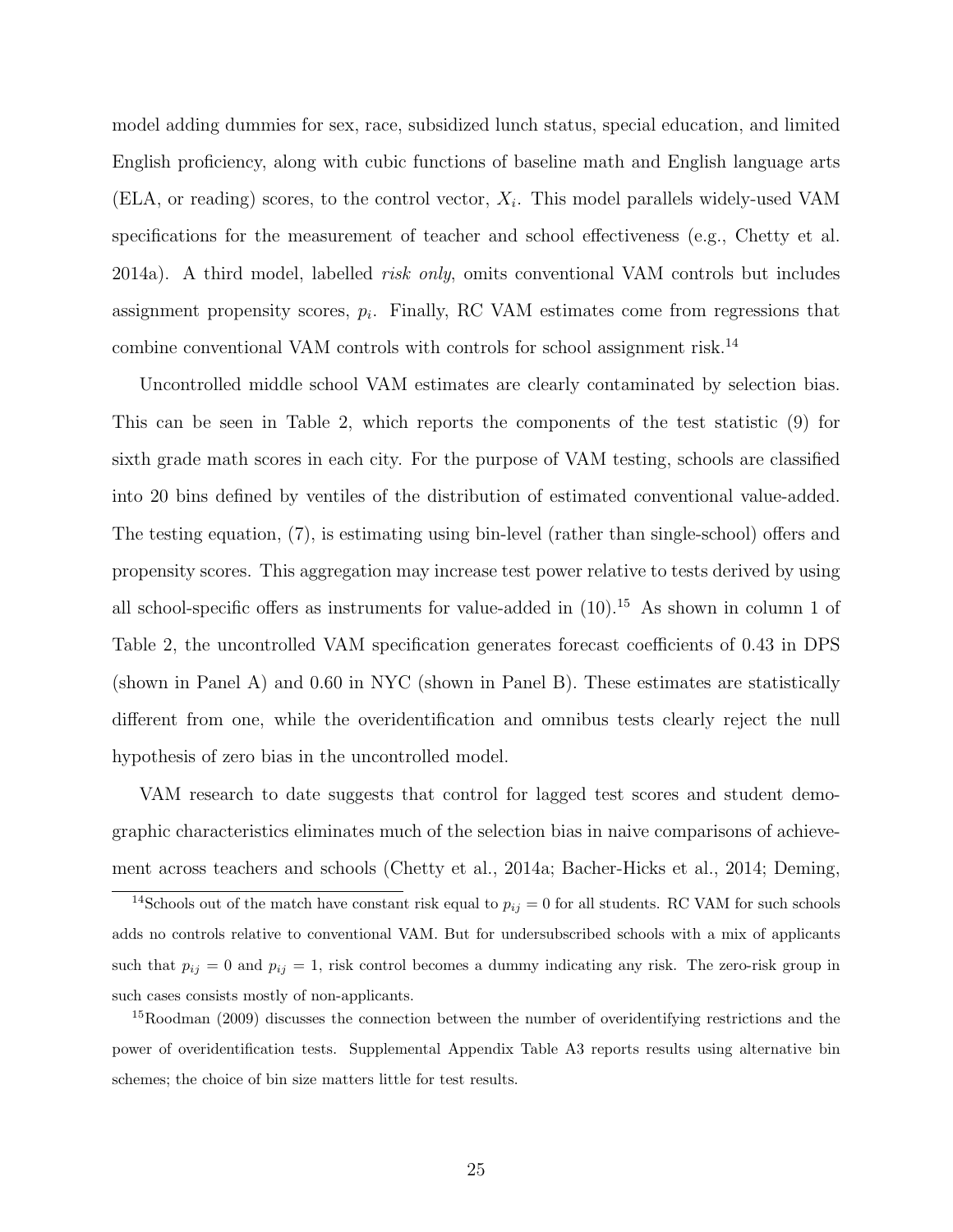[2014;](#page-37-4) [Angrist et al., 2017\)](#page-36-0). Consistent with this finding, the second column of Table [2](#page-44-0) shows that middle school VAMs estimated with conventional controls boost the forecast coefficient markedly, yielding forecast estimates of 1.12 in DPS and 0.93 in NYC, respectively. The former is statistically indistinguishable from one, while the latter is only marginally significantly different from one, reflecting the fact that NYC estimates are considerably more precise. Omnibus test results are marginal for conventional VAM in both cities. The DPS overidentification test also results in a marginal rejection of the null hypothesis.

As can be seen in column 3 of Table [2,](#page-44-0) middle school VAMs estimated with risk controls alone similarly improve greatly on the uncontrolled estimates. The risk-only model generates forecast coefficients of 0.81 and 0.82 in DPS and NYC. In contrast with the test results for conventional VAM, however, omnibus and overidentification test results clearly reject the null of unbiased risk-only estimates. On the other hand, RC VAM estimates, evaluated in the fourth column of the table, yield remarkably accurate and internally consistent predictions of school quality. For both DPS and NYC middle schools, estimated RC VAM forecast coefficients are close to one, while the associated omnibus tests offer little evidence against the claim that RC VAM estimates can be interpreted as causal.

Test results for NYC high schools, reported in Table [3,](#page-45-0) likewise show that RC VAM estimates for SAT math are virtually unbiased. In contrast, the other VAM estimators evaluated in the table are almost certainly biased. This is unsurprising for uncontrolled estimates, which yield a forecast coefficient of only 0.34. Conventional and risk-only VAMs do much better, with forecast coefficients of 0.78 and 0.67, respectively. Even so, test results for both models suggest substantial remaining bias. In these cases, forecast bias rather than a failure of overidentifying restrictions is the source of the omnibus test rejection. The fact that the lagged score controls in the conventional VAM estimates come from assessments other than the SAT seems likely to contribute to the relatively poor performance of conventional VAM estimates for high schools (a point made in a different context by [Chetty et al. \(2014b\)](#page-36-8)).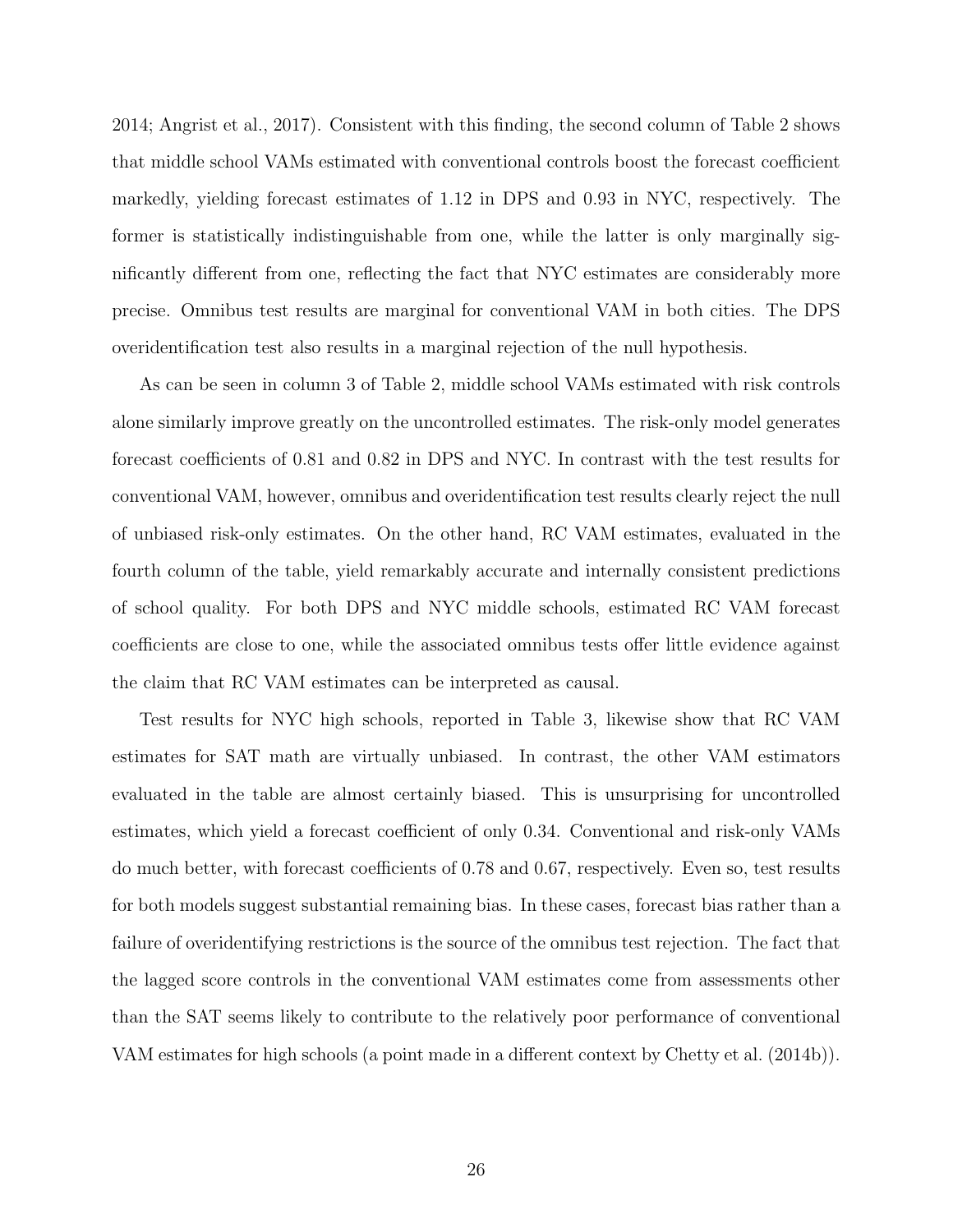The good performance of RC VAM for SAT scores is therefore especially impressive.<sup>[16](#page-28-0)</sup>

As noted in Section [3,](#page-12-0) the tests reported in Tables [2](#page-44-0) and [3](#page-45-0) can interpreted as asking whether OLS-predicted VAM estimates predict the causal effects of randomized school offers. Figure [1](#page-41-0) presents a graphical summary of these predictions. Specifically, the figure plots reduced form offer effects for each value-added bin (the  $\rho_{\ell}$  coefficients in equation [\(12\)](#page-17-0)) against first-stage effects of bin offers on predicted value-added of an applicant's enrolled school (that is, OLS value-added at the school attended,  $\hat{\alpha}_{i(i)}$ ). The corresponding 2SLS estimate of  $\varphi$  is given by the slope of a weighted least squares line of best fit through the origin, while the overidentification test checks whether this line fits all points up to sampling error [\(Angrist, 1991\)](#page-35-7). Consistent with the estimates in Tables [2](#page-44-0) and [3,](#page-45-0) each panel shows that adding either conventional or risk controls pushes the forecast slopes towards one and reduces dispersion around the best-fitting lines. Including both sets of controls yields tightlyestimated relationships that are indistinguishable from the 45-degree line. Figure [A1](#page-56-0) and Table [A4](#page-60-0) in the Supplemental Appendix show similar patterns for reading test score VAMs.

In a constant-effects framework, rejection of an overidentification test is evidence of selection bias. In a world of heterogeneous school effects, however, rejection might be generated by differences in school quality across students. To explore this possibility, we follow [Angrist](#page-36-0) [et al. \(2017\)](#page-36-0) in testing models that allow value-added to vary with student characteristics. If heterogeneity (mediated by covariates) is the source of VAM misalignment with reducedform offer effects, the resulting test results should be more forgiving. As can be seen in Appendix Table [A5,](#page-61-0) however, forecast coefficients and test results are similar when VAM is allowed to vary by baseline year, subsidized lunch status, special education status, and baseline score tercile. This table likewise shows similar test results when OLS VAMs are estimated using only data from the subsamples with non-degenerate assignment risk.<sup>[17](#page-28-1)</sup>

<span id="page-28-0"></span><sup>16</sup>Lagged score controls used to compute the estimates in Table [2](#page-44-0) come from 5th grade, taken the year before the start of middle school; lagged score controls used to compute the estimates in Table [3](#page-45-0) come from 8th grade, taken the year before the start of high school.

<span id="page-28-1"></span><sup>&</sup>lt;sup>17</sup>The question of effect heterogeneity is particularly salient for NYC screened schools, which admit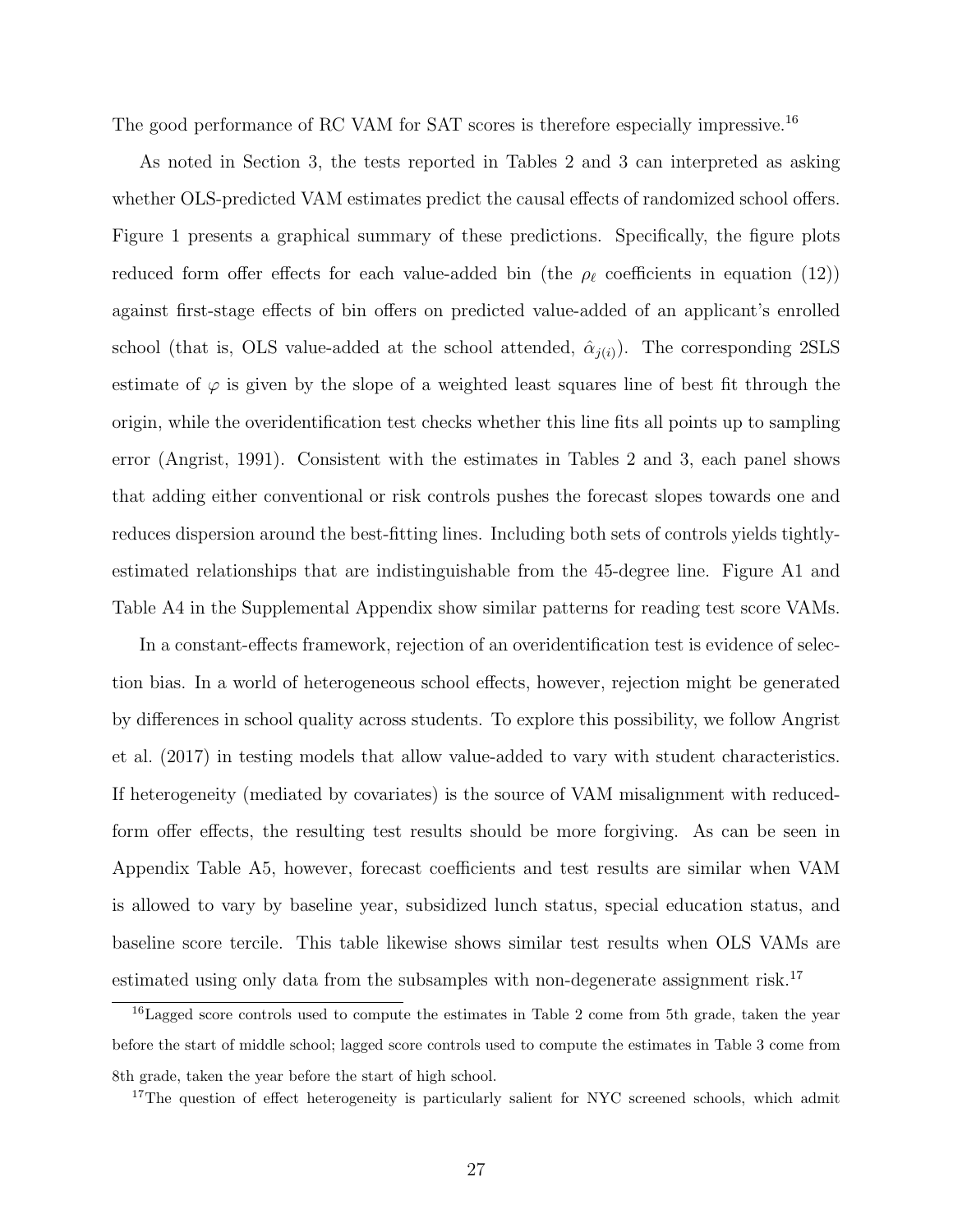# 5.2 IV VAM Estimates

Our IV VAM application focuses on NYC middle and high schools, since these samples have the largest number of schools and students with assignment risk. The vector of mediators used to predict causal value-added in includes a screened school indicator and the OLS VAM estimates evaluated in Tables [2](#page-44-0) and [3.](#page-45-0) Forecast regression parameters and the forecast residual variance are estimated by instrumenting  $M_{i(i)}$  with a full set of school offer dummies, controlling for school assignment propensity scores and the baseline covariates used to compute the test statistics reported in these tables. We use individual school offers rather than binned offers for IV VAM because the extra instruments make Assumption [MIV](#page-19-1) more plausible. As detailed in the Supplemental Appendix, IV VAM is implemented using a bias-corrected 2SLS estimator consistent in the asymptotic sequence in which the number of instruments grows in proportion to sample size.

Using uncontrolled VAM estimates to predict causal value-added yields an estimated IV VAM forecast coefficient of only 0.26 for middle schools and 0.24 for high schools. These results, reported in the first column of Table [4,](#page-46-0) are qualitatively consistent with the test statistics reported in Tables [2](#page-44-0) and [3,](#page-45-0) which show strong evidence of forecast bias and the failure of uncontrolled VAM to satisfy the corresponding overidentification test.

The IV VAM procedure generates an estimated screened-school effect on causal valueadded. This is negative and significantly different from zero for middle schools but zero for high schools. The bottom rows of Table [4](#page-46-0) report IV VAM estimates of the forecast residual standard deviation,  $\sigma_{\nu}$ , along with the overall standard deviation of causal value-added,  $\sigma_{\beta}$  (obtained as  $\sigma_{\beta}^2 = Var(M'_{j}\varphi) + \sigma_{\nu}^2$  from the forecast regression). These estimates are students partly on the basis of tie-breaking variables that gauge academic ability or artistic talent. The cutoffs generated by centralized assignment to screened schools act something like a regression discontinuity (RD) design. With centralized assignment, however, students with tie-breakers far from admissions cutoffs may nevertheless have non-degenerate screened-school assignment risk (Abdulkadiroğlu et al., 2019). RC-VAM estimates for screened schools therefore reflect outcomes for a wider range of students than the group of compliers usually found inside an RD bandwidth.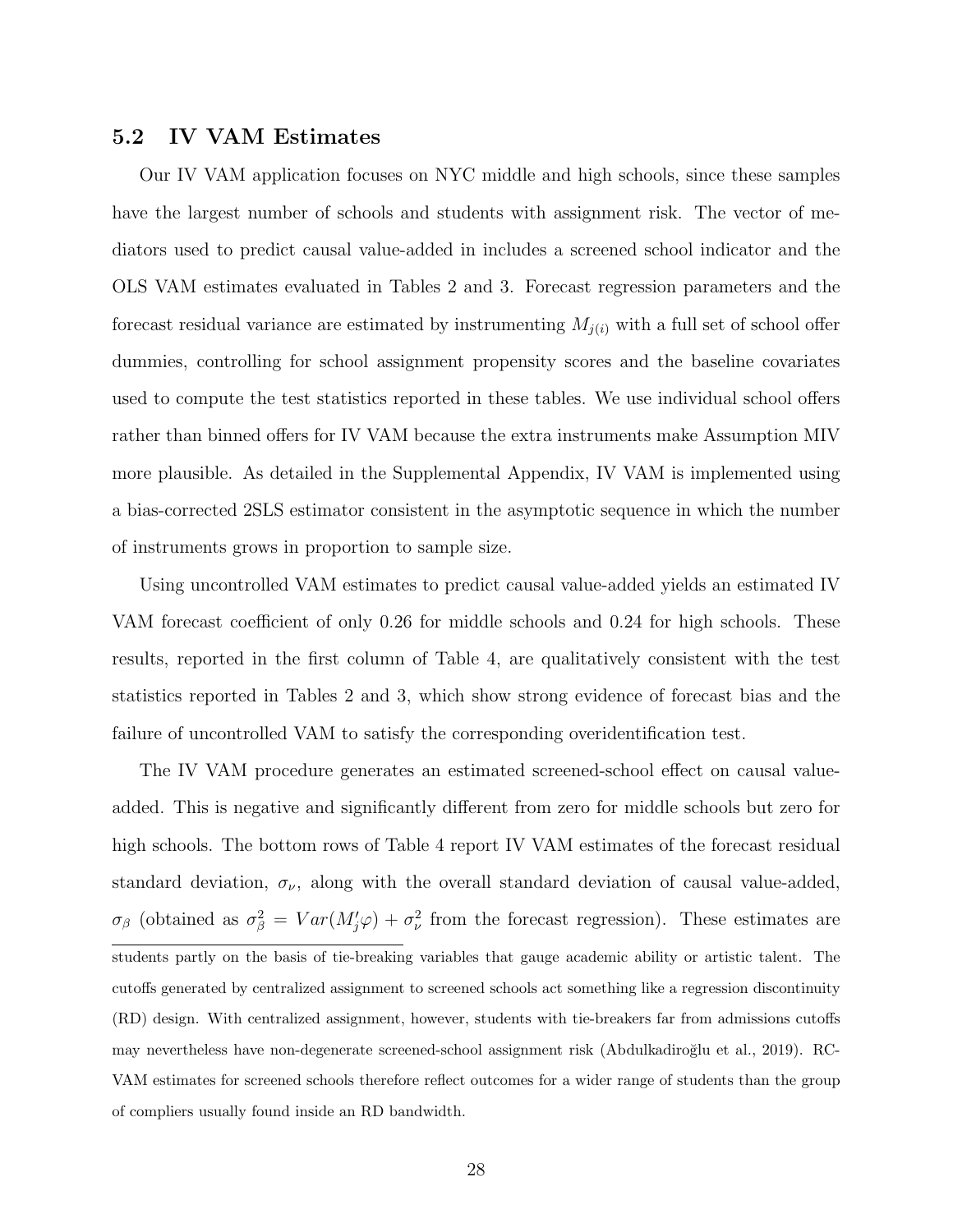scaled in standard deviation units of the student-level test score distribution. The estimates in column 1 reveal substantial residual variation unexplained by uncontrolled VAM or by screened status (with estimated  $\sigma_{\nu} = 0.13$  for middle schools and  $\sigma_{\nu} = 0.06$  for high schools) and a total value-added standard deviation estimated at  $\sigma_{\beta} = 0.19$  for middle schools and  $\sigma_{\beta} = 0.14$  for high schools. The latter pair of estimates highlight the substantial variation in quality across NYC schools.

As shown in the second and third columns of Table [4,](#page-46-0) replacing uncontrolled VAM estimates with conventional or risk-only value-added estimates increases IV VAM forecast coefficients (to around 0.8-0.9 and 0.6 respectively), while also decreasing the standard deviation of the forecast residual. The screened school effects in these columns are small and not significantly different from zero, suggesting the larger negative estimate for middle schools in the first column is driven by the diminished predictive power of uncontrolled VAM.

IV VAM models generate comparable estimates of  $\sigma_{\beta}$  in columns 1, 2, and 4 (around 0.2 for middle schools and 0.15 for high schools), though the estimates in column 3 are notably larger, perhaps reflecting failure of Assumption [MIV](#page-19-1) in this case. It's noteworthy that the middle school forecast coefficient estimates for uncontrolled and risk-only VAM in the testing and IV VAM tables differ markedly, though not so for conventional VAM. This reflects the near-unbiasedness of conventional VAM estimates. When the VAM estimates used as mediators generate unreliable predictions, forecast coefficient estimates computed using binned instruments and individual school offers should differ.

The estimates in columns 4 and 5 of Table [4](#page-46-0) align with those in Tables [2](#page-44-0) and [3](#page-45-0) in highlighting the virtual unbiasedness of RC VAM. Including the RC VAM estimates as an IV VAM mediator yields a precisely estimated forecast coefficient of 0.99 in both middle and high school, with an estimated residual standard deviation close to zero.<sup>[18](#page-30-0)</sup> At the same time, column 5 shows that models including both conventional and RC VAM as mediators generate an insignificant negative forecast coefficient for conventional VAM, while the RC

<span id="page-30-0"></span><sup>&</sup>lt;sup>18</sup>The estimator of  $\sigma_{\nu}^2$  can be negative; the table reports zero in such cases.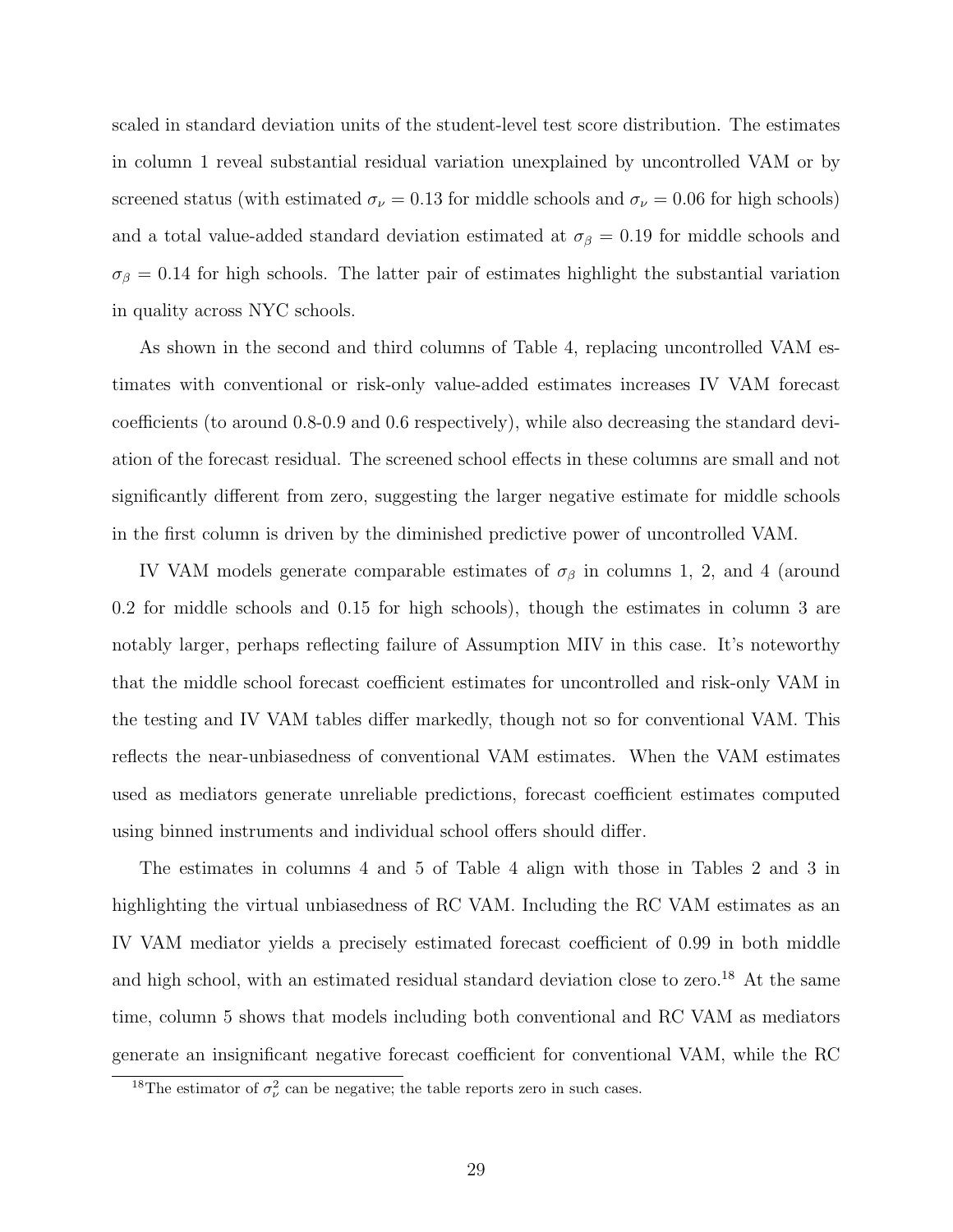VAM coefficient remains close to one (including these two highly correlated mediators reduces the precision of estimated forecast coefficients). This is notable since conventional VAM predicts causal value-added well on its own. The screened school coefficient estimates in these columns are precisely estimated zeros, consistent with the view that RC VAM tells us everything we need to know about school quality.

On balance, there would seem to be little scope for IV VAM posterior predictions to improve on RC VAM. Conventional VAMs also generate remarkably accurate predictions of causal school effects. But it's worth highlighting the fact that both of these models rely on controls for lagged test scores measured one year prior to the outcome. In practice, this sort of proximate lagged score control may be unavailable. The 2020 COVID-19 pandemic, for example, led many districts to suspend standardized testing programs. Many districts also rely on "skip-year growth" metrics that omit a year of test score data when transitioning to new assessment systems. These scenarios necessitate VAM control strategies that rely on test scores lagged by more than one year.

By way of evidence on the consequences of older lagged score controls, column 6 of Table [4](#page-46-0) reports IV VAM estimates from a procedure where the mediator is a set of conventional VAM estimates that rely on longer lags. The estimates here replace 5th grade scores with 3rd grade scores in a conventional VAM for sixth-grade outcomes. Using earlier lagged score controls reduces the forecast coefficient to 0.81 for middle schools and to 0.64 for high schools. This indicates a substantial deterioration in predictive power relative to the estimates in column 2. It remains, however, to gauge the extent to which IV VAM can ameliorate this.

## 5.3 Estimating VAM Mean Squared Error

Mean squared error provides a natural standard of comparison for IV VAM, RC VAM, and conventional VAM estimators computed using different sets of controls. The MSE of an OLS-based linear shrinkage estimate,  $\alpha_j^*$ , for value-added,  $\beta_j$ , is given by:

<span id="page-31-0"></span>
$$
E\left[ (\alpha_j^* - \beta_j)^2 \right] = E\left[ \lambda_j^2 s_j^2 \right] + \sigma_\alpha^2 E\left[ (\varphi - \lambda_j)^2 \right] + \sigma_\nu^2. \tag{19}
$$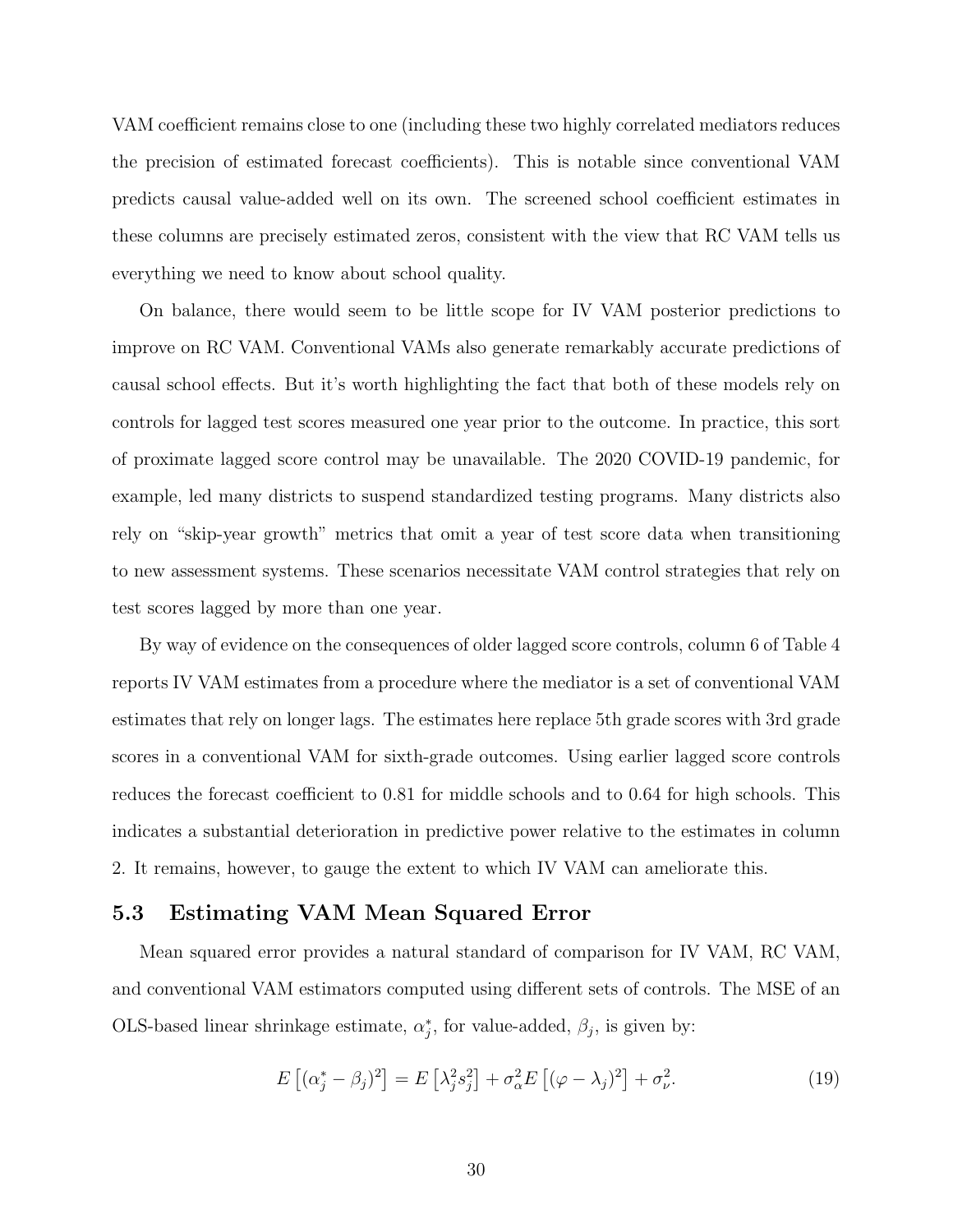The first term in this formula reflects sampling variance in the OLS estimates, while the last two terms are attributable to bias. A similar (though more involved) calculation in the Supplemental Appendix gives the MSE of IV VAM posterior predictions, with a parallel decomposition into bias and sampling variance. In practice, we calculate MSE for each estimator by simulation, drawing school value-added from a Normal distribution calibrated to match a set of IV VAM forecast coefficient and residual variance estimates.<sup>[19](#page-32-0)</sup>

Figure [2](#page-42-0) compares the root mean squared error (RMSE) of OLS VAM and IV VAM posterior predictions of causal value-added. RMSE is minimized by the RC VAM posterior, at around 0.06 standard deviations in the distribution of both middle and high school math scores. Sampling variance contributes far more to the MSE of RC VAM than bias. What bias there is arises from shrinkage (i.e.,  $\lambda_j \neq 1$ ). The RMSE of the conventional model exceeds that of RC VAM despite the relative imprecision of the latter. The precision penalty with RC VAM reflects the fact that risk controls absorb a substantial portion of the variation in school enrollment, but this loss of is more than outweighed by the reduced bias of RC VAM.

Perhaps surprisingly, IV VAM posteriors computed using RC and conventional estimates as mediators have somewhat higher total RMSE than the corresponding shrunk OLS estimates. This reflects the fact that the forecast coefficient and residual variance are treated as known when deriving the MSE-minimizing prediction in equation [\(18\)](#page-21-0), while estimation of these parameters generates additional sampling variance in practice. Additional simulations (not reported) confirm that, were these hyperparamters known, the IV VAM RMSE necessarily falls below that of the corresponding OLS estimates. Evidently, models that control for lagged scores have such low bias that the IV VAM bias correction is not worth the cost introduced by estimation of the extra parameters IV VAM requires.

<span id="page-32-0"></span>RMSE with risk control alone improves greatly on the RMSE of uncontrolled VAM.

<sup>&</sup>lt;sup>19</sup>The IV VAM estimates used to calibrate the simulation appear in Appendix Table [A6.](#page-62-0) These estimates come from a model that includes the uncontrolled, conventional, risk-only, and RC VAM estimates as mediators, allowing us to evaluate each estimator maintaining a consistent distribution of school quality.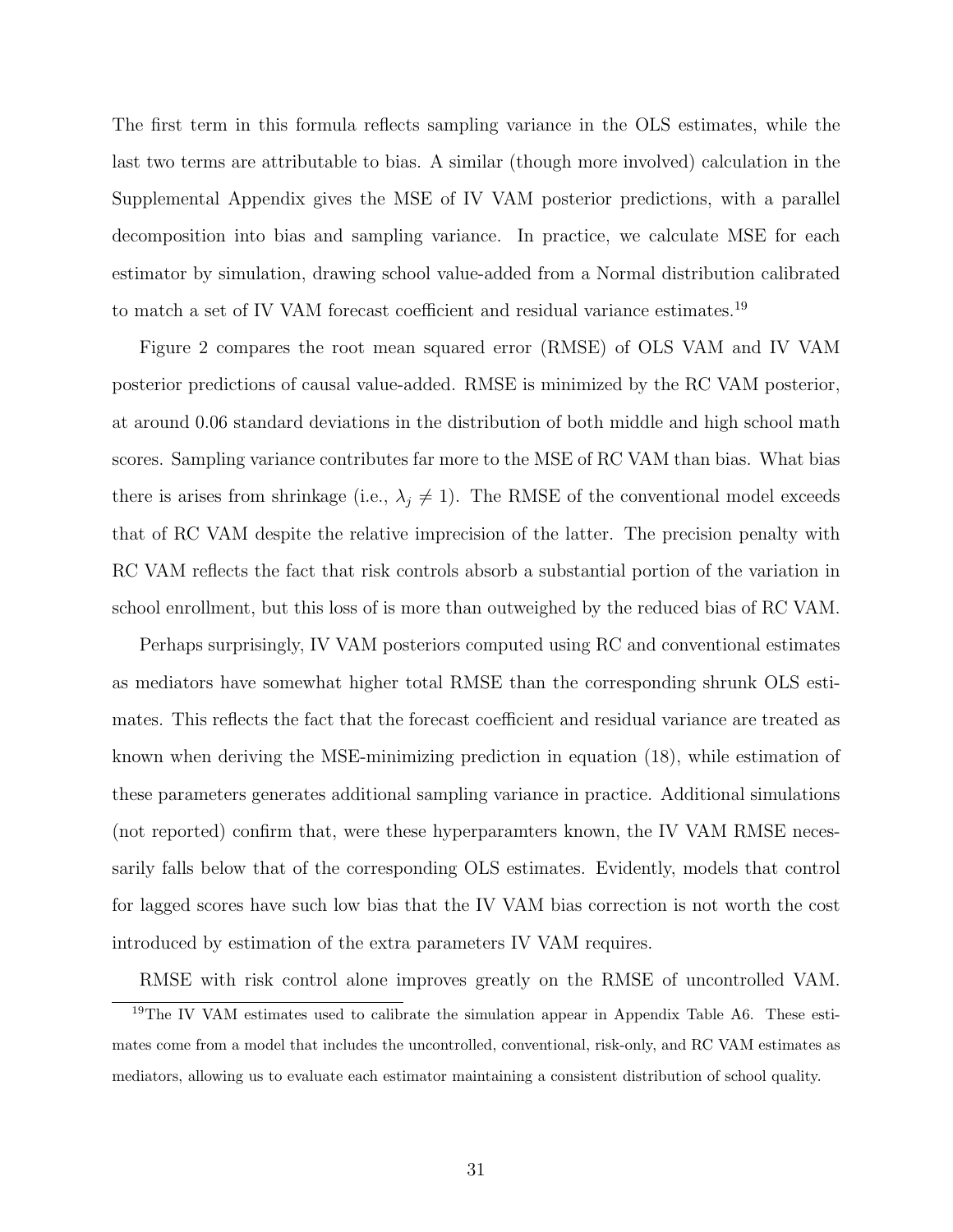Moreover, hyperparameter estimation notwithstanding, IV VAM reduces the RMSE of both uncontrolled and risk-controlled VAM considerably. These gains are perhaps most noteworthy for the latter model, where RMSE is cut by more than half. The improvements generated by IV VAM in the uncontrolled and risk-only models suggest that IV VAM is a good substitute for lagged score controls, a point of some practical relevance.

The last two columns in Figure [2](#page-42-0) compare RMSE when conventional VAM is estimated with older lagged score controls. Consistent with the estimates in the last column of Table [4,](#page-46-0) use of older lagged score controls increases RMSE substantially. At the same time, IV VAM cuts the bias of these estimates markedly, while also reducing total RMSE. The improvement here is especially large for high schools, where IV VAM cuts the RMSE of conventional models by about 20% relative to OLS (roughly half the gap with RC VAM). This highlights the value of IV VAM estimation in applications with missing or degraded lagged achievement controls.

# <span id="page-33-0"></span>6 Summary and Conclusions

VAM estimates may help families choose schools wisely, perhaps with life-changing consequences. Policy-makers and educators likewise base high-stakes decisions related to school access, expansion, and closure on VAMs; the federal government and many states require this. Given the stakes, how should the consequences of attendance at individual schools be estimated? Many school accountability frameworks rank schools by performance measures computed with few or no controls. Such poorly controlled VAM estimates confuse school quality with the ability of student bodies. In large urban districts like those examined here, schools sporting the highest test scores and graduation rates tend to enroll an outsized share of non-minority students. These schools are also found in wealthier neighborhoods.

The primary econometric challenge in this context is how to eliminate or at least moderate this sort of selection bias. We show here that centralized assignment provides an invaluable and easily exploited tool in service of this goal. By matching students to schools as a function of observed characteristics and partially or fully randomized tie-breaking variables, centralized assignment takes much of the mystery out of who goes where. This by-product of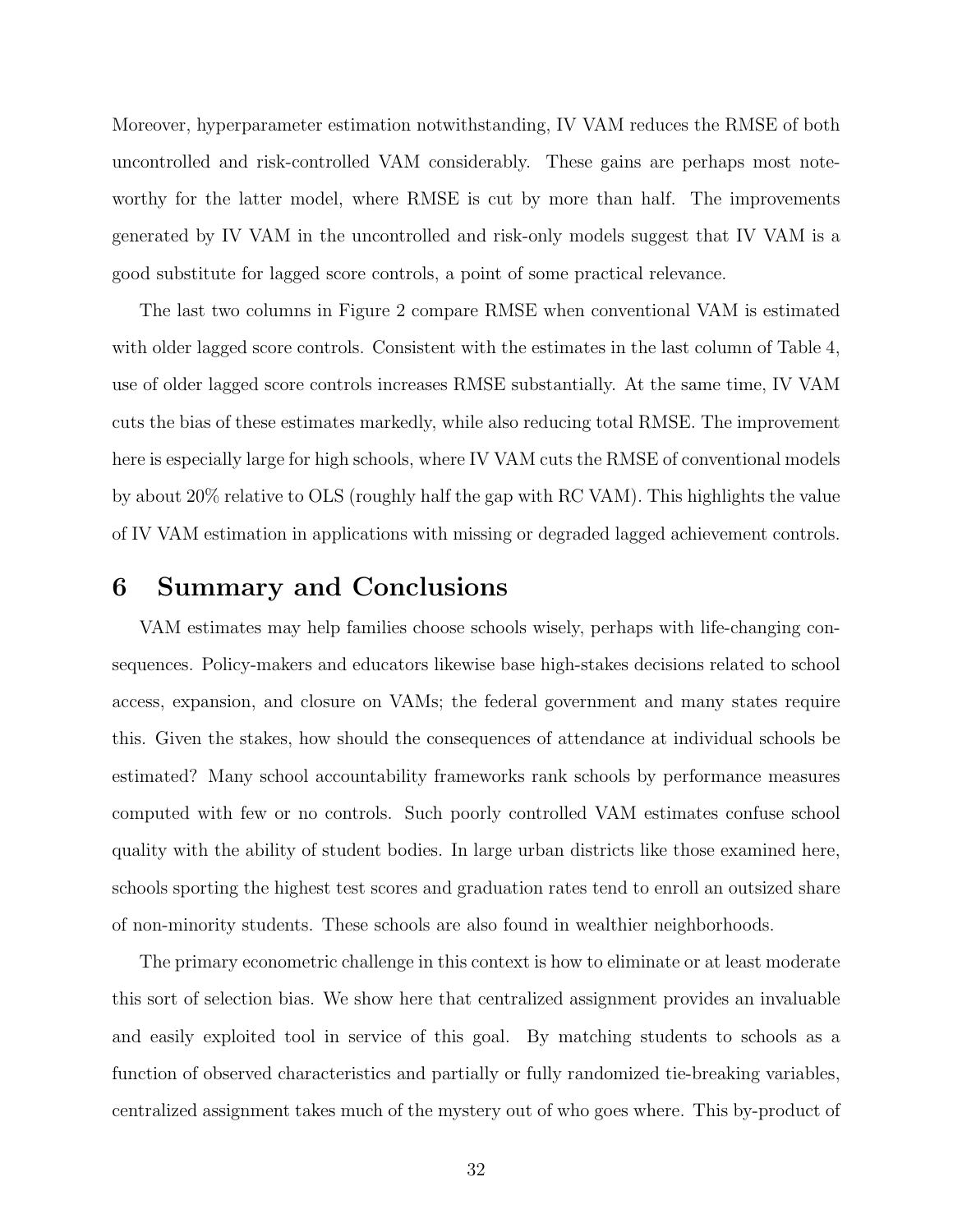centralized matching can be key to VAM estimation strategies with minimal selection bias.

Our RC VAM estimator exploits centralized assignment by controlling for the many student preference and priority variables that govern match outcomes. The problem of high dimensional controls is solved by conditioning on the relatively coarse school assignment propensity score induced by DA matching algorithms. Importantly, the RC VAM procedure generates school-specific VAM estimates for all schools in a match, regardless of undersubscription. Moreover, the assumptions justifying RC VAM are easily validated by testing whether RC VAM residuals are orthogonal to offers of seats at over-subscribed schools. Application of this test to schools in Denver and NYC suggest that RC VAM estimates provide a remarkably accurate account of school quality. RC VAM estimates exhibit little bias and outperform conventional VAM strategies on mean squared error grounds.

We've also introduced an IV VAM estimator that exploits reduced forms for causal VAM estimation in districts with fewer randomized offers than schools. The IV VAM procedure outlined here, which builds on and simplifies earlier efforts in this direction, amounts to 2SLS estimation of mediating-variable effects followed by a simple weighted-average calculation of empirical Bayes posterior means. IV VAM posterior predictions have an attractive best linear predictor property and require weaker distributional assumptions than the fully parametric hybrid IV-and-OLS VAM estimator developed in [Angrist et al. \(2017\)](#page-36-0). Our NYC application shows that IV VAM can improve on poorly-controlled estimates of school quality and on estimates that rely on older and perhaps less relevant controls.

Farther afield, we expect the estimation strategies developed here to find application in other markets with elements of systematic and chance assignment. Possible applications include job assignment systems, such as those used by Teach for America to place interns in school, the measurement of physician and hospital quality, and the consequences of receiving rationed medical resources like new drugs and mechanical ventilation during the recent pandemic. In these contexts, RC VAM and IV VAM can be deployed to answer causal questions about the consequences of receiving a particular assignment or scarce resource. Finally,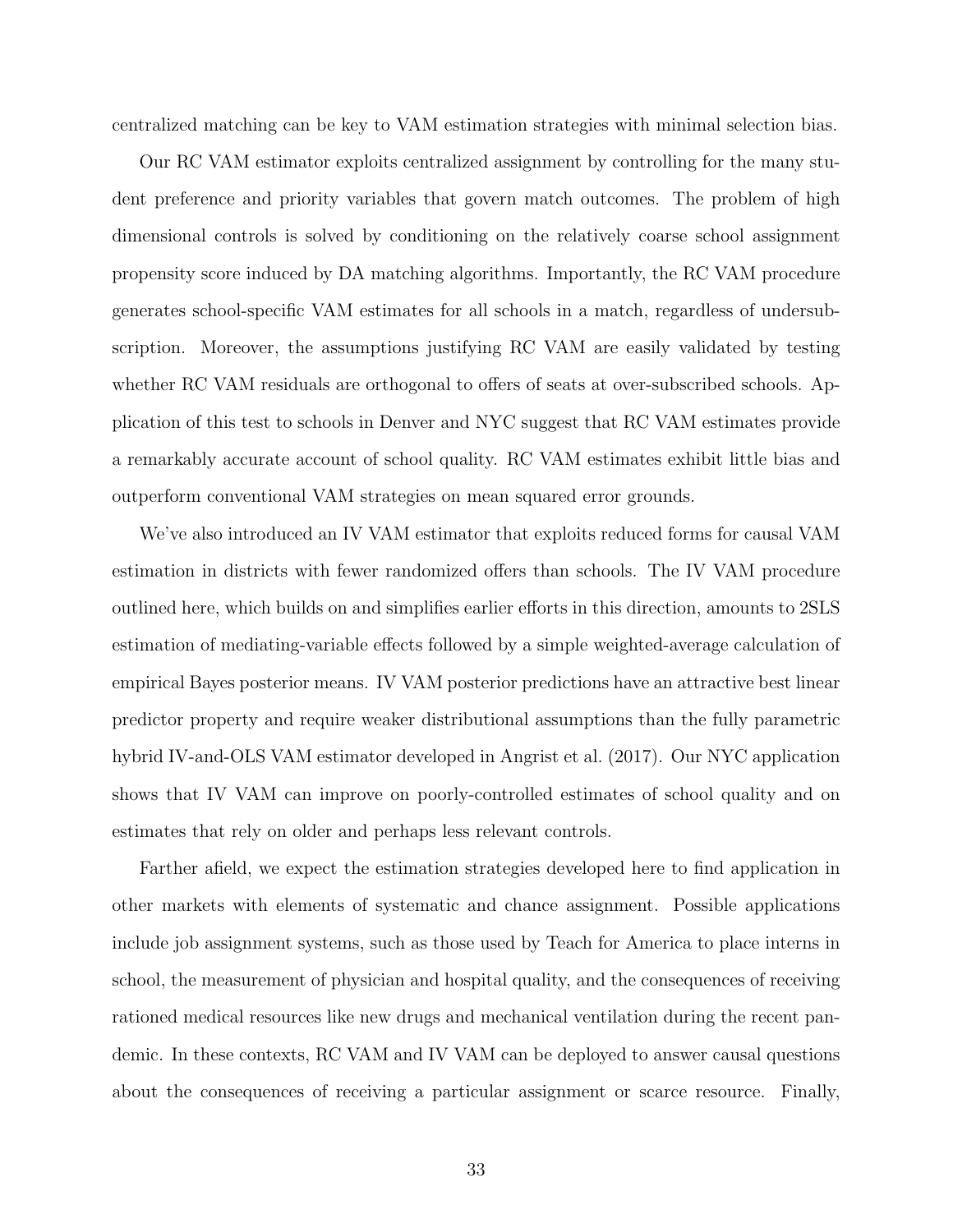on the theoretical side, there's work to be done on integrating the large market asymptotic sequence used to derive school assignment propensity scores with the many-instrument asymptotic sequences used to study the behavior of econometric estimators like 2SLS. We plan to explore these applications and questions in future work.

# <span id="page-35-3"></span>References

- ABALUCK, J., M. M. C. BRAVO, P. HULL, AND A. STARC (2021): "Mortality Effects and Choice Across Private Health Insurance Plans," Quarterly Journal of Economics, 136, 1557–1610.
- <span id="page-35-0"></span>ABDULKADIROĞLU, A., J. D. ANGRIST, Y. NARITA, AND P. A. PATHAK (2017): "Research Design Meets Market Design: Using Centralized Assignment for Impact Evaluation," Econometrica, 85, 1373–1432.
- <span id="page-35-1"></span>– (2019): "Breaking Ties: Regression Discontinuity Design Meets Market Design," MIT Blueprint Labs Working Paper.
- <span id="page-35-6"></span>ABDULKADIROĞLU, A., P. A. PATHAK, J. SCHELLENBERG, AND C. R. WALTERS (2020): "Do Parents Value School Effectiveness?" American Economic Review, 110, 1502–39.
- <span id="page-35-5"></span>Ainsworth, R., R. Dehijia, C. Pop-Eleches, and M. Urquiola (2020): "Information, Preferences, and Household Demand for School Value Added," NBER Working Paper 28267.
- <span id="page-35-4"></span>Andrabi, T., N. Bau, J. Das, and A. Khwaja (2020): "Private Schooling, Learning, and Civic Values in a Low-Income Country," Unpublished Working Paper.
- <span id="page-35-7"></span>ANGRIST, J. D. (1991): "Grouped-Data Estimation and Testing in Simple Labor-Supply Models," Journal of Econometrics, 47, 243–266.
- <span id="page-35-2"></span>ANGRIST, J. D., P. D. HULL, P. A. PATHAK, AND C. R. WALTERS (2016): "Interpreting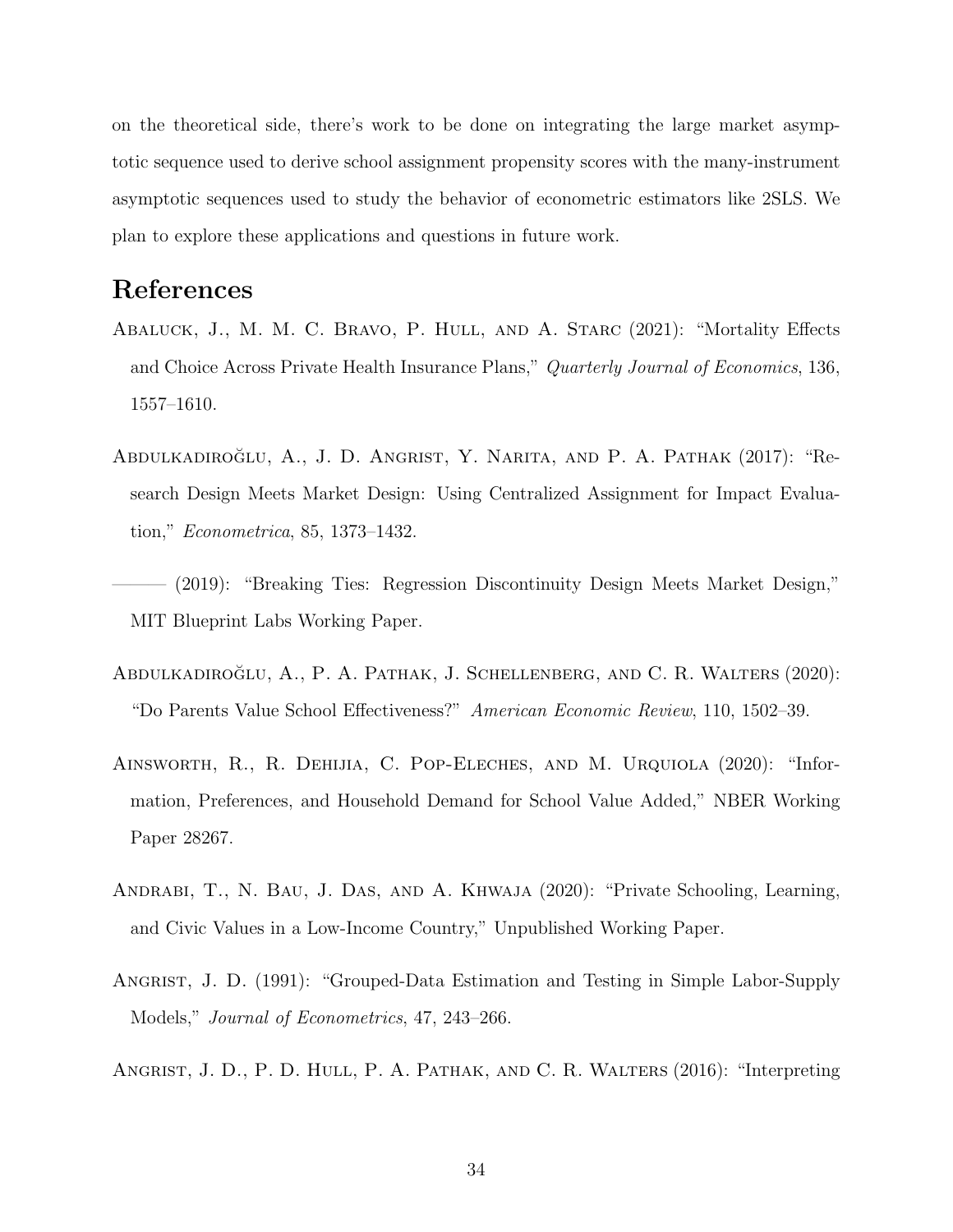Tests of School VAM Validity," American Economic Review: Papers & Proceedings, 106, 388–392.

- <span id="page-36-0"></span>——— (2017): "Leveraging Lotteries for School Value-Added: Testing and Estimation," Quarterly Journal of Economics, 132, 871–919.
- <span id="page-36-7"></span>Bacher-Hicks, A., T. J. Kane, and D. O. Staiger (2014): "Validating Teacher Effect Estimates Using Changes in Teacher Assignments in Los Angeles," NBER Working Paper 20657.
- <span id="page-36-5"></span>Bekker, P. (1994): "Alternative Approximations to the Distributions of Instrumental Variable Estimators," Econometrica, 62, 657–681.
- <span id="page-36-4"></span>BORUSYAK, K. AND P. HULL (2020): "Non-Random Exposure to Exogenous Shocks: Theory and Applications," NBER Working Paper 27845.
- <span id="page-36-6"></span>Calonico, S., M. D. Cattaneo, M. H. Farrell, and R. Titiunik (2019): "Regression Discontinuity Designs Using Covariates," Review of Economics and Statistics, 101, 442– 451.
- <span id="page-36-3"></span>CHETTY, R., J. N. FRIEDMAN, AND J. E. ROCKOFF (2014a): "Measuring the Impact of Teachers I: Evaluating Bias in Teacher Value-Added Estimates," American Economic Review, 104, 2593–2563.
- <span id="page-36-8"></span>(2014b): "Measuring the Impact of Teachers II: Teacher Value-Added and Student Outcomes in Adulthood," American Economic Review, 104, 2633–2679.
- <span id="page-36-1"></span>CHETTY, R. AND N. HENDREN (2018): "The Impacts of Neighborhoods on Intergenerational Mobility II: County-Level Estimates," Quarterly Journal of Economics, 133, 1163–1228.
- <span id="page-36-2"></span>Coleman, J. S. (1966): Equality of Educational Opportunity (Summary Report), U.S. Dept. of Health, Education, and Welfare, Office of Education.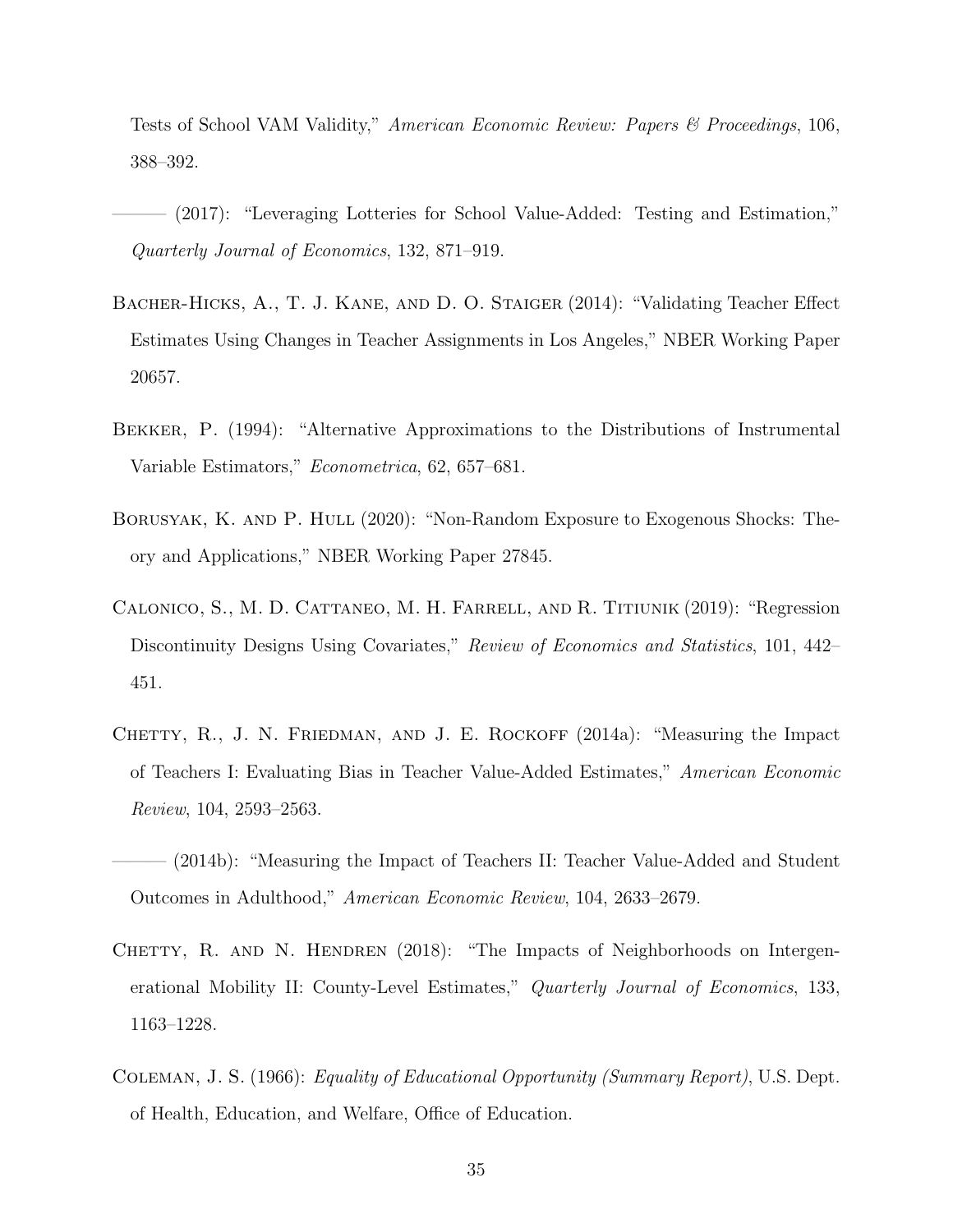- <span id="page-37-0"></span>DALE, S. B. AND A. B. KRUEGER (2002): "Estimating the Payoff to Attending a More Selective College: An Application of Selection on Observables and Unobservables," Quarterly Journal of Economics, 117, 1491–1527.
- <span id="page-37-1"></span> $(2014)$ : "Estimating the Effects of College Characteristics over the Career Using Administrative Earnings Data," Journal of Human Resources, 49, 323–358.
- <span id="page-37-4"></span>Deming, D. (2014): "Using School Choice Lotteries to Test Measures of School Effectiveness," American Economic Review: Papers & Proceedings, 104, 406–411.
- <span id="page-37-9"></span>DONALD, S. G. AND W. K. NEWEY (2001): "Choosing the Number of Instruments," Econometrica, 69, 1161–1191.
- <span id="page-37-5"></span>Hausman, J. A. (1978): "Specification Tests in Econometrics," Econometrica, 46, 1251– 1271.
- <span id="page-37-6"></span> $-$  (1983): "Specification and Estimation of Simultaneous Equation Models," in Handbook of Econometrics, ed. by Z. Griliches and M. D. Intriligator, North-Holland, vol. 1, 391–448.
- <span id="page-37-2"></span>HULL, P. D. (2018): "Estimating Hospital Quality with Quasi-Experimental Data," Available at SSRN: <https://ssrn.com/abstract=3118358>.
- <span id="page-37-8"></span>Kane, T. J., J. E. Rockoff, and D. O. Staiger (2008): "What Does Certification Tell Us About Teacher Effectiveness? Evidence from New York City," Economics of Education Review, 27, 615–631.
- <span id="page-37-3"></span>Kane, T. J. and D. O. Staiger (2008): "Estimating Teacher Impacts on Student Achievement: an Experimental Evaluation," NBER Working Paper 14607.
- <span id="page-37-7"></span>KOLESÁR, M., R. CHETTY, J. FRIEDMAN, E. GLAESER, AND G. W. IMBENS (2015): "Identification and Inference With Many Invalid Instruments," Journal of Business and Economic Statistics, 33, 474–484.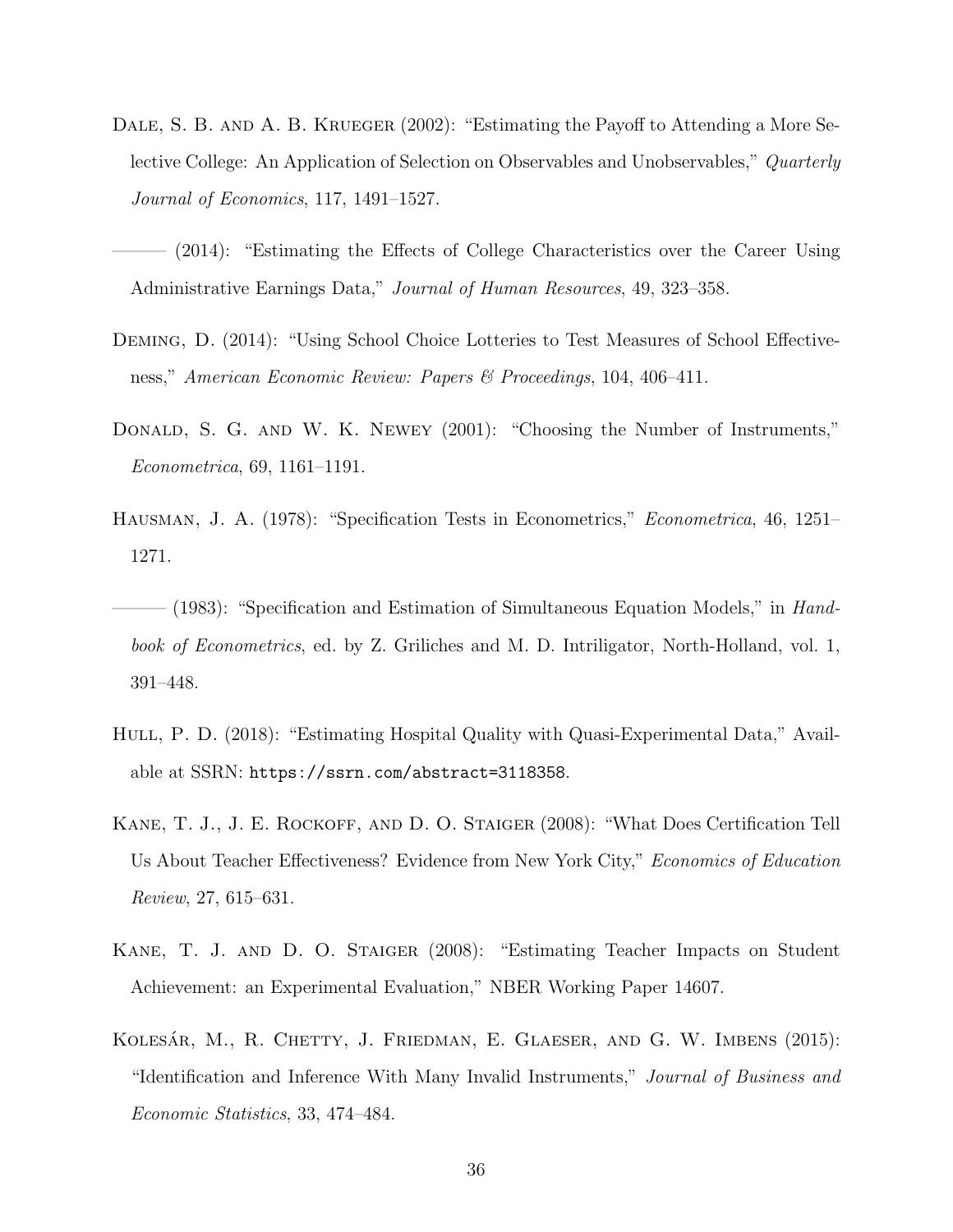- <span id="page-38-2"></span>LADD, H. F. AND R. P. WALSH (2002): "Implementing Value-Added Measures of School Effectiveness: Getting the Incentives Right," Economics of Education Review, 21, 1–17.
- <span id="page-38-6"></span>MORRIS, C. N. (1983): "Parametric Empirical Bayes Inference: Theory and Applications," Journal of the American Statistical Association, 78, 47–55.
- <span id="page-38-1"></span>Mountjoy, J. and B. Hickman (2020): "The Returns to College(s): Estimating Value-Added and Match Effects in Higher Education," Becker Friedman Institute Working Paper.
- <span id="page-38-9"></span>Nagar, A. L. (1959): "The Bias and Moment Matrix of the General k-Class Estimators of the Parameters in Simultaneous Equations," Econometrica, 27, 575–595.
- <span id="page-38-4"></span>REARDON, S. F. AND S. W. RAUDENBUSH (2009): "Assumptions of Value-Added Models for Estimating School Effects," Education Finance and Policy, 4, 492–519.
- <span id="page-38-5"></span>Robinson, P. M. (1988): "Root-N-Consistent Semiparametric Regression," Econometrica, 56, 931–954.
- <span id="page-38-8"></span>ROODMAN, D. (2009): "A Note on the Theme of Too Many Instruments," Oxford Bulletin of Economics and Statistics, 71, 135–158.
- <span id="page-38-0"></span>Rosenbaum, P. R. and D. B. Rubin (1983): "The Central Role of the Propensity Score in Observational Studies for Causal Effects," Biometrika, 70, 41–55.
- <span id="page-38-7"></span>Sargan, J. (1958): "The Estimation of Economic Relationships Using Instrumental Variables," Econometrica, 26, 393–415.
- <span id="page-38-3"></span>Tekwe, C. D., R. L. Carter, C.-X. Ma, J. Algina, M. E. Lucas, J. Roth, M. Ariet, T. Fisher, and M. B. Resnick (2004): "An Empirical Comparison of Statistical Models for Value-Added Assessment of School Performance," Journal of Educational and Behavioral Statistics, 29, 11–36.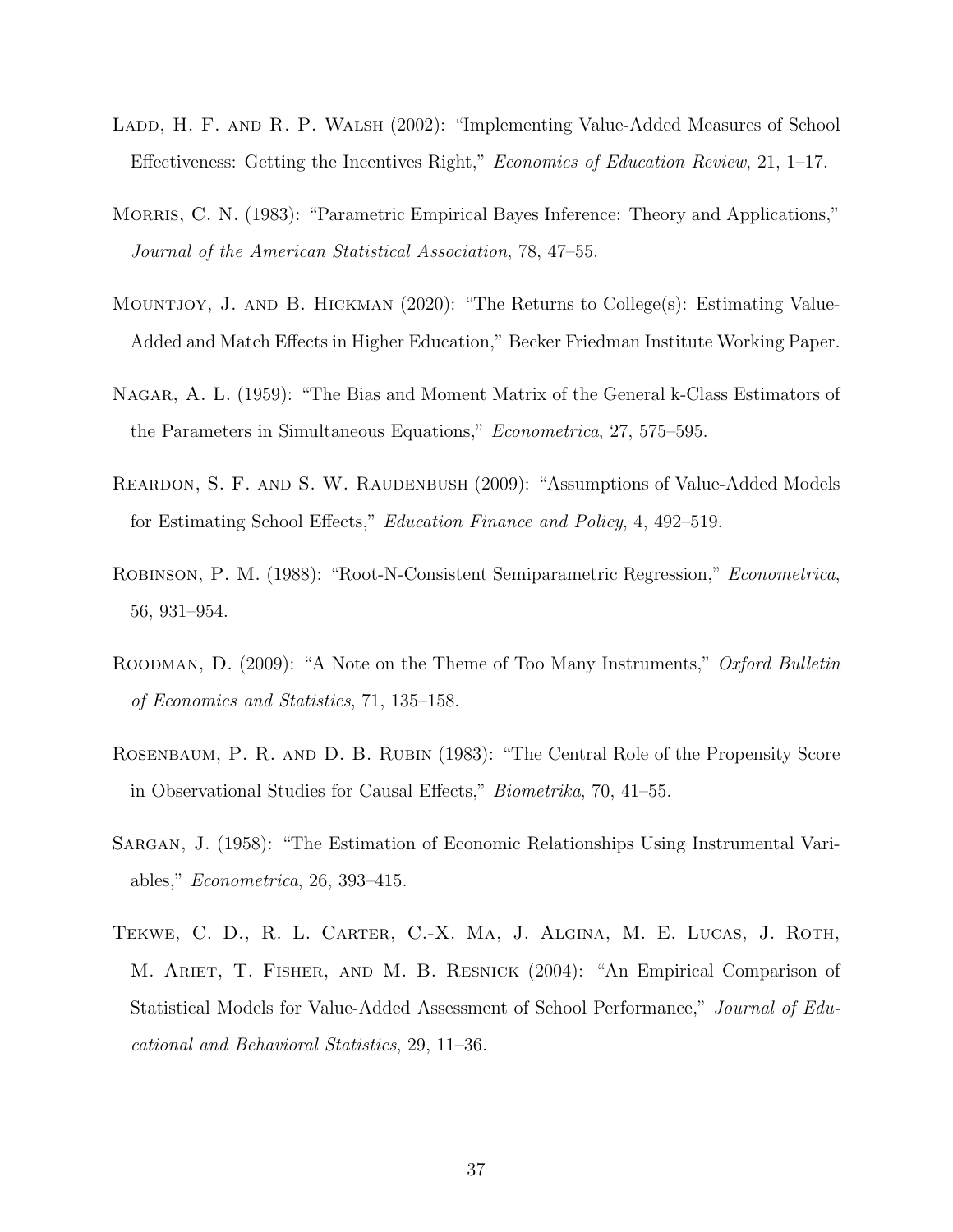# A Appendix Proofs

### A.1 Lemmas [1](#page-8-1) and [2](#page-11-1)

As in [Rosenbaum and Rubin \(1983\)](#page-38-0), we establish Lemma [1](#page-8-1) by showing  $Pr(Z_{ij} = 1 |$  $\varepsilon_i, p_i$ ) = Pr( $Z_{ij} = 1 | p_i$ ) =  $p_{ij}$ . By the law of iterated expectations,

$$
Pr(Z_{ij} = 1 | \varepsilon_i, p_i) = E[E[Z_{ij} | \theta_i, \varepsilon_i, p_i] | \varepsilon_i, p_i]
$$

$$
= E[E[Z_{ij} | \theta_i, p_i] | \varepsilon_i, p_i] = p_{ij}.
$$

The second line uses Assumption [CRA;](#page-7-0) the last line uses the fact that  $E[Z_{ij} | \theta_i, p_i] = E[Z_{ij} |$  $\theta_i$  =  $p_{ij}$ . We establish equation [\(3\)](#page-10-1) by repeating the same argument, starting with the fact that  $(\varepsilon_i, X_i) \perp \!\!\! \perp Z_i \mid \theta_i$  and adding  $X_i$  to the conditioning set in the first line above.

To establish Lemma [2,](#page-11-1) start with  $\varepsilon_i \perp \!\!\! \perp Z_i \mid (p_i, X_i)$ , and assume  $\varepsilon_i \perp \!\!\! \perp D_i \mid (p_i, X_i, Z_i)$ . Then by the law of iterated expectations,

$$
Pr(D_{ij} = 1 | \varepsilon_i, p_i, X_i) = E[E[D_{ij} | \varepsilon_i, p_i, X_i, Z_i] | \varepsilon_i, p_i, X_i]
$$
  
= 
$$
E[E[D_{ij} | p_i, X_i, Z_i] | \varepsilon_i, p_i, X_i]
$$
  
= 
$$
E[E[D_{ij} | p_i, X_i, Z_i] | p_i, X_i]
$$
  
= 
$$
Pr(D_{ij} = 1 | p_i, X_i).
$$

The second line follows from independence of  $\varepsilon_i$  and  $D_i$  conditional on  $(p_i, X_i, Z_i)$ , the third follows from independence of  $Z_i$  and  $\varepsilon_i$  conditional on  $(p_i, X_i)$ , and the fourth follows from another application of the law of iterated expectations.

# A.2 Corollary [1](#page-8-2)

The corollary is a consequence of the law of iterated expectations:

$$
E[\varepsilon_i(Z_{ij} - p_{ij})] = E[\varepsilon_i(E[Z_{ij} | \varepsilon_i, p_{ij}] - p_{ij})]
$$

$$
= E[\varepsilon_i(E[Z_{ij} | p_{ij}] - p_{ij})]
$$

$$
= E[\varepsilon_i(p_{ij} - p_{ij})] = 0.
$$

The second equality uses Lemma [1,](#page-8-1) while the third equality uses the definition of  $p_{ij}$ .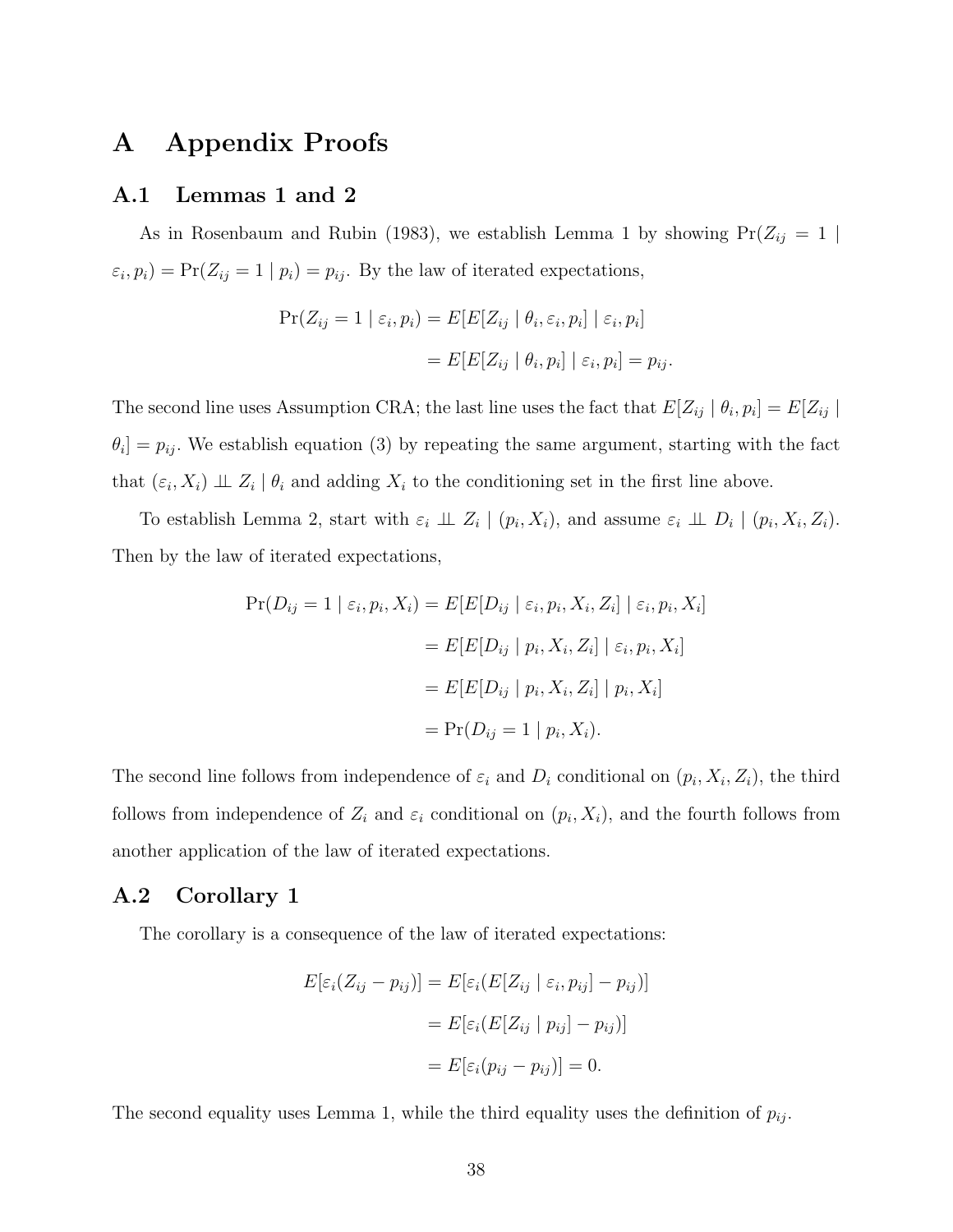Risk adjustment is equivalent to control for the propensity score. To see this, note that

$$
E[Z_{ij} | p_{i1}, \ldots, p_{iJ}] = p_{ij},
$$

so the population regression of  $Z_{ij}$  on  $p_{i1}, \ldots, p_{iJ}$  is  $p_{ij}$ . The auxiliary regression that partials out propensity scores therefore has residual  $Z_{ij} - p_{ij}$ . Equivalence then follows by standard multivariate regression algebra.

# <span id="page-40-0"></span>A.3 Equation [\(9\)](#page-15-1)

Note that  $Y - D\hat{\alpha} = Y - D\hat{\alpha}\hat{\varphi} + D\hat{\alpha}(\hat{\varphi} - 1)$  and that  $(Y - D\hat{\alpha}\hat{\varphi})' \tilde{P}_Z D\hat{\alpha}(\hat{\varphi} - 1) = 0$ , since the first-stage fitted values,  $\tilde{P}_Z D \hat{\alpha}$ , are necessarily orthogonal to the 2SLS residuals  $Y - D\hat{\alpha}\hat{\varphi}$ . Therefore,

$$
\frac{(Y - D\hat{\alpha})'\tilde{P}_Z(Y - D\hat{\alpha})}{\hat{\sigma}_{\xi}^2} = \frac{(Y - D\hat{\alpha}\hat{\varphi} + D\hat{\alpha}(\hat{\varphi} - 1))'\tilde{P}_Z(Y - D\hat{\alpha}\hat{\varphi} + D\hat{\alpha}(\hat{\varphi} - 1))}{\hat{\sigma}_{\xi}^2}
$$

$$
= \frac{(D\hat{\alpha}(\hat{\varphi} - 1))'\tilde{P}_Z(D\hat{\alpha}(\hat{\varphi} - 1))}{\hat{\sigma}_{\xi}^2} + \frac{(Y - D\hat{\alpha}\hat{\varphi})'\tilde{P}_Z(Y - D\hat{\alpha}\hat{\varphi})}{\hat{\sigma}_{\xi}^2} + 0
$$

$$
= \frac{(\hat{\varphi} - 1)^2}{\hat{\sigma}_{\xi}^2(\hat{\alpha}'D'\tilde{P}_ZD\hat{\alpha})^{-1}} + \frac{(Y - D\hat{\alpha}\hat{\varphi})'\tilde{P}_Z(Y - D\hat{\alpha}\hat{\varphi})}{\hat{\sigma}_{\xi}^2}.
$$

# A.4 Lemma [3](#page-19-2)

Using the law of iterated expectations:

$$
E\left[\left(\sum_{\ell=1}^{L} \delta_{\ell}(Z_{i\ell} - p_{i\ell})\right) \left(\sum_{\ell=1}^{L} \psi_{\ell k}(Z_{i\ell} - p_{i\ell})\right)\right]
$$
  
\n
$$
= E\left[E\left[\left(\sum_{\ell=1}^{L} \delta_{\ell}(Z_{i\ell} - p_{i\ell})\right) \left(\sum_{\ell=1}^{L} \psi_{\ell k}(Z_{i\ell} - p_{i\ell})\right) | \Pi, M, \tilde{Z}\right]\right]
$$
  
\n
$$
= E\left[E\left[\left(\sum_{\ell=1}^{L} \left(\sum_{j=1}^{J} \pi_{\ell j} E\left[\nu_j | \Pi, M, \tilde{Z}\right]\right) (Z_{i\ell} - p_{i\ell})\right) \left(\sum_{\ell=1}^{L} \left(\sum_{j=1}^{J} M_{jk} \pi_{\ell j}\right) (Z_{i\ell} - p_{i\ell})\right) | \Pi, M, \tilde{Z}\right]\right]
$$
  
\n
$$
= 0,
$$

since  $E[\nu_j | \Pi, M, \tilde{Z}] = 0$ .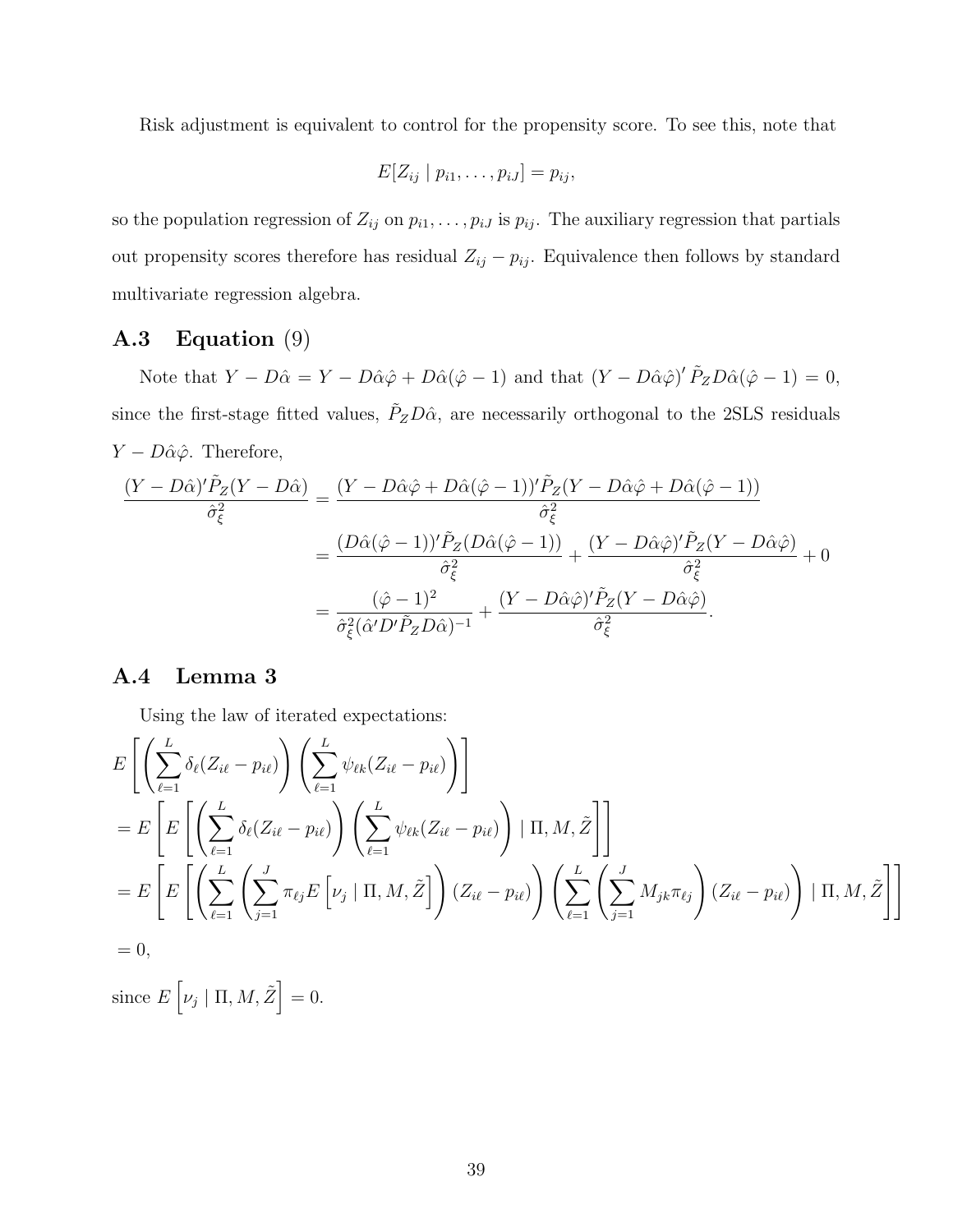<span id="page-41-0"></span>

Figure 1. Visual Instrumental Variables Tests for Bias (Math)

Notes: This figure plots reduced-form estimates against value-added first stages from each of 20 school assignment bins. Outcomes are 6th grade math CSAP and CMAS scores for Denver, 6th grade math New York State Assessment scores for NYC middle schools, and SAT math scores for NYC high schools. Scores are standardized to be mean zero and standard deviation one in the student-level test score distribution, separately by year. Assignments are binned by ventile of the estimated conventional VAM. See notes to Table [2](#page-44-0) for a description of the value-added models and test procedure. Filled markers indicate reduced form and first stage estimates that are significantly different from each other at the 10% level. The solid lines have slopes equal to the forecast coefficients in Table [2,](#page-44-0) while dashed lines indicate the 45-degree line.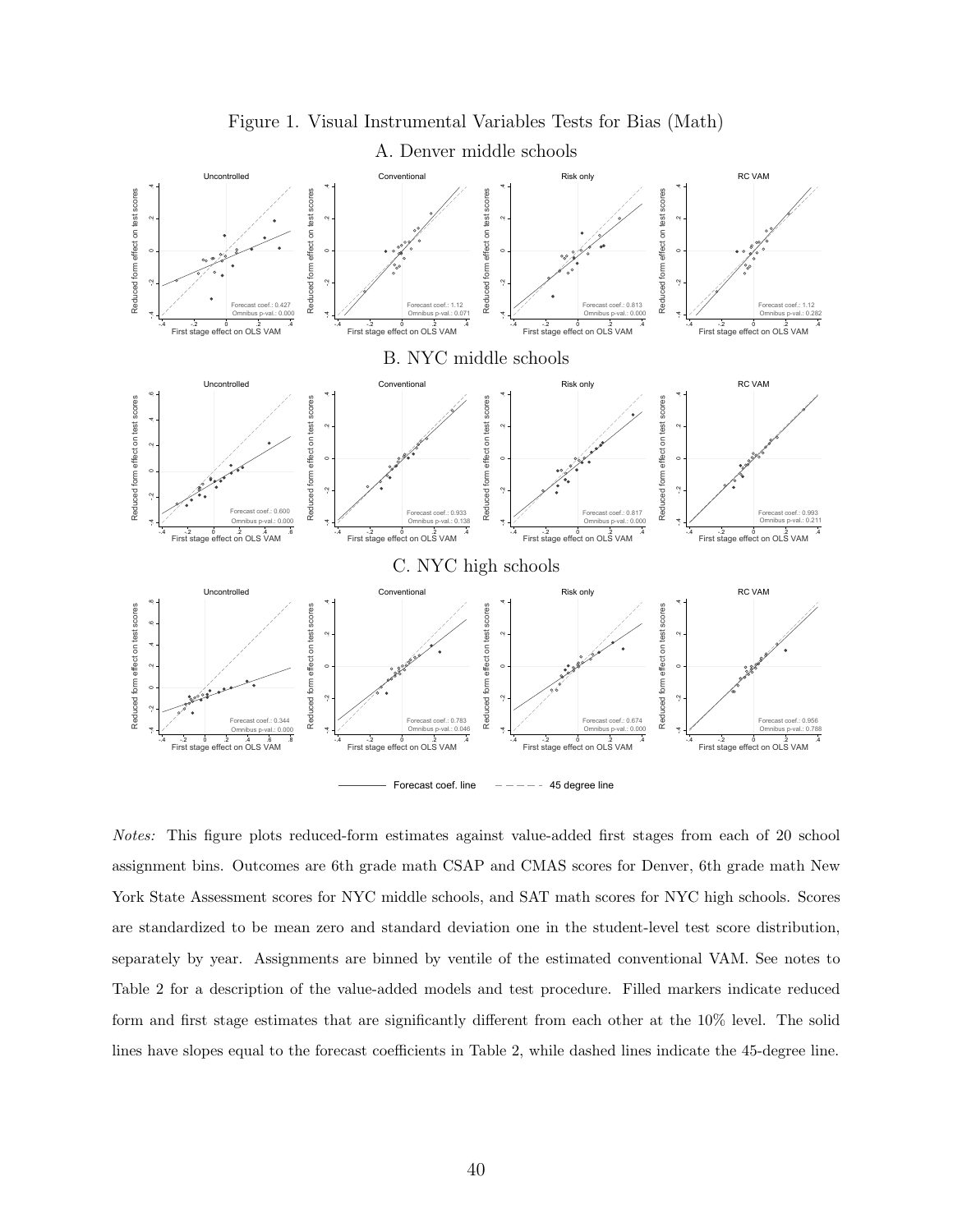<span id="page-42-0"></span>



A. Middle Schools

Notes: This figure plots root mean squared error (RMSE) for posterior predictions of value-added generated by OLS and IV VAM. OLS VAM predictions are posterior means constructed from OLS value-added estimates. IV VAM predictions are posterior means constructed from OLS and reduced form estimates. Bars indicate RMSE. Blue and red shading mark the shares of MSE due to bias and variance. Conventional and RC VAM posterior predictions are from models using 5th and 8th grade tests as lagged score controls for middle and high school students, as in Table [2.](#page-44-0) The conventional VAM posterior with older lagged scores relies on 3rd grade lagged score controls for middle and schools and 6th grade lagged score controls for high schools.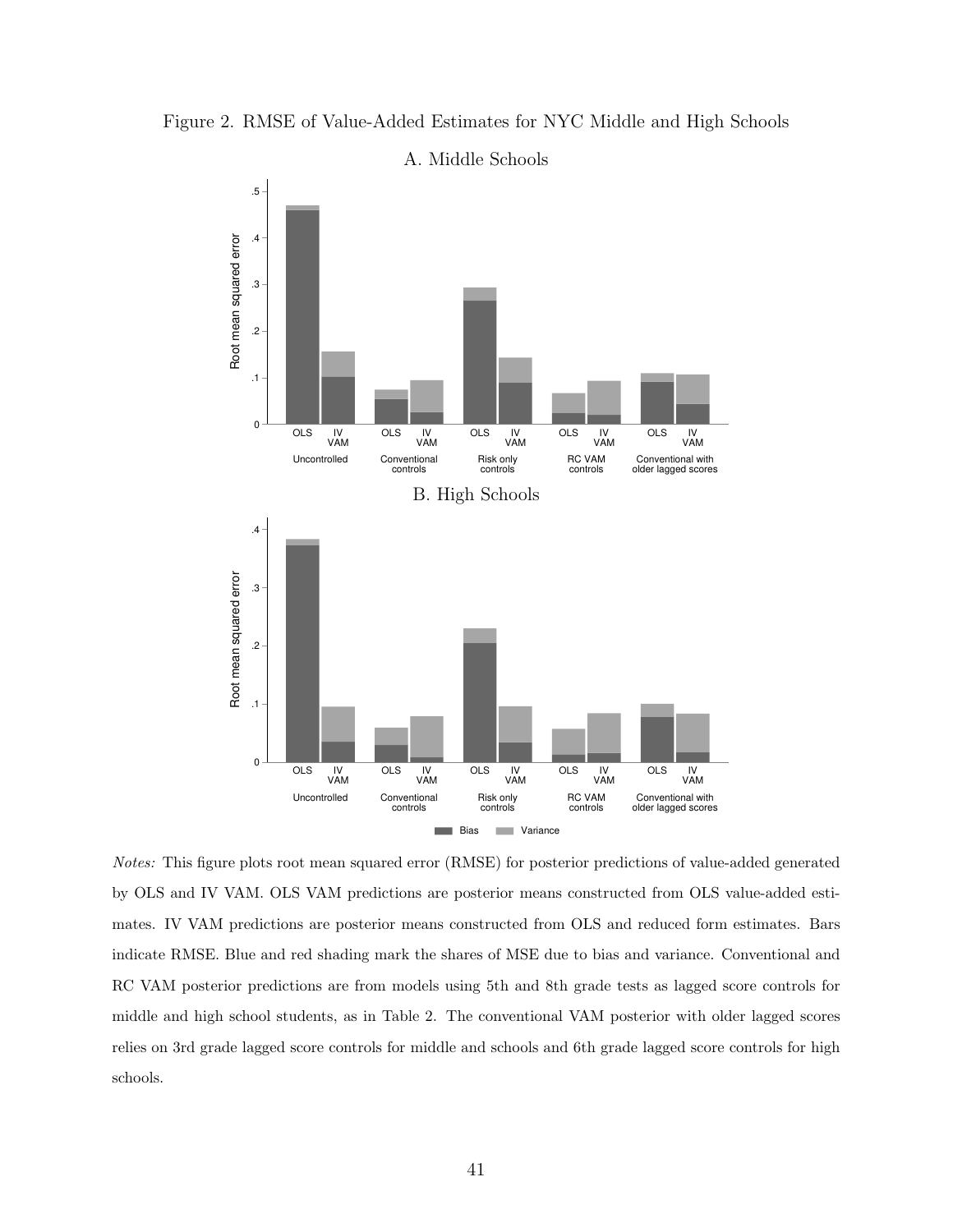<span id="page-43-0"></span>

|                               | Denver middle schools |           |         | NYC middle schools | NYC high schools |           |  |  |
|-------------------------------|-----------------------|-----------|---------|--------------------|------------------|-----------|--|--|
|                               | All                   | With risk | All     | With risk          | All              | With risk |  |  |
|                               | (1)                   | (2)       | (3)     | (4)                | (5)              | (6)       |  |  |
| Demographics                  |                       |           |         |                    |                  |           |  |  |
| Hispanic                      | 0.592                 | 0.581     | 0.413   | 0.445              | 0.380            | 0.430     |  |  |
| Black                         | 0.125                 | 0.140     | 0.231   | 0.254              | 0.281            | 0.278     |  |  |
| White                         | 0.210                 | 0.201     | 0.154   | 0.110              | 0.137            | 0.106     |  |  |
| Female                        | 0.493                 | 0.494     | 0.494   | 0.484              | 0.525            | 0.520     |  |  |
| Free/reduced price lunch      | 0.723                 | 0.703     | 0.731   | 0.763              | 0.774            | 0.792     |  |  |
| Special education             | 0.102                 | 0.087     | 0.201   | 0.215              | 0.126            | 0.066     |  |  |
| English language learner      | 0.393                 | 0.416     | 0.113   | 0.113              | 0.093            | 0.087     |  |  |
| <b>Baseline</b> scores        |                       |           |         |                    |                  |           |  |  |
| Math (standardized)           | 0.000                 | 0.077     | 0.000   | $-0.063$           | 0.000            | $-0.043$  |  |  |
| ELA (standardized)            | 0.000                 | 0.070     | 0.000   | $-0.055$           | 0.000            | $-0.040$  |  |  |
| Enrollment                    |                       |           |         |                    |                  |           |  |  |
| Screened                      | 0.000                 | 0.000     | 0.067   | 0.044              | 0.205            | 0.118     |  |  |
| Lottery                       | 1.000                 | 1.000     | 0.933   | 0.956              | 0.795            | 0.882     |  |  |
| Share non-compliant           | 0.300                 | 0.291     | 0.268   | 0.324              | 0.365            | 0.336     |  |  |
| Share not offered             | 0.182                 | 0.048     | 0.149   | 0.134              | 0.188            | 0.117     |  |  |
| Students                      | 37,089                | 8,100     | 184,760 | 46,099             | 122,214          | 32,479    |  |  |
| Schools                       | 80                    | 75        | 624     | 594                | 486              | 484       |  |  |
| Lotteries (schools with risk) |                       | 67        |         | 448                |                  | 382       |  |  |

Table 1. Descriptive Statistics

Notes: This table describes Denver and NYC student samples. Column 1 reports descriptive statistics for Denver students enrolled in 6th grade in the 2012-13 through 2018-19 school years. Column 3 reports applies with assignment risk at least one school. Baseline characteristics and lagged scores are from  $\alpha$ statistics for NYC middle school students enrolled in 6th grade in the 2016-17 through 2018-19 school one in the student-level test score distribution, separately by year. Screened schools are defined as schools without any lottery years. Column 5 reports statistics for NYC high school students enrolled in 9th grade in the 2012-13 through 2014-15 school years. Columns 2, 4, and 6 report on the corresponding samples of applicants with assignment risk at at least one school. Baseline characteristics and lagged scores are from 5th grade for middle school samples and 8th grade for high school samples. Baseline scores are standardized to be mean zero and standard deviation one in the student-level test score distribution, separately by year. Screened schools are defined as schools without any lottery programs. The share non-compliant is defined as the proportion of students who enroll other than where offered a seat; this includes students receiving no offers.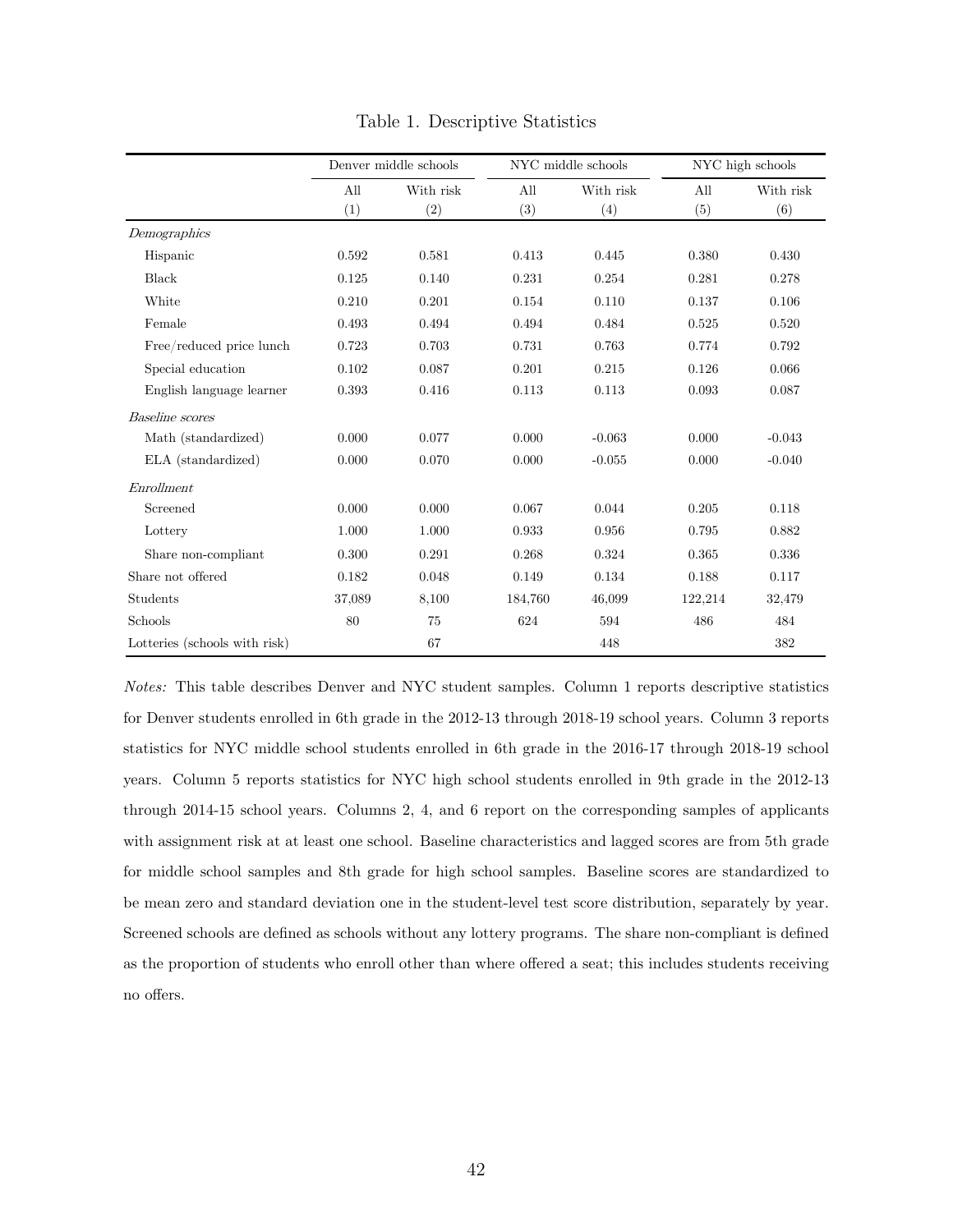<span id="page-44-0"></span>

|                                | Uncontrolled     | Conventional                   | Risk only        | RC VAM           |  |  |  |  |  |
|--------------------------------|------------------|--------------------------------|------------------|------------------|--|--|--|--|--|
|                                | (1)              | (2)                            | (3)              | (4)              |  |  |  |  |  |
|                                |                  | Panel A. Denver middle schools |                  |                  |  |  |  |  |  |
| Forecast coefficient           | 0.427<br>(0.059) | 1.12<br>(0.106)                | 0.813<br>(0.091) | 1.12<br>(0.103)  |  |  |  |  |  |
| First stage F statistic        | 48.4             | 104                            | 35.6             | 94.8             |  |  |  |  |  |
| Bias tests:                    |                  |                                |                  |                  |  |  |  |  |  |
| Forecast bias                  | 95.0<br>[0.000]  | 1.19<br>[0.275]                | 4.20<br>[0.040]  | 1.28<br>[0.258]  |  |  |  |  |  |
| Overidentification (19 d.f.)   | 79.0<br>[0.000]  | 28.7<br>[0.070]                | 49.3<br>[0.000]  | 21.9<br>[0.292]  |  |  |  |  |  |
| Omnibus $(20 d.f.)$            | 174<br>[0.000]   | 29.9<br>[0.071]                | 53.5<br>[0.000]  | 23.1<br>[0.282]  |  |  |  |  |  |
| $N$ (testing)                  |                  | 7,660                          |                  |                  |  |  |  |  |  |
| N (VAM estimation)             | 37,089           |                                |                  |                  |  |  |  |  |  |
|                                |                  | Panel B. NYC middle schools    |                  |                  |  |  |  |  |  |
| Forecast coefficient           | 0.600<br>(0.030) | 0.933<br>(0.041)               | 0.817<br>(0.039) | 0.993<br>(0.044) |  |  |  |  |  |
| First stage F statistic        | 154              | 649                            | 188              | 530              |  |  |  |  |  |
| Bias tests:                    |                  |                                |                  |                  |  |  |  |  |  |
| Forecast bias                  | 177<br>[0.000]   | 2.63<br>[0.105]                | 21.8<br>[0.000]  | 0.022<br>[0.881] |  |  |  |  |  |
| Overidentification $(19 d.f.)$ | 86.1<br>[0.000]  | 24.3<br>[0.186]                | 67.0<br>[0.000]  | 24.7<br>[0.170]  |  |  |  |  |  |
| Omnibus $(20 d.f.)$            | 263<br>[0.000]   | 26.9<br>[0.138]                | 88.8<br>[0.000]  | 24.7<br>[0.211]  |  |  |  |  |  |
| $N$ (testing)                  |                  | 44,498                         |                  |                  |  |  |  |  |  |
| N (VAM estimation)             |                  | 184,760                        |                  |                  |  |  |  |  |  |

<span id="page-44-1"></span>Table 2. VAM Bias Tests for Middle School Math Scores

able reports tests for bias in  $OLS$  value-added models  $(VAMs)$ . The uncontrol Notes: This table reports tests for bias in OLS value-added models (VAMs). The uncontrolled VAM includes indicators for application year. The conventional VAM adds cubic functions of baseline math and ELA scores and indicators for sex, race, subsidized lunch, special education, limited English proficiency, each interacted with application year. Risk-only VAM adds propensity score and running variable controls to the conventional VAM. IV models control for propensity scores, running variable controls, and baseline uncontrolled specification. RC VAM combines the controls in the conventional and risk-only VAMs. Forecast  $\alpha$  in the standard deviation one in the student-level test score distribution, separately by year. The separately by year. The separately by year. The separately by year. The separately by year. The separately by year. coefficients are from instrumental variables regressions of test scores on VAM fitted values, instrumenting overidentifying restrictions implicit in the procedure used to estimate the forecast coefficient. The fitted values with binned assignment indicators. Assignments are binned by ventile of the estimated conventional VAM. IV models control for propensity scores, running variable controls, and baseline demographics and achievement. Test scores for outcomes and VAMs are standardized to be mean zero and standard deviation one in the student-level test score distribution, separately by year. The forecast bias test checks whether the forecast coefficient equals 1; the overidentification test checks overidentifying restrictions implicit in the procedure used to estimate the forecast coefficient. The omnibus test combines tests for forecast bias and overidentification. Standard errors are reported in parentheses; test p-values are reported in brackets.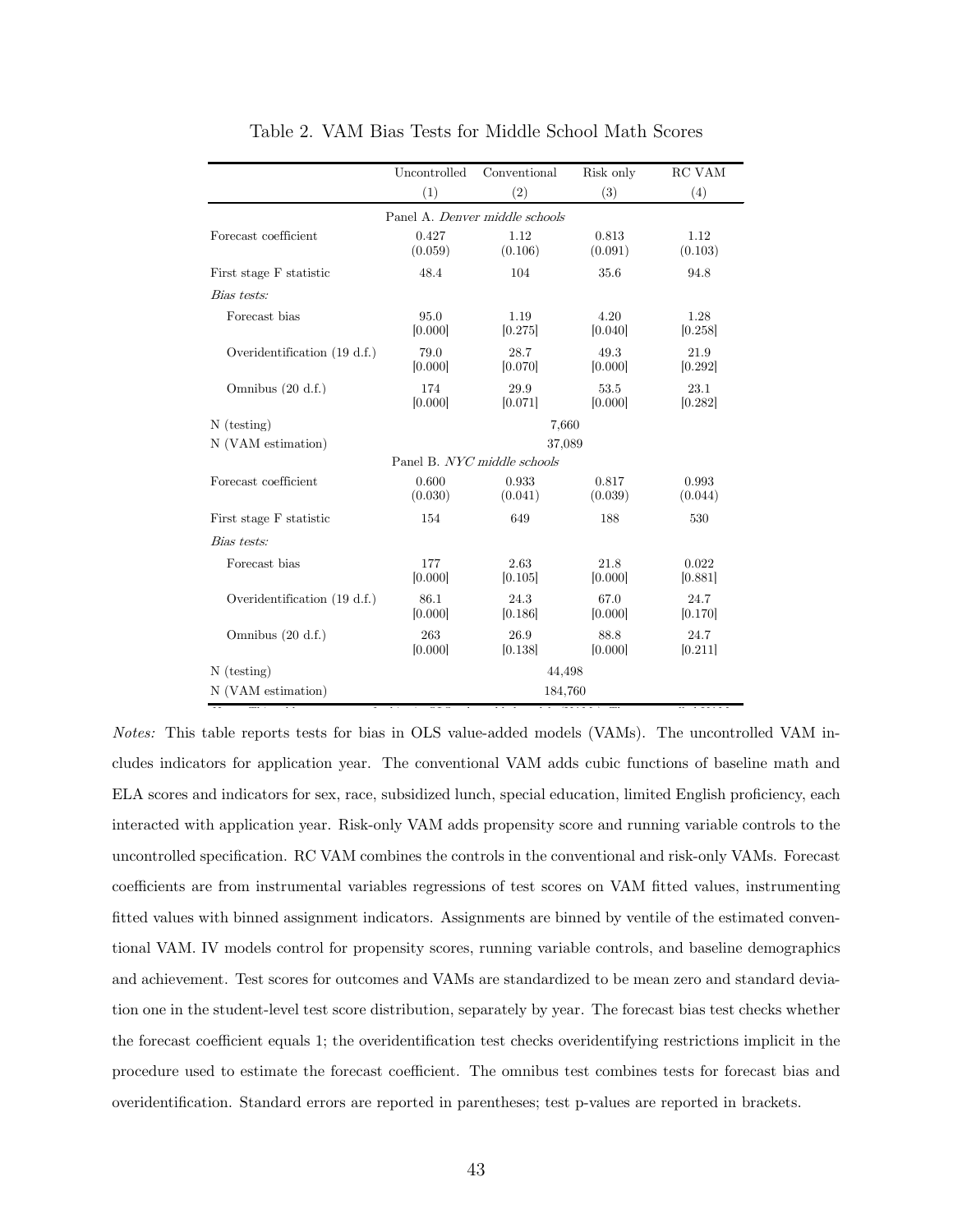<span id="page-45-0"></span>

|                                | Uncontrolled     | Conventional      | Risk only         | RC VAM           |
|--------------------------------|------------------|-------------------|-------------------|------------------|
|                                | (1)              | $\left( 2\right)$ | $\left( 3\right)$ | (4)              |
| Forecast coefficient           | 0.344<br>(0.030) | 0.783<br>(0.064)  | 0.674<br>(0.056)  | 0.956<br>(0.077) |
| First stage F statistic        | 161              | 240               | 87.5              | 181              |
| Bias tests:                    |                  |                   |                   |                  |
| Forecast bias                  | 466<br>[0.000]   | 11.3<br>[0.001]   | 33.7<br>[0.000]   | 0.327<br>[0.567] |
| Overidentification $(19 d.f.)$ | 38.7<br>[0.005]  | 20.4<br>[0.369]   | 20.7<br>[0.352]   | 14.5<br>[0.756]  |
| Omnibus $(20 d.f.)$            | 505<br>[0.000]   | 31.8<br>[0.046]   | 54.4<br>[0.000]   | 14.8<br>[0.788]  |
| $N$ (testing)                  |                  | 30,066            |                   |                  |
| N (VAM estimation)             |                  | 122,214           |                   |                  |

<span id="page-45-1"></span>Table 3. VAM Bias Tests for SAT Math Scores, NYC High Schools Table 3. VAM Bias Tests for SAT Math Scores, NYC High Schools

Notes: This table reports tests for bias in OLS value-added models (VAMs). See the notes to Table [2](#page-44-0) for a description of models and test procedures. Standard errors are reported in parentheses; test p-values are reported in brackets.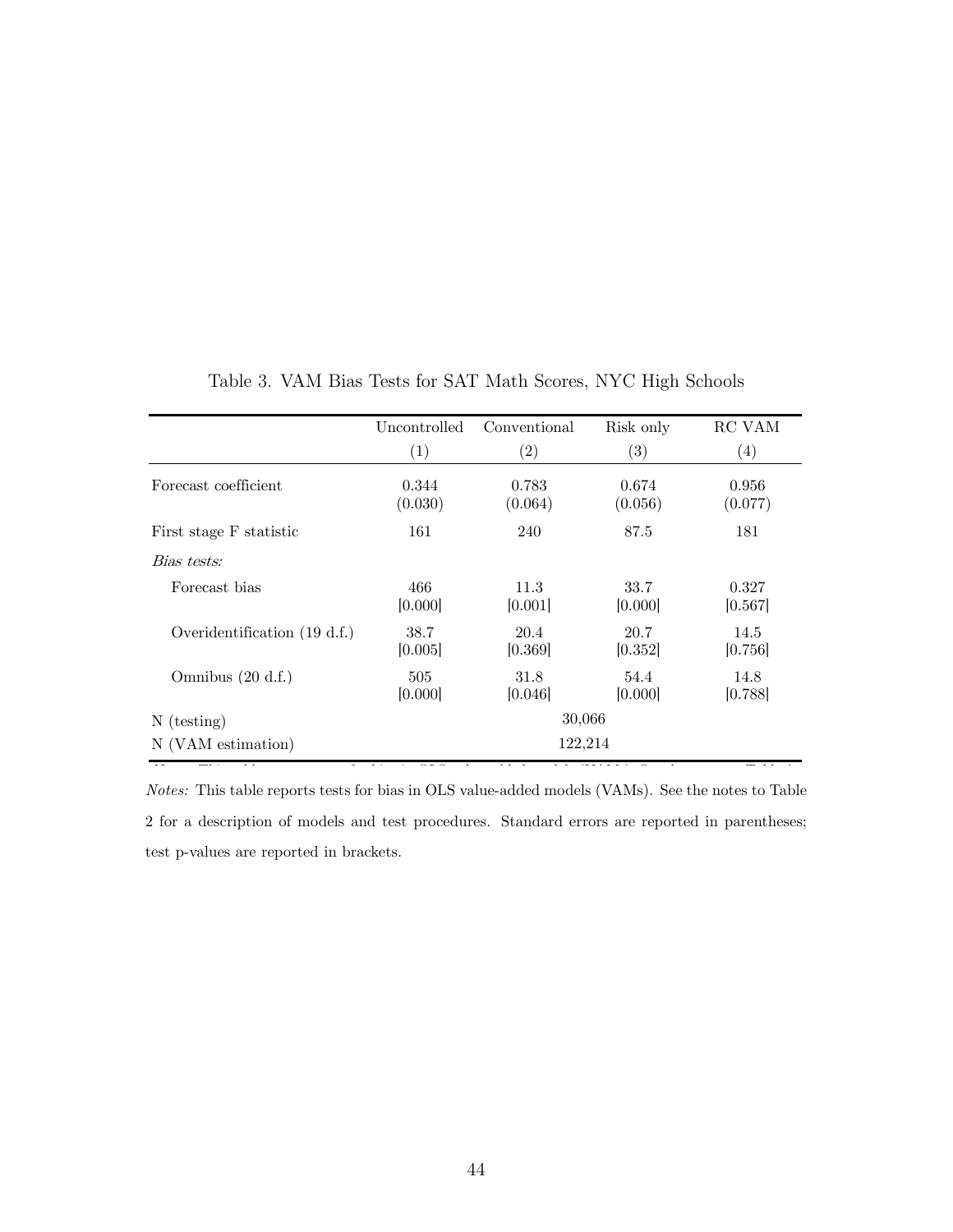|                                        | (1)                         | (2)                 | (3)                 | (4)                 | (5)                 | (6)                 |
|----------------------------------------|-----------------------------|---------------------|---------------------|---------------------|---------------------|---------------------|
|                                        | Panel A. NYC Middle Schools |                     |                     |                     |                     |                     |
| Mediators                              |                             |                     |                     |                     |                     |                     |
| Uncontrolled VAM                       | 0.255<br>(0.029)            |                     |                     |                     |                     |                     |
| Conventional VAM                       |                             | 0.919<br>(0.044)    |                     |                     | $-0.152$<br>(0.136) |                     |
| Risk only VAM                          |                             |                     | 0.613<br>(0.040)    |                     |                     |                     |
| RC VAM                                 |                             |                     |                     | 0.990<br>(0.041)    | 1.14<br>(0.138)     |                     |
| Conventional VAM (older lagged scores) |                             |                     |                     |                     |                     | 0.809<br>(0.036)    |
| Screened sector dummy                  | $-0.156$<br>(0.056)         | $-0.032$<br>(0.042) | $-0.083$<br>(0.048) | $-0.004$<br>(0.039) | $-0.000$<br>(0.040) | $-0.070$<br>(0.037) |
| Standard deviations                    |                             |                     |                     |                     |                     |                     |
| Value-added                            | 0.190                       | 0.194               | 0.261               | 0.204               | 0.205               | 0.187               |
| max(forecast residual, 0)              | 0.130                       | 0.059               | 0.095               | 0.028               | 0.027               | $\boldsymbol{0}$    |
| First stage F statistic                | 26.2                        | 26.0                | 20.5                | 26.0                | 26.0                | 26.1                |
| N                                      |                             |                     |                     | 46,099              |                     |                     |
|                                        | Panel B. NYC High Schools   |                     |                     |                     |                     |                     |
| Mediators<br>Uncontrolled VAM          | 0.244<br>(0.030)            |                     |                     |                     |                     |                     |
| Conventional VAM                       |                             | 0.801<br>(0.059)    |                     |                     | $-0.242$<br>(0.160) |                     |
| Risk only VAM                          |                             |                     | 0.600<br>(0.047)    |                     |                     |                     |
| RC VAM                                 |                             |                     |                     | 0.999<br>(0.065)    | 1.25<br>(0.178)     |                     |
| Conventional VAM (older lagged scores) |                             |                     |                     |                     |                     | 0.644<br>(0.049)    |
| Screened sector dummy                  | $-0.007$<br>(0.040)         | 0.007<br>(0.034)    | $-0.034$<br>(0.034) | $-0.025$<br>(0.034) | $-0.032$<br>(0.034) | $-0.012$<br>(0.034) |
| Standard deviations                    |                             |                     |                     |                     |                     |                     |
| Value-added                            | 0.135                       | 0.151               | 0.209               | 0.169               | 0.169               | 0.147               |
| max(forecast residual, 0)              | 0.060                       | $\overline{0}$      | $\overline{0}$      | $\overline{0}$      | $\overline{0}$      | $\overline{0}$      |
| First stage F statistic                | 10.0                        | 10.3                | 6.76                | 10.5                | 10.2                | 10.4                |
| Ν                                      |                             |                     |                     | 32,479              |                     |                     |

<span id="page-46-0"></span>Table 4. IV VAM Estimates for NYC Middle and High School Math Scores

corresponding to the sector effects from the sector effects from  $\frac{1}{\sqrt{2}}$  the OLS VAM estimates for the Corresponding mediator of the OLS VAM estimates for the OLS VAM estimates listed as  $\frac{1}{\sqrt{2}}$ Notes: This table reports IV VAM parameter estimates for math scores. The rows listing mediators report forecast coefficients and sector effects from instrumental variable regressions of test scores on the OLS grade score controls for middle schools and 8th grade lagged schools for high schools. The controls for high schools for high schools. The controls for high schools. The conventional controls for high schools. The convent VAM estimates listed as mediator, along with an indicator for screened school attendance. Mediators are instrumented with individual school assignment offer dummies. Conventional and RC VAM mediators for the estimates reported in columns 1-5 use 5th grade lagged score controls for middle schools and 8th grade lagged score controls for high schools. The conventional VAM mediator for the estimates in column 6 relies on 3rd grade lagged score controls for middle schools and 6th grade lagged score controls for high schools. Standard errors are reported in parentheses.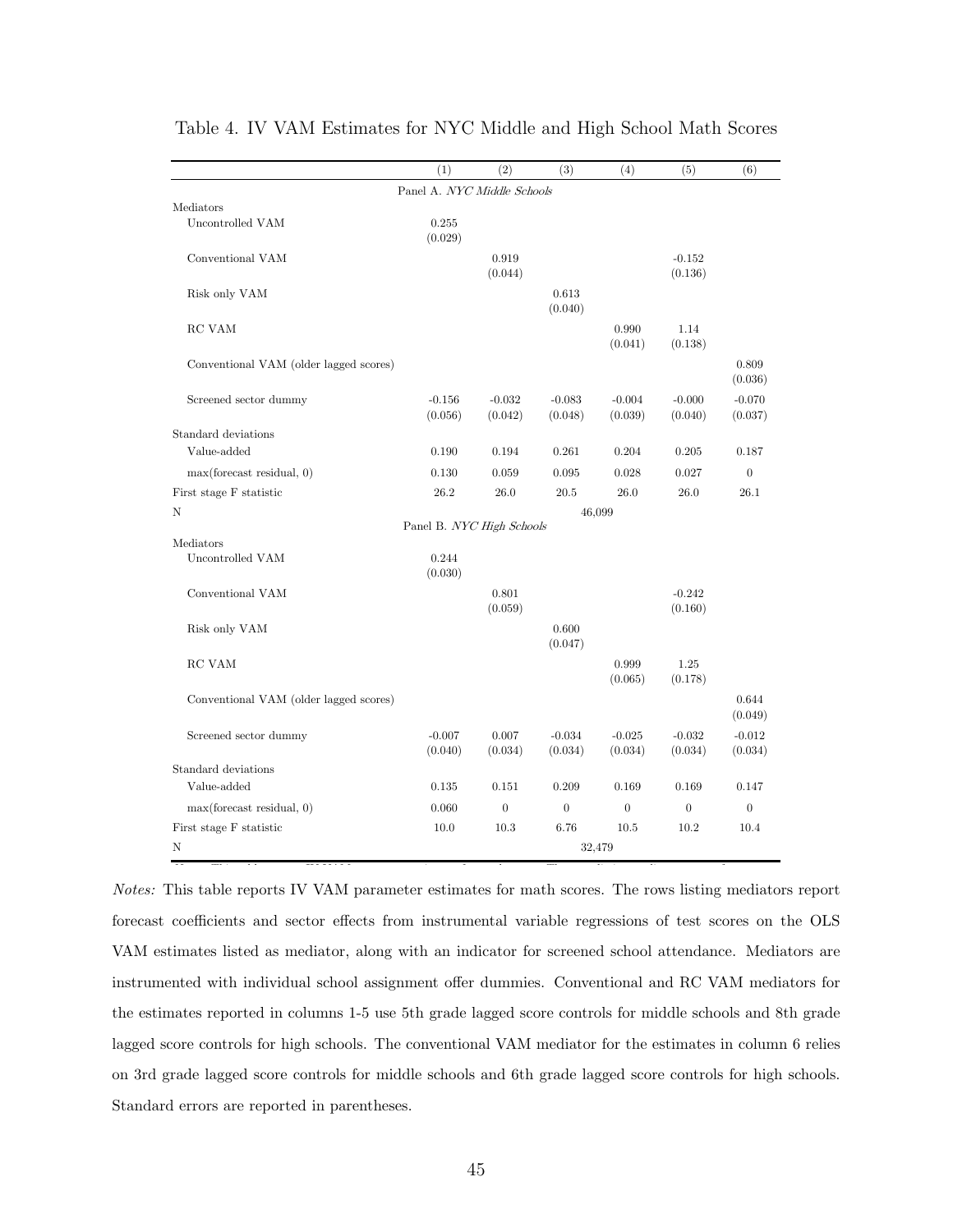# Simple and Credible Value-Added Estimation Using Centralized School Assignment: Supplemental Appendix

Joshua Angrist, MIT & NBER Peter Hull, Brown University & NBER Parag Pathak, MIT & NBER Christopher Walters, UC Berkeley & NBER

October 2021

# Contents

| I. IV VAM Consistency                                  |                |
|--------------------------------------------------------|----------------|
| II. Empirical Bayes Formulas                           | 3              |
|                                                        | $\overline{4}$ |
|                                                        | - 5            |
| Posterior Means that Account for OLS Sampling Variance | - 6            |
| III. Mean Squared Error Calculations                   | 7              |
| IV. Appendix Figures and Tables                        | 9              |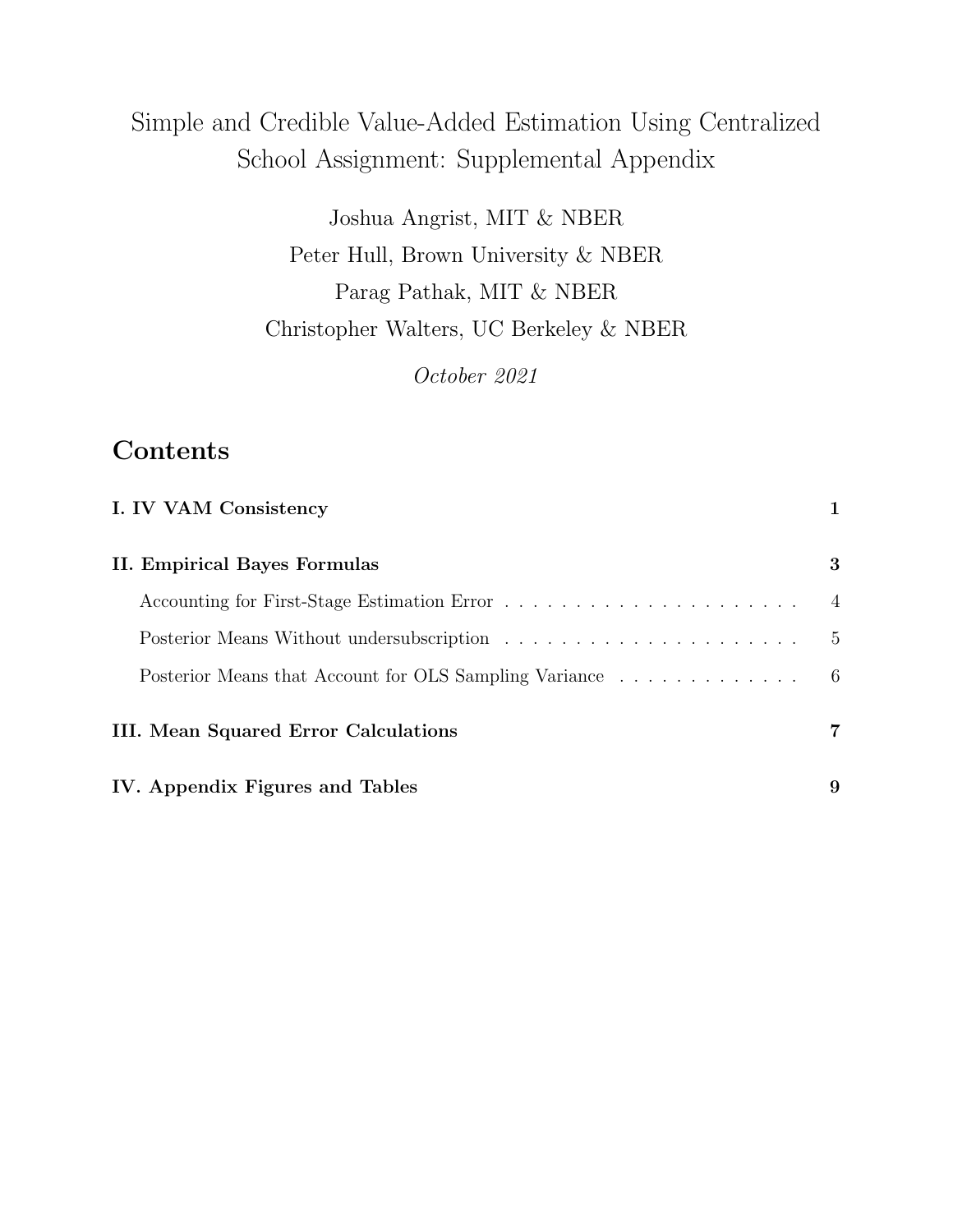## I. IV VAM Consistency

The IV VAM estimation framework draws on Kolesár et al. (2015). Equations [\(15\)](#page-18-2) and [\(16\)](#page-19-0) generalize equation  $(3.1)$  in Kolesár et al.  $(2015)$  to incorporate multiple endogenous variables  $M_{j(i)k}$ . The Kolesár et al. (2015) consistency assumptions  $(1, 2(i), 3, 4, \text{ and } 5)$  have parallels here as follows:

<span id="page-48-1"></span>**Assumption IVR.** The instruments and residuals  $\tilde{Z}_i \in \mathbb{R}^{L_N}$ ,  $\tilde{\varepsilon}_i \in \mathbb{R}$ ,  $\tilde{v}_i \in \mathbb{R}^{K}$ , for  $i =$  $1, \ldots, N, N = 1, \ldots$  are triangular arrays of random variables with  $(\tilde{Z}_i, \tilde{\varepsilon}_i, \tilde{v}_i), i = 1, \ldots, N$ exchangeable.  $(\tilde{Z}, 1)$  is full column rank with probability one.

<span id="page-48-2"></span>**Assumption REG.**  $(\tilde{\varepsilon}_i, \tilde{v}'_i)' \mid \tilde{Z}$  are iid with zero mean, a positive definite covariance matrix, and finite fourth moments.

<span id="page-48-3"></span>**Assumption NIV.** The number of instruments satisfies  $L/N = \alpha + o(N^{-1/2})$  for  $\alpha \in [0,1)$ .

<span id="page-48-4"></span>Assumption CPM. The  $(1+K) \times (1+K)$  matrix  $\Lambda_N/N = (\delta \psi)' \tilde{Z}'_L \tilde{Z}_L (\delta \psi) /N$  converges in probability to a positive semidefinite concentration parameter matrix Λ, with  $\Lambda_{2...K,2...K}$ positive definite. Furthermore,  $E[\Lambda_N/N] \to \Lambda$ .

<span id="page-48-0"></span>Assumption ZC.  $\Lambda_{1k} = 0$  for  $k = 2, ..., 1 + K$ .

Here  $\tilde{Z}_i$  denotes the *i*th observation on the centered offer matrix  $\tilde{Z}$ ,  $\tilde{v} = (\tilde{v}_{i1}, \ldots, \tilde{v}_{iK})$ collects the first stage residuals, and  $\tilde{Z}_\perp$  collects demeaned  $\tilde{Z}_{i\ell}$ . The setup for the instruments and residuals (Assumption [IVR\)](#page-48-1), regularity conditions (Assumption [REG\)](#page-48-2), assumption on the number of instruments (Assumption [NIV\)](#page-48-3), and first assumption on the concentration parameter matrix (Assumption [CPM\)](#page-48-4) are standard in Bekker many-instrument asymptotics. As in Kolesár et al. (2015) we strengthen the last condition slightly and adopt their novel zero correlation condition (Assumption [ZC\)](#page-48-0) which implies the large-sample orthogonality of exclusion restriction violations and first stage effects. We again extend this condition to allow for multiple endogenous variables, and note that it's satisfied under the mean-independence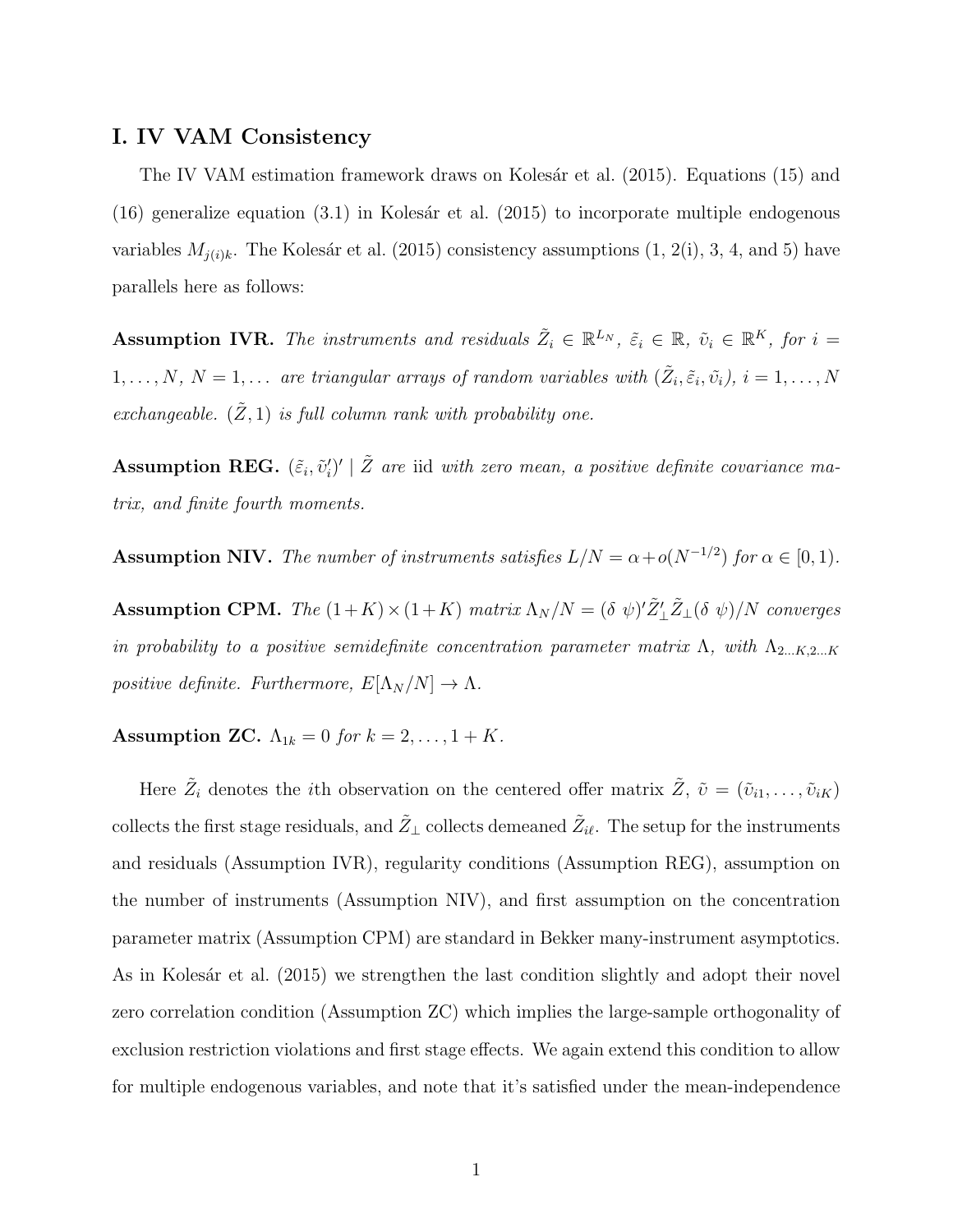of  $\nu$  we use in Lemma [3.](#page-19-2) Formally, for each k, we have:

$$
E[\Lambda_{N,1k}/N] = E[\delta' \tilde{Z}'_{\perp} \tilde{Z}_{\perp} \psi_k/N]
$$
  
= 
$$
E[E[\nu' | \Pi, M, \tilde{Z}] \Pi' \tilde{Z}'_{\perp} \tilde{Z}_{\perp} \Pi M_k/N]
$$
  
= 0

when  $E[\nu | \Pi, M, \tilde{Z}] = 0$ . It follows that  $\Lambda_{1k} = 0$  for each k under the convergence condition in Assumption [CPM.](#page-48-4)

Under these five assumptions, Kolesár et al.  $(2015)$  show the consistency of a biascorrected 2SLS estimator of the form

$$
\hat{\varphi} = \left(\tilde{M}'_{\perp}(I - kR_{\tilde{Z}_{\perp}})\tilde{M}_{\perp}\right)^{-1} \left(\tilde{M}'_{\perp}(I - kR_{\tilde{Z}_{\perp}})Y_{\perp}\right),
$$

where  $\tilde{M}$  is an  $N \times K$  matrix collecting observations of demeaned endogenous variables  $M_{j(i)k}$ ,  $Y_{\perp}$  is an  $N \times 1$  vector collecting observations of the outcome  $Y_i$ , k is a scalar, and  $R_{\tilde{Z}_\perp}$  is the residual-maker matrix of  $\tilde{Z}_\perp$ ; i.e.  $R_{\tilde{Z}_\perp} = I - P_{\tilde{Z}_\perp}$  for the projection matrix  $P_{\tilde{Z}_{\perp}} = \tilde{Z}_{\perp}(\tilde{Z}_{\perp}'\tilde{Z}_{\perp})^{-1}\tilde{Z}_{\perp}'$ . Kolesár et al. (2015) establish  $\hat{\varphi} \stackrel{p}{\rightarrow} \varphi$  for  $k = 1/(1 + \alpha)$ . This aligns  $\hat{\varphi}$  with the estimator that [Donald and Newey \(2001\)](#page-37-9) propose for many-instrument settings, building on [Nagar \(1959\)](#page-38-9). Kolesár et al. (2015) also consider a modified version of this estimator which accounts for many control variables which we use in the empirical applications. In practice we find both bias-corrected estimators to yield very similar results to conventional 2SLS, which sets  $k = 1$ .

To estimate  $\sigma_{\nu}$ , we modify an estimator for  $\Lambda_{11}$  which Kolesár et al. (2015) show to be consistent under additional assumptions which they propose (and we use) for estimating the asymptotic variance of  $\hat{\varphi}$ . The modification follows from the fact that when  $E[\nu | \Pi, W, \tilde{Z}] =$ 0 and  $Var(\nu \mid \Pi, M, \tilde{Z}) = \sigma_{\nu}^2 I$  as in Corollary [2,](#page-22-1)

$$
E[\Lambda_{N,11}/N] = E[\delta' \tilde{Z}'_{\perp} \tilde{Z}_{\perp} \delta/N]
$$
  
= 
$$
E[\nu' \Pi' \tilde{Z}'_{\perp} \tilde{Z}_{\perp} \Pi \nu/N]
$$
  
= 
$$
tr(E[\Pi' \tilde{Z}'_{\perp} \tilde{Z}_{\perp} \Pi]) \sigma_{\nu}^2/N.
$$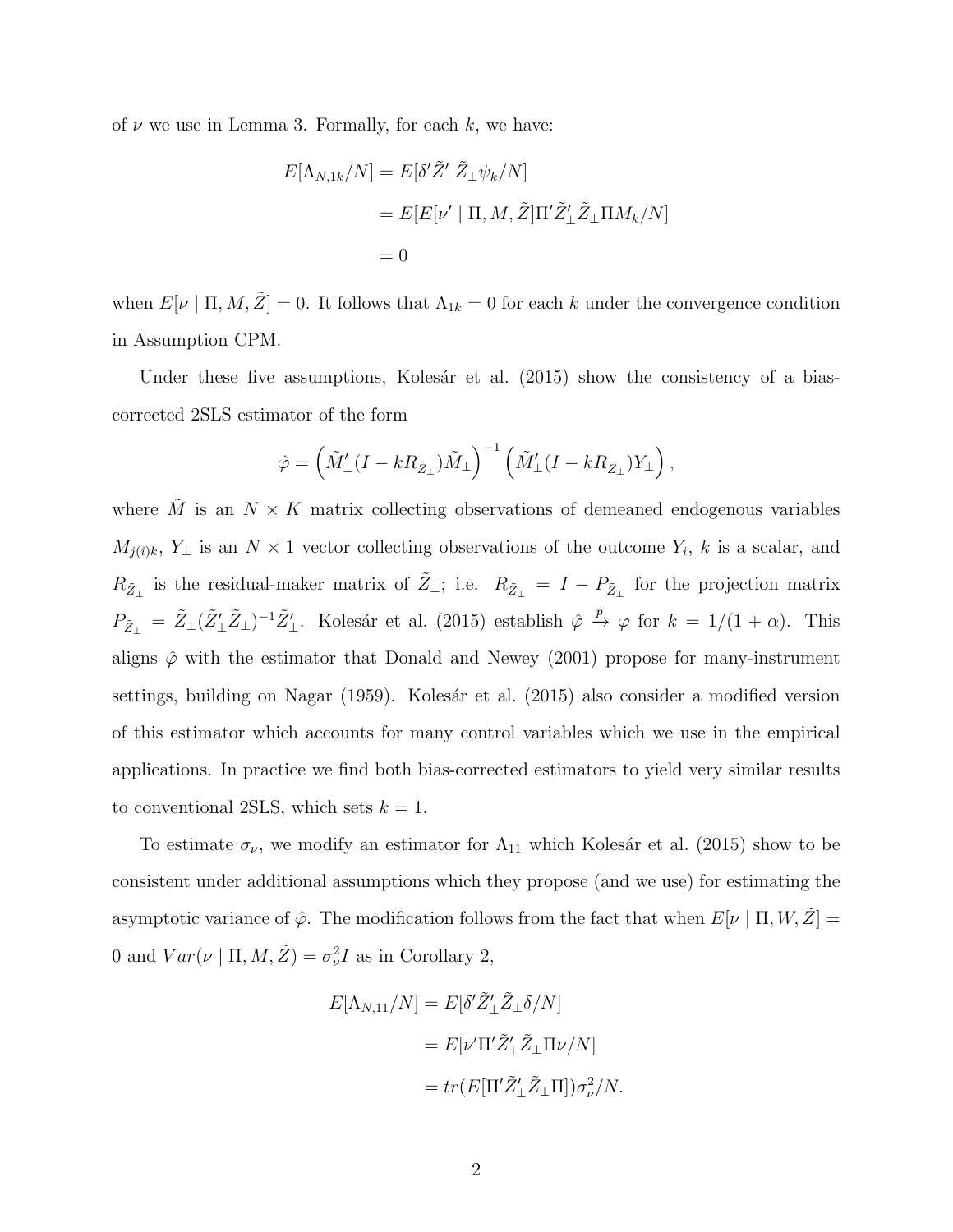Thus, if  $\hat{\Lambda}_{11}$  is a consistent estimator of  $\Lambda_{11}$  (implying  $\hat{\Lambda}_{11}$  $\stackrel{p}{\rightarrow} E[\Lambda_{N,11}/N]$  under Assumption [CPM\)](#page-48-4) and  $\hat{t}$  is consistent for  $tr(E[\Pi'\tilde{Z}'_{\perp}\tilde{Z}_{\perp}\Pi])/N$  (i.e.  $\hat{t} - tr(E[\Pi'\tilde{Z}'_{\perp}\tilde{Z}_{\perp}\Pi]/N) \stackrel{p}{\to} 0$ ) then by the continuous mapping theorem we have the consistent estimator  $\hat{\sigma}_{\nu} = \sqrt{\hat{\Lambda}_{11}/\hat{t}} \stackrel{p}{\rightarrow} \sigma_{\nu}$ . Following Kolesár et al. (2015), we use

$$
\hat{\Lambda}_{11} = \max\{(Y - \tilde{M}\hat{\varphi})'(P_{\tilde{Z}_{\perp}}/(N - L) - R_{\tilde{Z}_{\perp}}(L/N^2))(Y - \tilde{M}\hat{\varphi}), 0\}
$$

and

$$
\hat{t} = tr(\hat{\Pi}\tilde{Z}'_{\perp}(P_Z - \tilde{Z}_{\perp}\hat{\psi}(\hat{\psi}'\tilde{Z}'_{\perp}\tilde{Z}_{\perp}\hat{\psi})^{-1}\hat{\psi}'\tilde{Z}'_{\perp})\tilde{Z}'_{\perp}\hat{\Pi})/N.
$$

These formulas are derived from Lemmas 1 and 2 in [Bekker \(1994\)](#page-36-5); see Appendix A of Kolesár et al. (2015) for details.

Finally, it's worth noting that the propensity score formulas derived in Abdulkadiroğlu et al.  $(2017)$  and Abdulkadiroğlu et al.  $(2019)$  use a large-market approximation that fixes the number of schools while increasing the number of students participating in the match. This large-market sequence scales applicants and school capacities in proportion, thereby generating admissions cutoffs that are fixed across matches. The Bekker sequence, by contrast, increases the number of instruments and therefore (implicitly) the number of schools. It remains to derive propensity scores for matching markets under this sequence. Importantly, however, the number of students per school in the matching markets studied here appears to be large enough for a large-market sequence to yield estimated propensity scores that balance student characteristics conditional on school offers.

## II. Empirical Bayes Formulas

Proposition [1](#page-21-1) follows from the observation that  $\hat{\rho}$  and  $\beta$  are joint-normally distributed, conditional on  $(M, \Pi, \tilde{Z})$ . Specifically, since  $\rho = \Pi \beta$  and  $\beta = M\varphi + \nu$ ,

$$
\begin{bmatrix} \hat{\rho} \\ \beta \end{bmatrix} \mid (M, \Pi, \tilde{Z}) \sim N \left( \begin{bmatrix} \Pi M \varphi \\ M \varphi \end{bmatrix}, \begin{bmatrix} \Pi \Pi' \sigma_{\nu}^2 + \Sigma & \Pi \sigma_{\nu}^2 \\ \Pi' \sigma_{\nu}^2 & \sigma_{\nu}^2 I \end{bmatrix} \right).
$$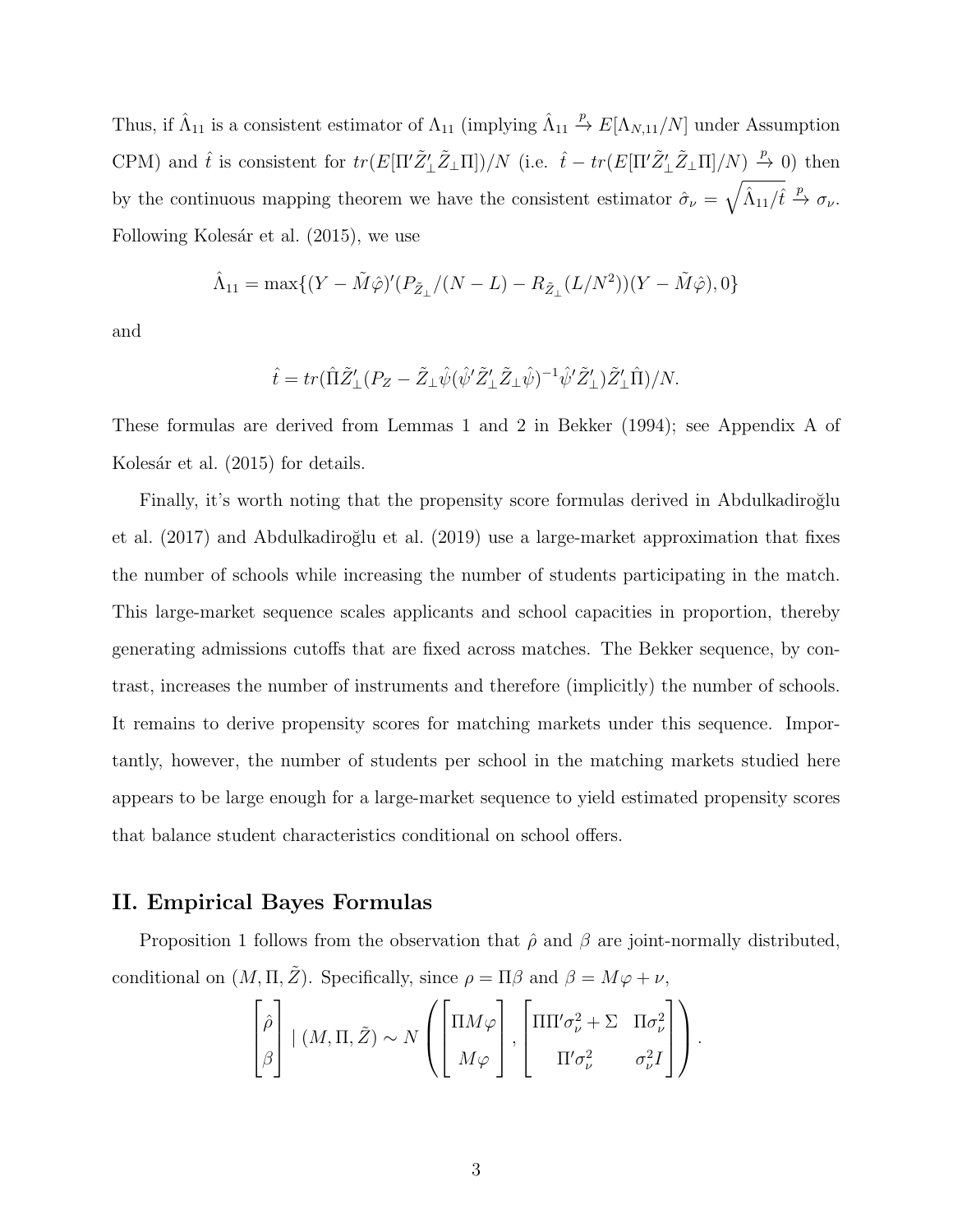Thus,  $E[\beta | \hat{\rho}, M, \Pi, \tilde{Z}]$  is given by:

$$
\beta^* = E[\beta | M, \Pi, \tilde{Z}] + Cov(\beta, \hat{\rho} | M, \Pi, \tilde{Z}) Var(\hat{\rho} | M, \Pi, \tilde{Z})^{-1} (\hat{\rho} - E[\hat{\rho} | M, \Pi, \tilde{Z}])
$$
  
=  $M\varphi + \Pi'\sigma_\nu^2 (\Pi\Pi'\sigma_\nu^2 + \Sigma)^{-1} (\hat{\rho} - \Pi M\varphi)$   
=  $\Omega\hat{\rho} + (I - \Omega\Pi)M\varphi$ ,

where  $\Omega = \Pi' (\Pi \Pi' + \Sigma / \sigma_\nu^2)^{-1}$ .

Corollary [2](#page-22-1) follows from the observation that if  $E[\nu \mid M, \Pi, \tilde{Z}] = 0$  and  $Var(\nu \mid N)$  $M, \Pi, \tilde{Z}$  =  $\sigma_{\nu}^2 I$  then the  $\beta^*$  in equation [\(18\)](#page-21-0) is the fitted value from a regression of  $\beta$  on  $\hat{\rho}$ , conditional on  $(M, \Pi, \tilde{Z})$ . Standard arguments show that this regression gives a minimum-MSE linear approximation to the conditional expectation  $E[\beta | \hat{\rho}, M, \Pi, \tilde{Z}]$ , and so solves [\(17\)](#page-21-2) in the class of linear predictors. Specifically,  $\beta^*$  solves:

$$
\min_{b_0, B_1} E \left[ ((b_0 + B_1 \hat{\rho}) - \beta)'((b_0 + B_1 \hat{\rho}) - \beta) | M, \Pi, \tilde{Z} \right],
$$

where  $b_0$  and  $B_1$  are a constant vector and coefficient matrix, respectively. As noted in the text, empirical Bayes value-added posteriors are obtained by plugging estimates of  $\Pi$ ,  $\Sigma$ ,  $\varphi$ , and  $\sigma_{\nu}^2$  into the equation for  $\beta^*$ .

#### Accounting for First-Stage Estimation Error

<span id="page-51-0"></span>We also derive a posterior mean accounting for estimation error in the first stage matrix, Π, assuming joint-Normal reduced form and first-stage estimation errors:

$$
\left[\begin{matrix} \hat{\rho} \\ Vec(\hat{\Pi}) \end{matrix}\right] | (M, \Pi, \tilde{Z}, \rho) \sim N \left(\begin{bmatrix} \rho \\ Vec(\Pi) \end{bmatrix}, \begin{bmatrix} \Sigma & \Psi \\ \Psi' & \Xi \end{bmatrix}\right),
$$

as would be obtained in a conventional asymptotic approximation. Consider the MSE minimization problem

$$
\min_{b_0,B_1,B_2} E\left[\left(b_0+B_1\hat{\rho}+B_2Vec\left(\hat{\Pi}\right)-\beta\right)'\left(b_0+B_1\hat{\rho}+B_2Vec\left(\hat{\Pi}\right)-\beta\right)|M,\Pi,\tilde{Z}\right].
$$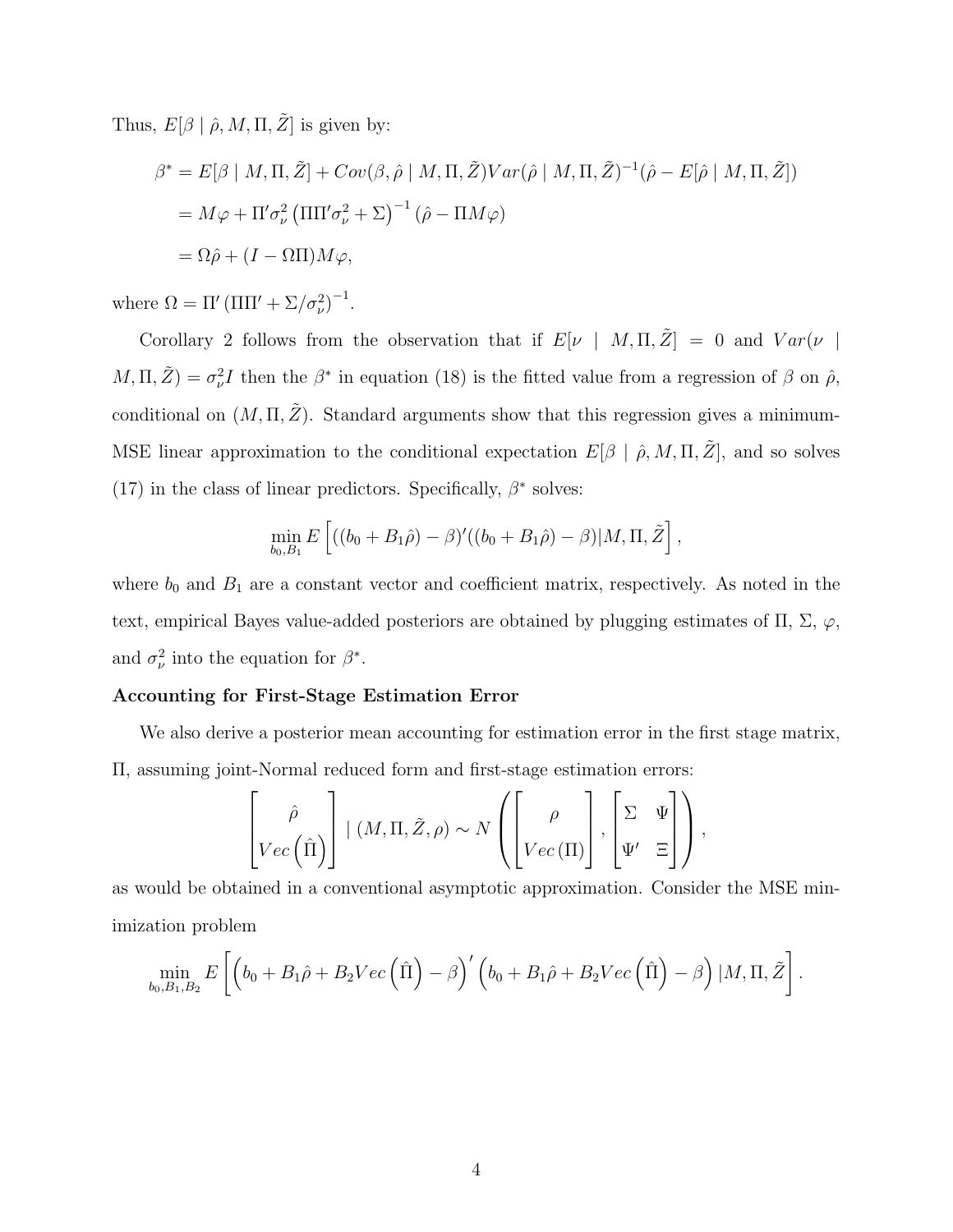This problem is solved by the conditional regression of  $\beta$  on  $\hat{\rho}$  and  $Vec(\hat{\Pi})$  given M and  $\Pi$ :

$$
\beta^* = E[\beta | M, \Pi, \tilde{Z}] \n+ Cov\left(\beta, \begin{bmatrix} \hat{\rho} \\ Vec(\hat{\Pi}) \end{bmatrix}^{\prime} | M, \Pi, \tilde{Z} \right) Var\left(\begin{bmatrix} \hat{\rho} \\ Vec(\hat{\Pi}) \end{bmatrix} | M, \Pi, \tilde{Z} \right)^{-1} \n\times \begin{bmatrix} \hat{\rho} - E[\hat{\rho} | M, \Pi, \tilde{Z}] \\ Vec(\hat{\Pi}) - E[Vec(\hat{\Pi} | M, \Pi, \tilde{Z}]] \end{bmatrix} \n= M\varphi + \begin{bmatrix} \Pi'\sigma_{\nu}^2 & 0 \end{bmatrix} \begin{bmatrix} \Pi\Pi'\sigma_{\nu}^2 + \Sigma & \Psi \\ \Psi' & \Xi \end{bmatrix}^{-1} \begin{bmatrix} \hat{\rho} - \Pi M\varphi \\ Vec(\hat{\Pi}) - Vec(\Pi) \end{bmatrix}.
$$

Plugging the estimates of  $\Pi$ ,  $\Sigma$ ,  $\Psi$ ,  $\Xi$ ,  $\varphi$ , and  $\sigma_{\nu}^{2}$  in to this formula yields

$$
\hat{\beta}^* = \hat{\Omega}\hat{\rho} + (I - \hat{\Omega}\hat{\Pi})M\hat{\varphi},
$$

where

$$
\hat{\Omega} = \hat{\Pi}' \left( \hat{\Pi} \hat{\Pi}' + (\hat{\Sigma} - \hat{\Psi} \hat{\Xi}^{-1} \hat{\Psi}') / \hat{\sigma}_{\nu}^2 \right)^{-1}.
$$

The difference between this weighting matrix and the weighting matrix in Proposition [1](#page-21-1) comes from the  $\hat{\Psi} \hat{\Xi} \hat{\Psi}'$  term, which adjusts the reduced form sampling variance matrix  $\hat{\Sigma}$ when estimates of  $\hat{\rho}$  and  $\Pi$  are correlated.

#### Posterior Means Without Undersubscription

When  $L = J$ , the feasible version of equation [\(18\)](#page-21-0) can be written:

$$
\hat{\beta}^* = \hat{W}\hat{\beta} + (I - \hat{W})M\hat{\varphi},
$$

where  $\hat{W} = \hat{\Omega}\hat{\Pi}$  is a positive definite matrix and  $\hat{\beta} = \hat{\Pi}^{-1}\hat{\rho}$  is a two-stage least squares estimate of  $\beta$  using risk-adjusted offers as instruments for school enrollment. When M is a vector of OLS coefficients,  $\hat{\beta}^*$  is therefore a matrix-weighted average of OLS and IV estimates of  $\beta$ , with the former scaled by the estimated forecast coefficient  $\hat{\varphi}$ . The weights depend on the estimated first-stage matrix  $\hat{\Pi}$ , the estimated forecast residual variance  $\hat{\sigma}_{\nu}^2$ , and estimation error  $\Sigma$ .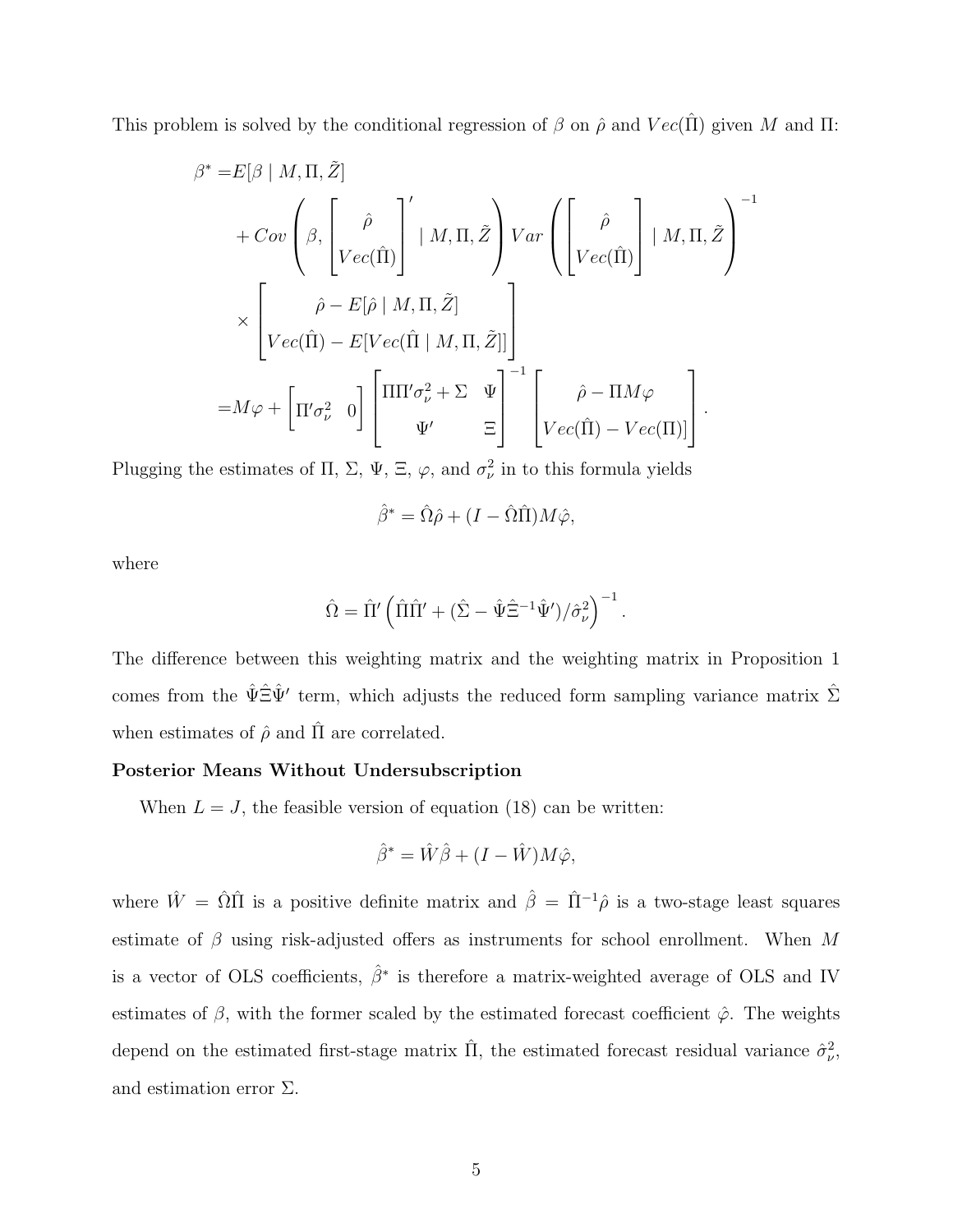#### Posterior Means that Account for OLS Sampling Variance

Let  $M = \hat{\alpha} = \alpha + e_{\alpha}$  be a vector of noisy OLS value-added estimates. We assume the vector of estimation error,  $e_{\alpha}$ , is mean-zero and uncorrelated with  $\alpha$  and  $\nu$  conditional on II and  $\tilde{Z}$ . We also assume  $E[\alpha \alpha' | \Pi, \tilde{Z}] = \sigma_{\alpha}^2 I$  and write  $E[e_{\alpha} e_{\alpha}' | \Pi, \tilde{Z}] = V_{\alpha}$ . Then, with  $\beta = \varphi \alpha + \nu$  and  $E[\alpha | \Pi, \tilde{Z}] = [\nu | \Pi, \tilde{Z}] = 0$ , the posterior mean of  $\beta$  given the reduced-form and OLS estimates becomes:

$$
\beta^* = Cov \left( \beta, \begin{bmatrix} \hat{\rho} \\ \hat{\alpha} \end{bmatrix}' \mid M, \Pi, \tilde{Z} \right) Var \left( \begin{bmatrix} \hat{\rho} \\ \hat{\alpha} \end{bmatrix} \mid M, \Pi, \tilde{Z} \right)^{-1} \begin{bmatrix} \hat{\rho} \\ \hat{\alpha} \end{bmatrix}
$$

$$
= \left[ \Pi'(\varphi^2 \sigma_\alpha^2 + \sigma_\nu^2) \quad \varphi \sigma_\alpha^2 I \right] \left[ \Pi \Pi'(\varphi^2 \sigma_\alpha^2 + \sigma_\nu^2) + \Sigma \quad \Pi \varphi \sigma_\alpha^2 + V_{\rho \alpha} \right]^{-1} \begin{bmatrix} \hat{\rho} \\ \hat{\alpha} \end{bmatrix},
$$

where  $V_{\rho\alpha}$  is the covariance of reduced-form and OLS estimation error. This can be written

$$
\beta^* = \Omega_{\hat{\rho}} \hat{\rho} + \Omega_{\hat{\alpha}} \hat{\alpha},
$$

where

$$
\Omega_{\hat{\rho}} = \left( \Pi'(\varphi^2 \sigma_{\alpha}^2 + \sigma_{\nu}^2) - \varphi \sigma_{\alpha}^2 (\sigma_{\alpha}^2 I + V_{\alpha})^{-1} \left( \Pi' \varphi \sigma_{\alpha}^2 + V'_{\rho \alpha} \right) \right) \times \left( \Pi \Pi'(\varphi^2 \sigma_{\alpha}^2 + \sigma_{\nu}^2) + \Sigma - \left( \Pi \varphi \sigma_{\alpha}^2 + V_{\rho \alpha} \right) \left( \sigma_{\alpha}^2 I + V_{\alpha} \right)^{-1} \left( \Pi' \varphi \sigma_{\alpha}^2 + V'_{\rho \alpha} \right) \right)^{-1}
$$

and

$$
\Omega_{\hat{\alpha}} = (I - \Omega_{\hat{\rho}} \Pi) \varphi \sigma_{\alpha}^{2} (\sigma_{\alpha}^{2} I + V_{\alpha}) - \Omega_{\hat{\rho}} V_{\rho \alpha} (\sigma_{\alpha}^{2} I + V_{\alpha}).
$$

This formula is the same as equation (17) in [Angrist et al. \(2017\)](#page-36-0) when the mediating vector M includes OLS VAM and the VAM parameters are normalized so that  $E[\alpha_j] = E[\beta_j] = 0$ .

With unbiased OLS VAM, so that  $\varphi = 1$  and  $\sigma_{\nu}^2 = 0$ , and with homoskedastic estimation error,  $V_{\rho\alpha}=\Pi V_\alpha$  by the usual Gauss-Markov logic. Then,

$$
\Pi'(\varphi^2 \sigma_\alpha^2 + \sigma_\nu^2) - \varphi \sigma_\alpha^2 (\sigma_\alpha^2 I + V_\alpha)^{-1} (\Pi' \varphi \sigma_\alpha^2 + V_{\rho \alpha}') = \left( \Pi' \sigma_\alpha^2 - \sigma_\alpha^2 (\sigma_\alpha^2 I + V_\alpha)^{-1} (\Pi' \sigma_\alpha^2 + V_\alpha \Pi') \right)
$$
  
= 0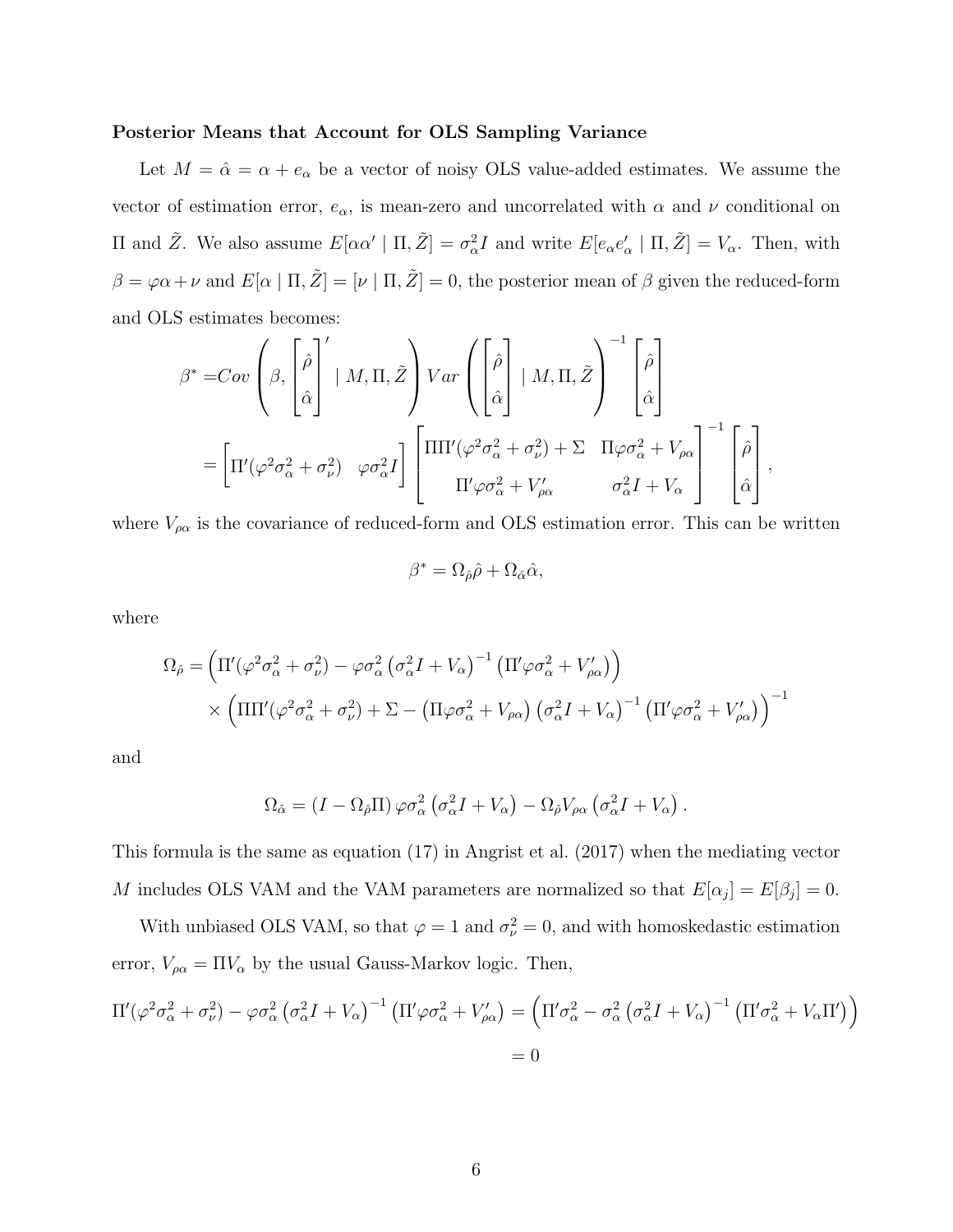such that  $\Omega_{\hat{\rho}} = 0$  and no weight is put on the reduced-form vector. Furthermore,

$$
\Omega_{\hat{\alpha}} = \sigma_{\alpha}^2 \left( \sigma_{\alpha}^2 I + V_{\alpha} \right).
$$

In this case  $\beta^* = \Omega_{\hat{\alpha}}\hat{\alpha}$  can be seen to be the conventional OLS-VAM posteriors. For example, when  $V_{\alpha}$  is diagonal,  $\Omega_{\hat{\alpha}} = diag(\lambda_1, \ldots, \lambda_J)$  and we obtain the  $\alpha_j^* = \lambda_j \hat{\alpha}_j$  in equation [\(5\)](#page-12-0).

# III. Mean Squared Error Calculations

By the law of iterated expectations, the mean squared error of the conventional shrinkage estimator in equation [\(19\)](#page-31-0) is given by:

$$
E [( \alpha_j^* - \beta_j)^2] = E [Var(\alpha_j^* | \alpha_j, \beta_j, \lambda_j)] + E [ (E[\alpha_j^* | \alpha_j, \beta_j, \lambda_j] - \beta_j)^2].
$$

The first term is the expected sampling variance of the estimator; the second equals expected squared bias conditional on the underlying VAM parameters. Suppose the sampling error  $s_i$ (and therefore  $\lambda_j$ ) is independent of  $\alpha_j$  and  $\nu_j$  across schools. The variance term is given by

$$
E[Var(\alpha_j^*|\alpha_j, \beta_j, \lambda_j)] = E\left[\lambda_j^2 Var(\hat{\alpha}_j|\alpha_j, \beta_j, \lambda_j)\right] = E\left[\lambda_j^2 s_j^2\right],
$$

and the bias component is given by

$$
E\left[\left(E[\alpha_j^*|\alpha_j, \beta_j, \lambda_j] - \beta_j\right)^2\right] = E\left[\left(\lambda_j \alpha_j - \varphi \alpha_j - \nu_j\right)^2\right]
$$
  

$$
= E\left[\left(\lambda_j - \varphi\right)^2 \alpha_j^2\right] - 2E\left[\left(\lambda_j - \varphi\right) \alpha_j \nu_j\right] + E[\nu_j^2]
$$
  

$$
= E\left[\left(\varphi - \lambda_j\right)^2\right] \sigma_\alpha^2 + \sigma_\nu^2,
$$

where the third line uses independence of  $(\alpha_j, \nu_j)$  from  $\lambda_j$  along with  $E[\alpha_j \nu_j] = 0$ . Adding these two components yields equation [\(19\)](#page-31-0).

We calculate the mean squared error of the IV VAM posterior predictions in Appendix [A.4,](#page-51-0) accounting for estimation error in both the reduced form  $\hat{\rho}$  and OLS-VAM mediators  $M = \hat{\alpha}$ . Write the reduced form as

$$
\hat{\rho} = \Pi \beta + e_{\rho} = \Pi \alpha \varphi + \Pi \nu + e_{\rho},
$$

where  $e_{\alpha}$  is again mean-zero given  $\Pi$ , with  $E[e_{\alpha}e_{\alpha}' | \Pi] = V_{\alpha}$  and  $E[e_{\alpha}e_{\rho}' | \Pi] = V_{\alpha\rho}$ . The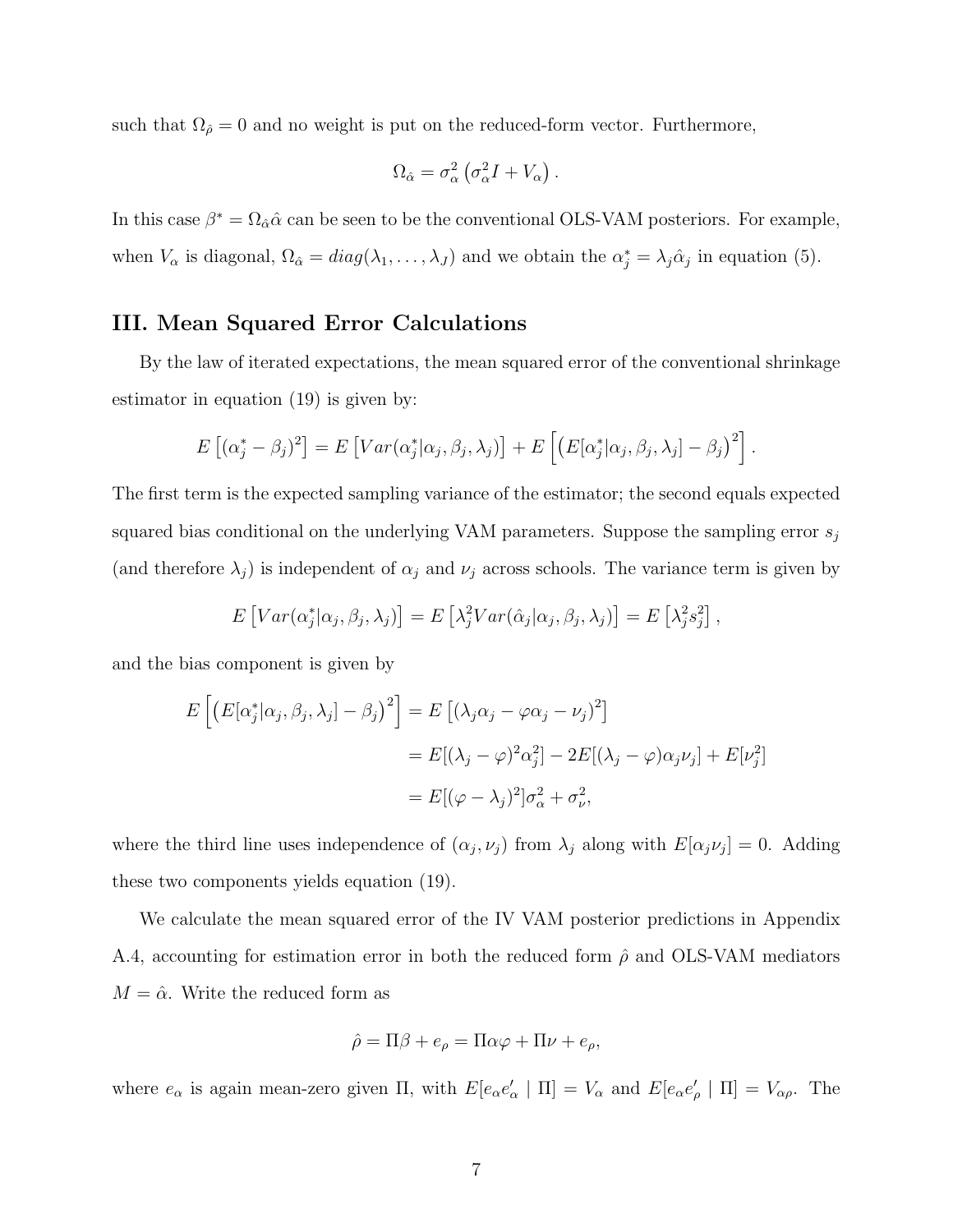difference between the IV VAM posterior and causal value-added is then

$$
\beta^* - \beta = \Omega_{\hat{\rho}} (\Pi \alpha \varphi + \Pi \nu + e_{\rho}) + \Omega_{\hat{\alpha}} (\alpha + e_{\alpha}) - \alpha \varphi - \nu
$$
  
= 
$$
((\Omega_{\hat{\rho}} \Pi - I) \varphi + \Omega_{\hat{\alpha}}) \alpha + (\Omega_{\hat{\rho}} \Pi - I) \nu + \Omega_{\hat{\rho}} e_{\rho} + \Omega_{\hat{\alpha}} e_{\alpha}.
$$

Average mean squared error across the  $J$  schools can then be written

$$
J^{-1}E[(\beta^* - \beta)'(\beta^* - \beta)] = J^{-1}tr(((\Omega_{\hat{\rho}}\Pi - I)\varphi + \Omega_{\hat{\alpha}})((\Omega_{\hat{\rho}}\Pi - I)\varphi + \Omega_{\hat{\alpha}})' \sigma_{\alpha}^2
$$

$$
+ (\Omega_{\hat{\rho}}\Pi - I)(\Omega_{\hat{\rho}}\Pi - I)' \sigma_{\nu}^2
$$

$$
+ \Omega_{\hat{\rho}}\Sigma\Omega_{\hat{\rho}}' + \Omega_{\hat{\alpha}}V_{\alpha}\Omega_{\hat{\alpha}}' + \Omega_{\hat{\rho}}V_{\alpha\rho}'\Omega_{\hat{\alpha}}' + \Omega_{\hat{\alpha}}V_{\rho\alpha}\Omega_{\hat{\rho}}')
$$

We calculate RMSE by plugging estimates of  $\Omega_{\hat{\rho}}, \Omega_{\hat{\alpha}}, \Pi, \varphi, \Sigma, \sigma_{\nu}^2, \sigma_{\alpha}^2, V_{\alpha}$ , and  $V_{\alpha\rho}$  into this expression and taking its squared root. As with  $\alpha_j^*$ , the average mean squared error of  $\beta_j^*$  is the sum a bias term

$$
J^{-1}tr\left(\left(\left(\Omega_{\hat{\rho}}\Pi - I\right)\varphi + \Omega_{\hat{\alpha}}\right)\left(\left(\Omega_{\hat{\rho}}\Pi - I\right)\varphi + \Omega_{\hat{\alpha}}\right)' \sigma_{\alpha}^2 + \left(\Omega_{\hat{\rho}}\Pi - I\right)\left(\Omega_{\hat{\rho}}\Pi - I\right)' \sigma_{\nu}^2\right)
$$

and a variance term,

$$
J^{-1} \text{tr} \left( \Omega_{\hat{\rho}} \Sigma \Omega'_{\hat{\rho}} + \Omega_{\hat{\alpha}} V_{\alpha} \Omega'_{\hat{\alpha}} + \Omega_{\hat{\rho}} V'_{\alpha \rho} \Omega'_{\hat{\alpha}} + \Omega_{\hat{\alpha}} V_{\rho \alpha} \Omega'_{\hat{\rho}} \right).
$$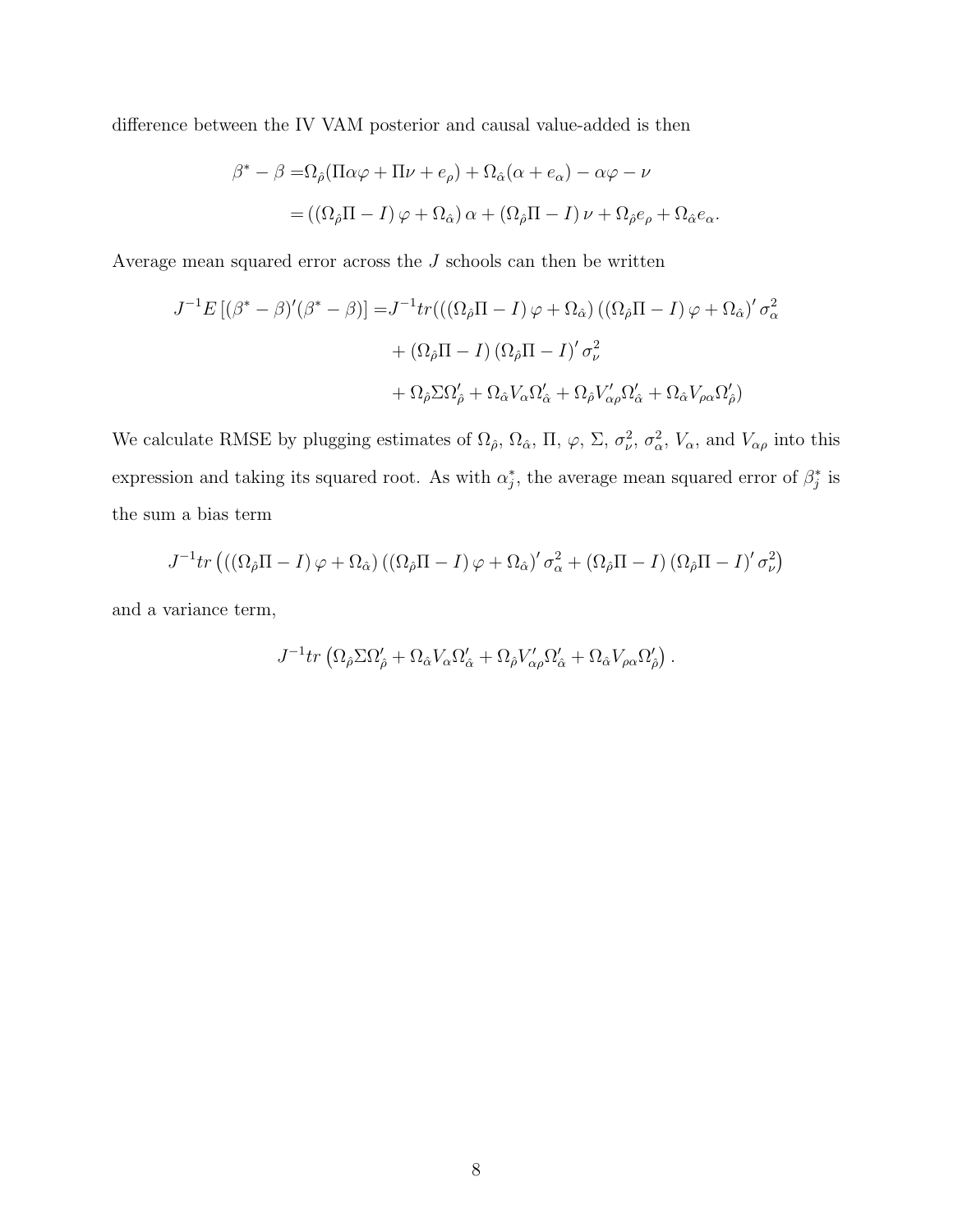# IV. Appendix Figures and Tables

<span id="page-56-0"></span>

6th grade ELA New York State Assessment scores for NYC middle schools, and SAT reading/writing scores Notes: This figure plots risk-adjusted offer reduced-form estimates against value-added first stages from each of 20 school assignment offer bins. Outcomes are 6th grade reading CSAP and CMAS scores for Denver, for NYC high schools. Assignments are binned by ventile of the estimated conventional VAM. See notes to Table [2](#page-44-0) for a description of the value-added models and test procedure. Filled markers indicate reduced form and first stage estimates that are significantly different from each other at the 10% level. The solid lines have slopes equal to the forecast coefficients in Table [2,](#page-44-0) while dashed lines indicate the 45-degree line.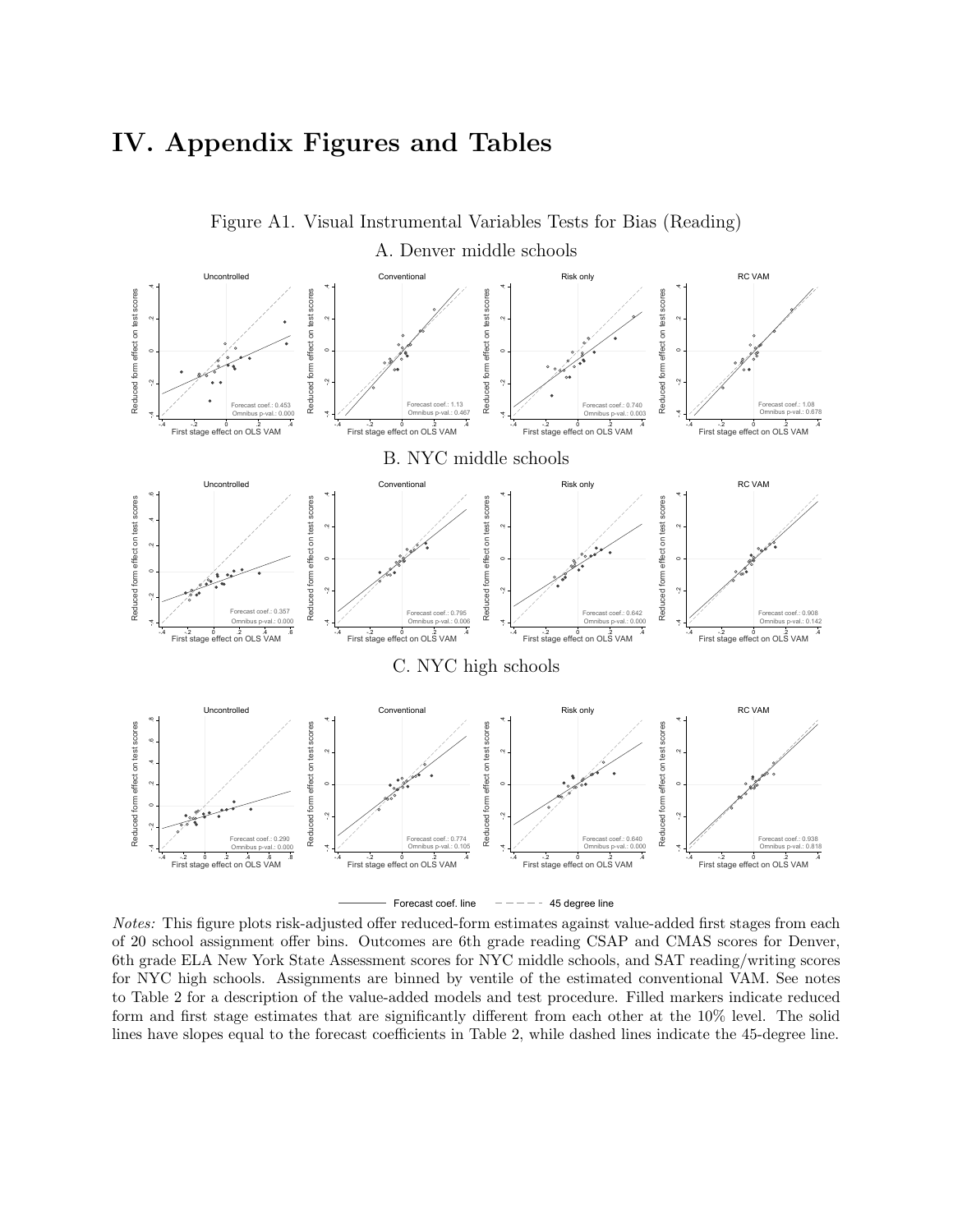<span id="page-57-0"></span>

|                                         | Denver middle schools |                     | NYC middle schools  |                   | NYC high schools    |                     |  |
|-----------------------------------------|-----------------------|---------------------|---------------------|-------------------|---------------------|---------------------|--|
|                                         | Uncontrolled<br>(1)   | Controlled<br>(2)   | Uncontrolled<br>(3) | Controlled<br>(4) | Uncontrolled<br>(5) | Controlled<br>(6)   |  |
| Demographics                            |                       |                     |                     |                   |                     |                     |  |
| Hispanic                                |                       |                     |                     |                   |                     |                     |  |
| Offered VAM                             | $-0.510$<br>(0.020)   | $-0.028$<br>(0.065) | $-0.172$<br>(0.008) | 0.032<br>(0.025)  | $-0.504$<br>(0.008) | $-0.043$<br>(0.035) |  |
| Any offer                               | $-0.029$              | $-0.011$            | $-0.019$            | $-0.010$          | $-0.023$            | 0.000               |  |
|                                         | (0.007)               | (0.029)             | (0.003)             | (0.009)           | (0.004)             | (0.013)             |  |
| Black                                   |                       |                     |                     |                   |                     |                     |  |
| Offered VAM                             | 0.084<br>(0.013)      | 0.049<br>(0.044)    | $-0.415$<br>(0.007) | 0.001<br>(0.023)  | $-0.606$<br>(0.007) | 0.030<br>(0.032)    |  |
| Any offer                               | $-0.043$              | $-0.032$            | $-0.136$            | 0.009             | $-0.015$            | $-0.007$            |  |
|                                         | (0.005)               | (0.022)             | (0.003)             | (0.008)           | (0.003)             | (0.011)             |  |
| White                                   |                       |                     |                     |                   |                     |                     |  |
| Offered VAM                             | 0.412<br>(0.018)      | $-0.061$<br>(0.055) | 0.339<br>(0.006)    | 0.000<br>(0.013)  | 0.398<br>(0.006)    | $-0.011$<br>(0.019) |  |
| Any offer                               | 0.086                 | 0.076               | 0.075               | 0.005             | 0.013               | 0.006               |  |
|                                         | (0.005)               | (0.019)             | (0.002)             | (0.005)           | (0.002)             | (0.009)             |  |
| Female                                  |                       |                     |                     |                   |                     |                     |  |
| Offered VAM                             | $-0.068$<br>(0.020)   | 0.078<br>(0.065)    | 0.006<br>(0.008)    | 0.014<br>(0.026)  | 0.011<br>(0.009)    | 0.039<br>(0.035)    |  |
|                                         |                       |                     |                     |                   |                     |                     |  |
| Any offer                               | 0.010                 | $-0.047$            | 0.021               | $-0.020$          | 0.081               | 0.010               |  |
|                                         | (0.007)               | (0.031)             | (0.003)             | (0.009)           | (0.004)             | (0.013)             |  |
| Free/reduced price lunch<br>Offered VAM | $-0.531$              | 0.058               | $-0.319$            | 0.045             | $-0.441$            | $-0.045$            |  |
|                                         | (0.020)               | (0.061)             | (0.007)             | (0.020)           | (0.008)             | (0.030)             |  |
| Any offer                               | $-0.075$              | $-0.046$            | $-0.089$            | $-0.003$          | $-0.019$            | $-0.011$            |  |
|                                         | (0.006)               | (0.025)             | (0.003)             | (0.007)           | (0.003)             | (0.011)             |  |
| Special education                       |                       |                     |                     |                   |                     |                     |  |
| Offered VAM                             | $-0.050$              | $-0.015$            | $-0.089$            | $-0.022$          | $-0.089$            | $-0.017$            |  |
|                                         | (0.011)               | (0.036)             | (0.006)             | (0.021)           | (0.004)             | (0.019)             |  |
| Any offer                               | $-0.001$              | 0.031               | $-0.043$            | 0.007             | $-0.343$            | 0.005               |  |
|                                         | (0.004)               | (0.019)             | (0.003)             | (0.008)           | (0.003)             | (0.007)             |  |
| English language learner                |                       |                     |                     |                   |                     |                     |  |
| Offered VAM                             | $-0.247$              | $-0.008$            | $-0.021$            | 0.024             | $-0.138$            | $-0.002$            |  |
|                                         | (0.019)               | (0.063)             | (0.005)             | (0.018)           | (0.005)             | (0.022)             |  |
| Any offer                               | $-0.073$              | $-0.088$            | $-0.016$            | 0.001             | $-0.028$            | $-0.008$            |  |
|                                         | (0.007)               | (0.031)             | (0.002)             | (0.006)           | (0.002)             | (0.008)             |  |
| Baseline scores                         |                       |                     |                     |                   |                     |                     |  |
| Math (standardized)<br>Offered VAM      | 0.894                 | 0.171               | 1.14                | 0.003             | 2.37                | 0.052               |  |
|                                         | (0.040)               | (0.130)             | (0.016)             | (0.047)           | (0.014)             | (0.053)             |  |
| Any offer                               | 0.223                 | $-0.027$            | 0.316               | $-0.031$          | 0.344               | 0.015               |  |
|                                         | (0.012)               | (0.057)             | (0.006)             | (0.017)           | (0.007)             | (0.018)             |  |
| ELA (standardized)                      |                       |                     |                     |                   |                     |                     |  |
| Offered VAM                             | 0.756                 | 0.089               | 0.919               | $-0.015$          | 2.04                | 0.126               |  |
|                                         | (0.040)               | (0.126)             | (0.016)             | (0.049)           | (0.015)             | (0.053)             |  |
| Any offer                               | 0.193                 | $-0.034$            | 0.289               | $-0.011$          | 0.363               | $-0.003$            |  |
|                                         | (0.013)               | (0.057)             | (0.006)             | (0.017)           | (0.006)             | (0.018)             |  |
| Ν                                       | 37,089                | 8,100               | 184,760             | 46,099            | 122,214             | 32,479              |  |

# Table A1. Statistical Tests for Balance

Notes: This table reports balance statistics, estimated by regressing baseline covariates on the estimated conventional OLS VAM of the Notes: This table reports balance statistics, estimated by regressing baseline covariates on the estimated conventional OLS VAM of the offered school and an indicator for any offer. Columns 2, 4, and 6 control for expected OLS VAM, any offer risk, and running variable controls in NYC samples. Robust standard errors are reported in parentheses.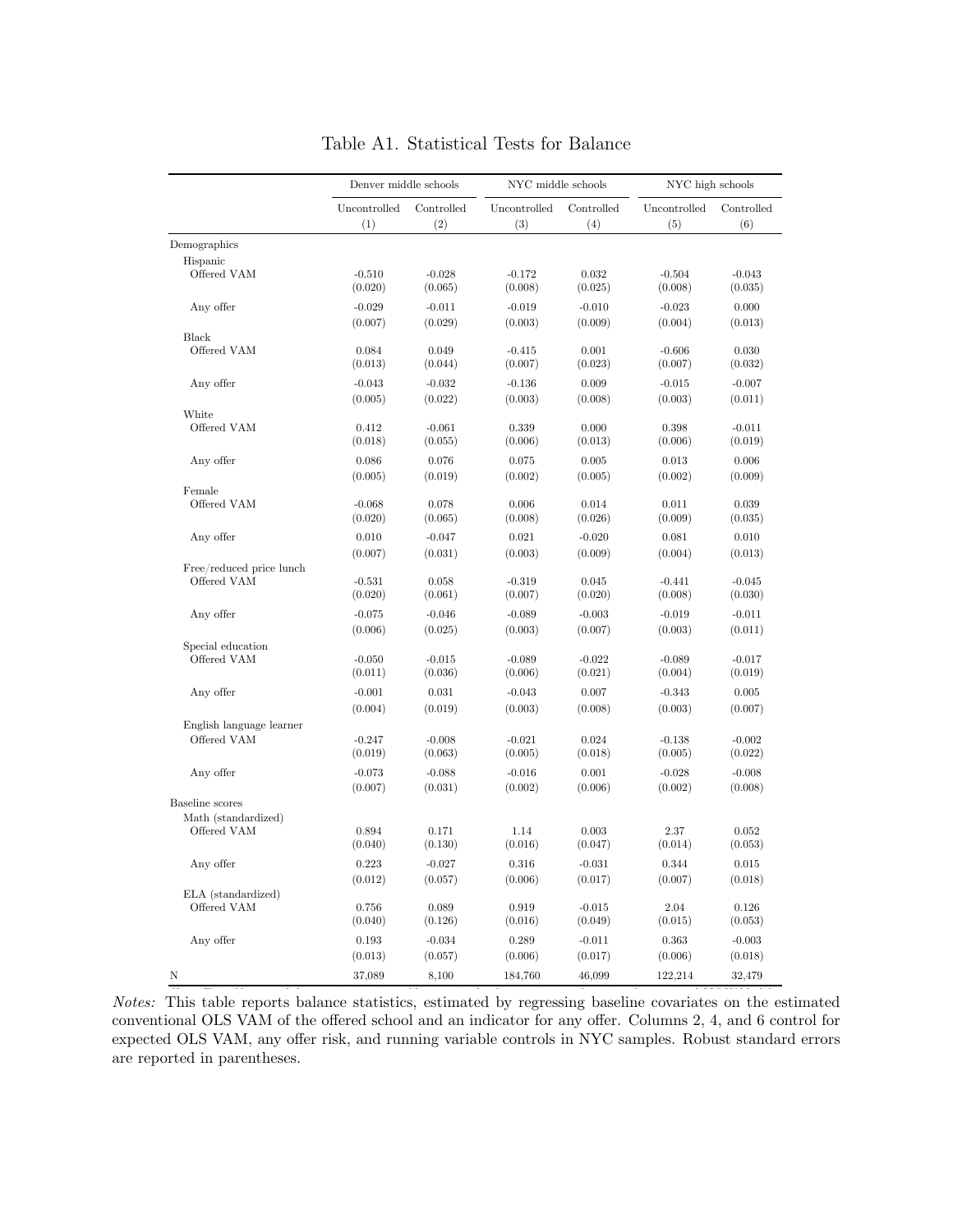<span id="page-58-0"></span>

|                     | Denver middle schools | NYC middle schools    | NYC high schools  |
|---------------------|-----------------------|-----------------------|-------------------|
|                     | $^{(1)}$              | $^{\left( 2\right) }$ | $\left( 3\right)$ |
| Offered VAM         | 0.016                 | 0.048                 | $-0.018$          |
|                     | (0.039)               | (0.017)               | (0.029)           |
| Any offer           | 0.027                 | 0.039                 | 0.018             |
|                     | (0.020)               | (0.006)               | (0.010)           |
| N                   | 9,234                 | 53,099                | 53,362            |
| Mean follow-up rate | 0.896                 | 0.898                 | 0.677             |

Table A2. Differential Attrition

 $N$  at  $T$  reports differential attribution regression regression reported in column 1 regresses  $T$ Notes: This table reports differential attrition estimates. The regression reported in column 1 regresses an indicator for follow-up in the sample on the estimated conventional OLS VAM of the offered school, controlling for expected OLS VAM and running variable controls in NYC samples. The regression in column 2 additionally regresses follow-up on an indicator for any offer and an any offer risk control. Robust standard errors are reported in parentheses.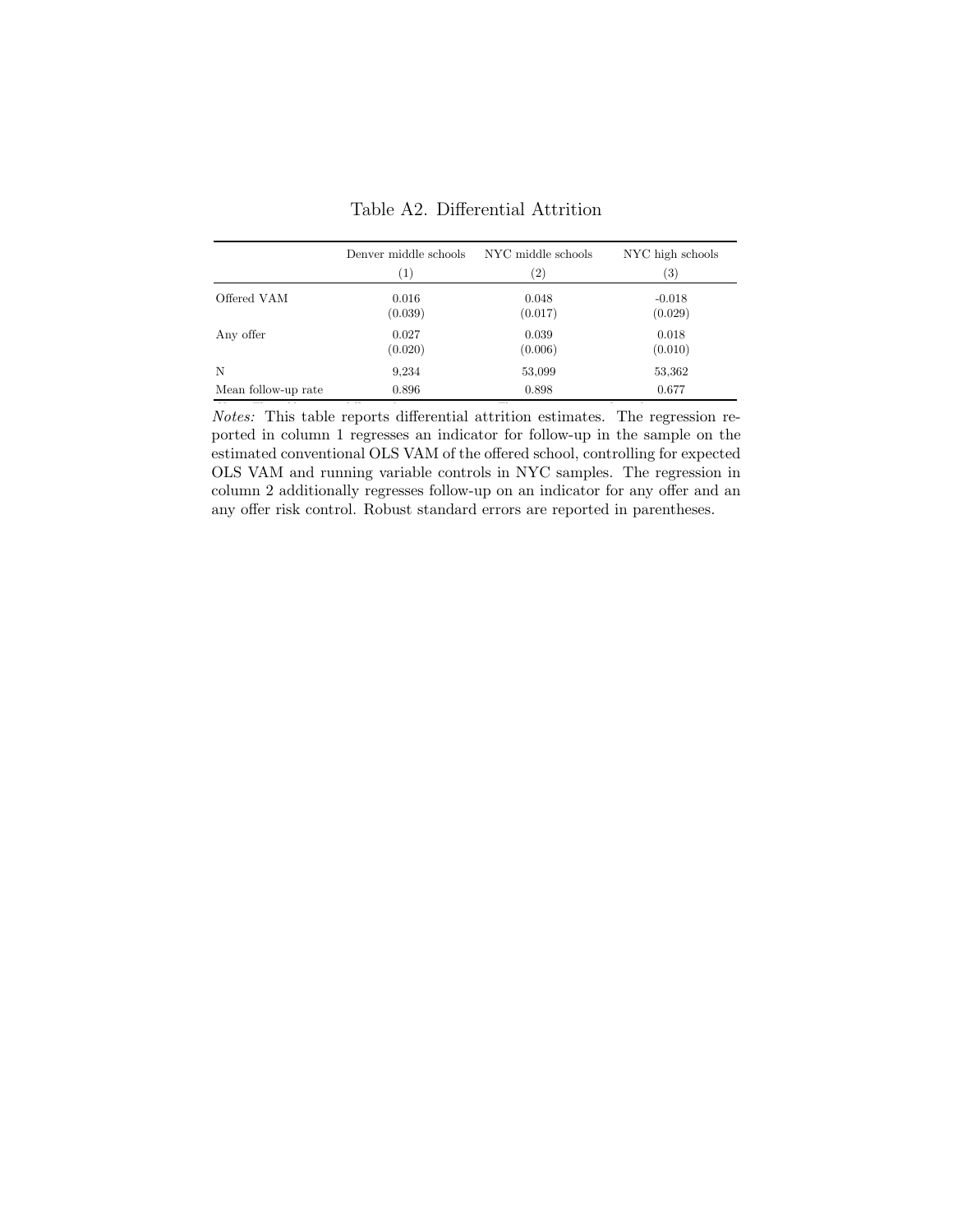|                                     |                  | Denver middle schools |                  |                  |                  | NYC middle schools |                  |                  | NYC high schools |                   |                  |                  |
|-------------------------------------|------------------|-----------------------|------------------|------------------|------------------|--------------------|------------------|------------------|------------------|-------------------|------------------|------------------|
|                                     | Uncontrolled     | Conventional          | Risk only        | RC VAM           | Uncontrolled     | Conventional       | Risk only        | RC VAM           | Uncontrolled     | Conventional      | Risk only        | $\rm RC~VAM$     |
|                                     | (1)              | (2)                   | (3)              | (4)              | (5)              | (6)                | (7)              | (8)              | (9)              | (10)              | (11)             | (12)             |
|                                     |                  |                       |                  |                  | A. 4 Offer Bins  |                    |                  |                  |                  |                   |                  |                  |
| Forecast coefficient                | 0.668<br>(0.071) | 1.15<br>(0.111)       | 0.975<br>(0.102) | 1.15<br>(0.112)  | 0.628<br>(0.035) | 0.951<br>(0.047)   | 0.871<br>(0.046) | 1.02<br>(0.051)  | 0.386<br>(0.035) | 0.852<br>(0.073)  | 0.764<br>(0.066) | 1.02<br>(0.087)  |
| First stage F statistic             | 121              | 363                   | 116              | 330              | 537              | 2068               | 603              | 1644             | 612              | 920               | 342              | 727              |
| Bias tests:                         |                  |                       |                  |                  |                  |                    |                  |                  |                  |                   |                  |                  |
| Forecast bias                       | 22.1<br>[0.000]  | 1.72<br>[0.190]       | 0.062<br>[0.803] | 1.91<br>[0.167]  | 114<br>[0.000]   | 1.10<br>[0.294]    | 7.81<br>[0.005]  | 0.172<br>[0.678] | 308<br>[0.000]   | 4.15<br>[0.042]   | 12.8<br>[0.000]  | 0.057<br>[0.811] |
| Overidentification (3 d.f.)         | 4.02<br>[0.259]  | 4.48<br>[0.214]       | 3.03<br>[0.387]  | 3.40<br>[0.334]  | 43.0<br>[0.000]  | 4.44<br>[0.218]    | 25.1<br>[0.000]  | 9.17<br>[0.027]  | 16.3<br>[0.001]  | 3.46<br>[0.326]   | 2.70<br>[0.441]  | 0.942<br>[0.815] |
| Omnibus (4 d.f.)                    | 26.1<br>[0.000]  | 6.20<br>[0.185]       | 3.10<br>[0.542]  | 5.31<br>[0.257]  | 157<br>[0.000]   | 5.54<br>[0.236]    | 32.9<br>[0.000]  | 9.34<br>[0.053]  | 324<br>[0.000]   | 7.61<br>[0.107]   | 15.5<br>[0.004]  | 0.999<br>[0.910] |
| $N$ (testing)<br>N (VAM estimation) |                  | 6,433<br>37,089       |                  |                  |                  | 36,923<br>184,760  |                  |                  |                  | 23,561<br>122,214 |                  |                  |
|                                     |                  |                       |                  |                  | B. 10 Offer Bins |                    |                  |                  |                  |                   |                  |                  |
| Forecast coefficient                | 0.492<br>(0.059) | 1.07<br>(0.105)       | 0.809<br>(0.090) | 1.09<br>(0.106)  | 0.628<br>(0.033) | 0.926<br>(0.043)   | 0.845<br>(0.042) | 0.988<br>(0.046) | 0.361<br>(0.031) | 0.802<br>(0.065)  | 0.704<br>(0.058) | 0.980<br>(0.079) |
| First stage F statistic             | 85.7             | 196                   | 68.6             | 167              | 251              | 1114               | 316              | 913              | 310              | 462               | 167              | 346              |
| Bias tests:                         |                  |                       |                  |                  |                  |                    |                  |                  |                  |                   |                  |                  |
| Forecast bias                       | 75.4<br>[0.000]  | 0.408<br>[0.523]      | 4.50<br>[0.034]  | 0.781<br>[0.377] | 129<br>[0.000]   | 2.94<br>[0.086]    | 13.7<br>[0.000]  | 0.067<br>[0.796] | 422<br>[0.000]   | 9.21<br>[0.002]   | 26.0<br>[0.000]  | 0.065<br>[0.799] |
| Overidentification (9 d.f.)         | 37.7<br>[0.000]  | 14.5<br>[0.104]       | 26.9<br>[0.001]  | 11.5<br>[0.246]  | 57.7<br>[0.000]  | 17.1<br>[0.048]    | 34.2<br>[0.000]  | 18.0<br>[0.035]  | 24.3<br>[0.004]  | 10.7<br>[0.295]   | 9.96<br>[0.354]  | 5.49<br>[0.790]  |
| Omnibus $(10 d.f.)$                 | 26.1<br>[0.000]  | 6.20<br>[0.185]       | 3.10<br>[0.542]  | 5.31<br>[0.257]  | 157<br>[0.000]   | 5.54<br>[0.236]    | 32.9<br>[0.000]  | 9.34<br>[0.053]  | 324<br>[0.000]   | 7.61<br>[0.107]   | 15.5<br>[0.004]  | 0.999<br>[0.910] |
| $N$ (testing)                       |                  | 7,502                 |                  |                  |                  | 42,666             |                  |                  |                  | 27,561            |                  |                  |
| N (VAM estimation)                  |                  | 37,089                |                  |                  |                  | 184,760            |                  |                  |                  | 122,214           |                  |                  |
|                                     |                  |                       |                  |                  | C. 20 Offer Bins |                    |                  |                  |                  |                   |                  |                  |
| Forecast coefficient                | 0.427<br>(0.059) | 1.12<br>(0.106)       | 0.813<br>(0.091) | 1.12<br>(0.103)  | 0.600<br>(0.030) | 0.933<br>(0.041)   | 0.817<br>(0.039) | 0.993<br>(0.044) | 0.344<br>(0.030) | 0.783<br>(0.064)  | 0.674<br>(0.056) | 0.956<br>(0.077) |
| First stage F statistic             | 48.4             | 104                   | 35.6             | 94.8             | 154              | 649                | 188              | 530              | 161              | 240               | 87.5             | 181              |
| Bias tests:                         |                  |                       |                  |                  |                  |                    |                  |                  |                  |                   |                  |                  |
| Forecast bias                       | 95.0<br>[0.000]  | 1.19<br>[0.275]       | 4.20<br>[0.040]  | 1.28<br>[0.258]  | 177<br>[0.000]   | 2.63<br>[0.105]    | 21.8<br>[0.000]  | 0.022<br>[0.881] | 466<br>[0.000]   | 11.3<br>[0.001]   | 33.7<br>[0.000]  | 0.327<br>[0.567] |
| Overidentification (19 d.f.)        | 79.0<br>[0.000]  | 28.7<br>[0.070]       | 49.3<br>[0.000]  | 21.9<br>[0.292]  | 86.1<br>[0.000]  | 24.3<br>[0.186]    | 67.0<br>[0.000]  | 24.7<br>[0.170]  | 38.7<br>[0.005]  | 20.4<br>[0.369]   | 20.7<br>[0.352]  | 14.5<br>[0.756]  |
| Omnibus $(20 d.f.)$                 | 26.1<br>[0.000]  | 6.20<br>[0.185]       | 3.10<br>[0.542]  | 5.31<br>[0.257]  | 157<br>[0.000]   | 5.54<br>[0.236]    | 32.9<br>[0.000]  | 9.34<br>[0.053]  | 324<br>[0.000]   | 7.61<br>[0.107]   | 15.5<br>[0.004]  | 0.999<br>[0.910] |
| $N$ (testing)<br>N (VAM estimation) |                  | 7,660<br>37,089       |                  |                  |                  | 44,498<br>184,760  |                  |                  |                  | 30,066<br>122,214 |                  |                  |

Table A3. Sensitivity of Tests for Bias to Instrument Binning

<span id="page-59-0"></span>Notes: This table reports tests for bias in OLS value-added models (VAMs). See notes to Table 2 for a description of models and test procedures. Panel A reports estimates that use school assignment instruments binned by quartile of estimated conventional VAM; Panel B reports estimates that use instruments binned by decile; and Panel C reports estimates that use instruments binned by ventile (same as in Tables [2](#page-44-1) and [3\)](#page-45-1). Standard errorsare reported in parentheses; test p-values are reported in brackets.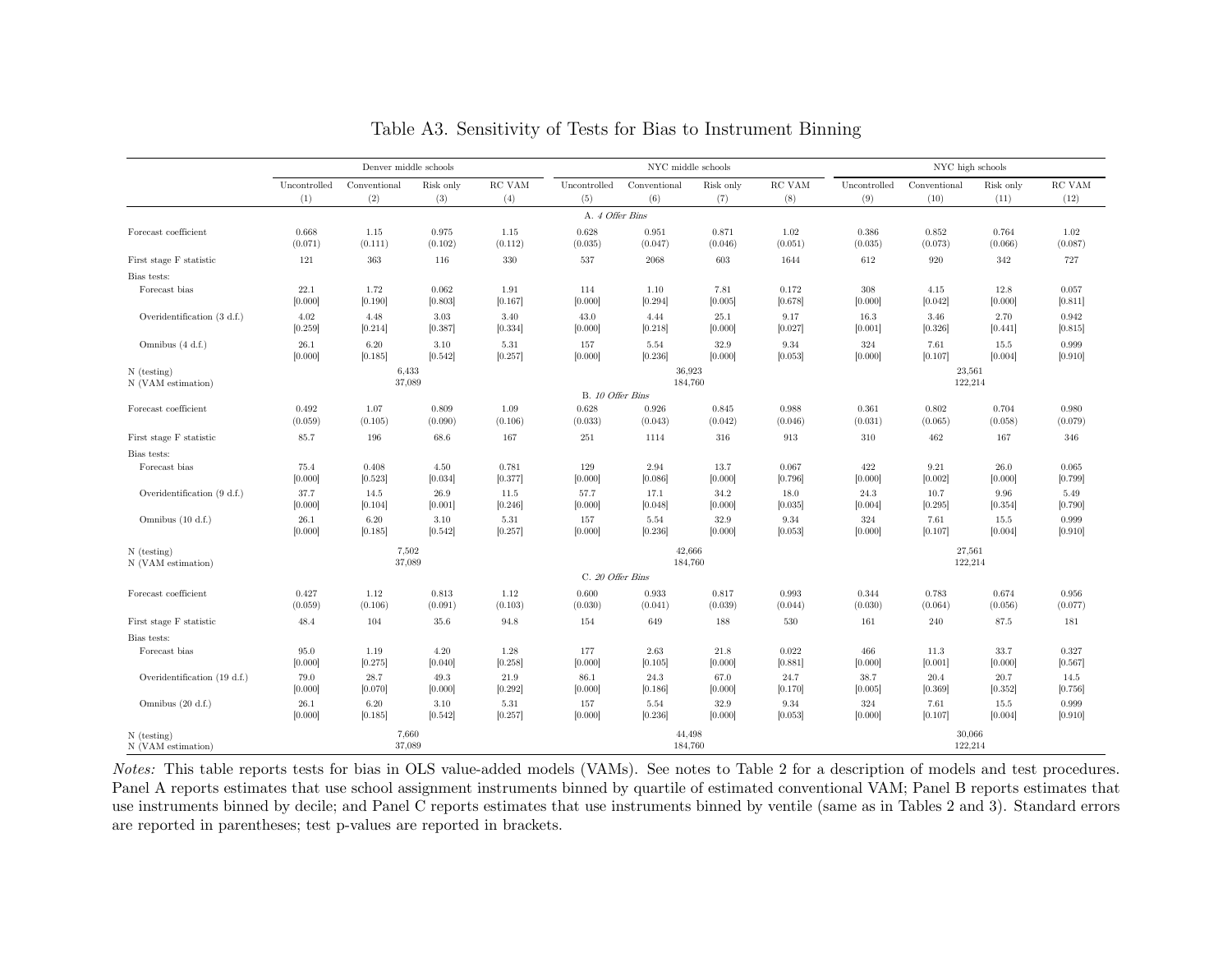<span id="page-60-0"></span>

|                                     | Uncontrolled<br>(1) | Conventional<br>(2)                           | Risk only<br>(3) | RC VAM<br>(4)    |
|-------------------------------------|---------------------|-----------------------------------------------|------------------|------------------|
|                                     |                     | Panel A. Denver middle schools                |                  |                  |
| Forecast coefficient                | 0.453<br>(0.056)    | 1.13<br>(0.108)                               | 0.740<br>(0.078) | 1.08<br>(0.102)  |
| First stage F statistic             | 49.6                | 94.1                                          | 45.5             | 96.9             |
| Bias tests:                         |                     |                                               |                  |                  |
| Forecast bias                       | 94.2<br>[0.000]     | 1.48<br>[0.224]                               | 11.0<br>[0.001]  | 0.615<br>[0.433] |
| Overidentification (19 d.f.)        | 55.3<br>[0.000]     | 18.4<br>[0.497]                               | 31.1<br>[0.039]  | 16.0<br>[0.658]  |
| Omnibus $(20 d.f.)$                 | 150<br>[0.000]      | 19.9<br>[0.467]                               | 42.1<br>[0.003]  | 16.6<br>[0.678]  |
| $N$ (testing)<br>N (VAM estimation) |                     | 7,931<br>37,089                               |                  |                  |
|                                     |                     | Panel B. NYC middle schools                   |                  |                  |
| Forecast coefficient                | 0.357<br>(0.033)    | 0.795<br>(0.063)                              | 0.642<br>(0.055) | 0.908<br>(0.071) |
| First stage F statistic             | 160                 | 571                                           | 128              | 410              |
| Bias tests:                         |                     |                                               |                  |                  |
| Forecast bias                       | 371<br>[0.000]      | 10.7<br>[0.001]                               | 43.0<br>[0.000]  | 1.69<br>[0.194]  |
| Overidentification (19 d.f.)        | 68.7<br>[0.000]     | 28.9<br>[0.068]                               | 44.9<br>[0.001]  | 25.0<br>[0.160]  |
| Omnibus $(20 d.f.)$                 | 440<br>[0.000]      | 39.6<br>[0.006]                               | 87.9<br>[0.000]  | 26.7<br>[0.144]  |
| $N$ (testing)                       |                     | 44,618                                        |                  |                  |
| N (VAM estimation)                  |                     | 184,760                                       |                  |                  |
| Forecast coefficient                | 0.291<br>(0.036)    | Panel C. NYC high schools<br>0.777<br>(0.083) | 0.642<br>(0.070) | 0.942<br>(0.096) |
| First stage F statistic             | 145                 | 210                                           | 70.2             | 161              |
| Bias tests:                         |                     |                                               |                  |                  |
| Forecast bias                       | 396<br>[0.000]      | 7.31<br>[0.007]                               | 25.9<br>[0.000]  | 0.369<br>[0.544] |
| Overidentification $(19 d.f.)$      | 42.1<br>[0.002]     | 21.4<br>[0.314]                               | 25.0<br>[0.161]  | 13.6<br>[0.809]  |
| Omnibus $(20 d.f.)$                 | 438<br>[0.000]      | 28.7<br>[0.093]                               | 50.8<br>[0.000]  | 13.9<br>[0.834]  |
| $N$ (testing)<br>N (VAM estimation) |                     | 31,044<br>122,214                             |                  |                  |

Table A4. Tests for Bias in OLS Value-Added Models (Reading)

Notes: This table reports tests for bias in OLS value-added models (VAMs). See notes to Table [2](#page-44-0) for a description of models and test procedures. Standard errors are reported in parentheses; test p-values are reported in brackets.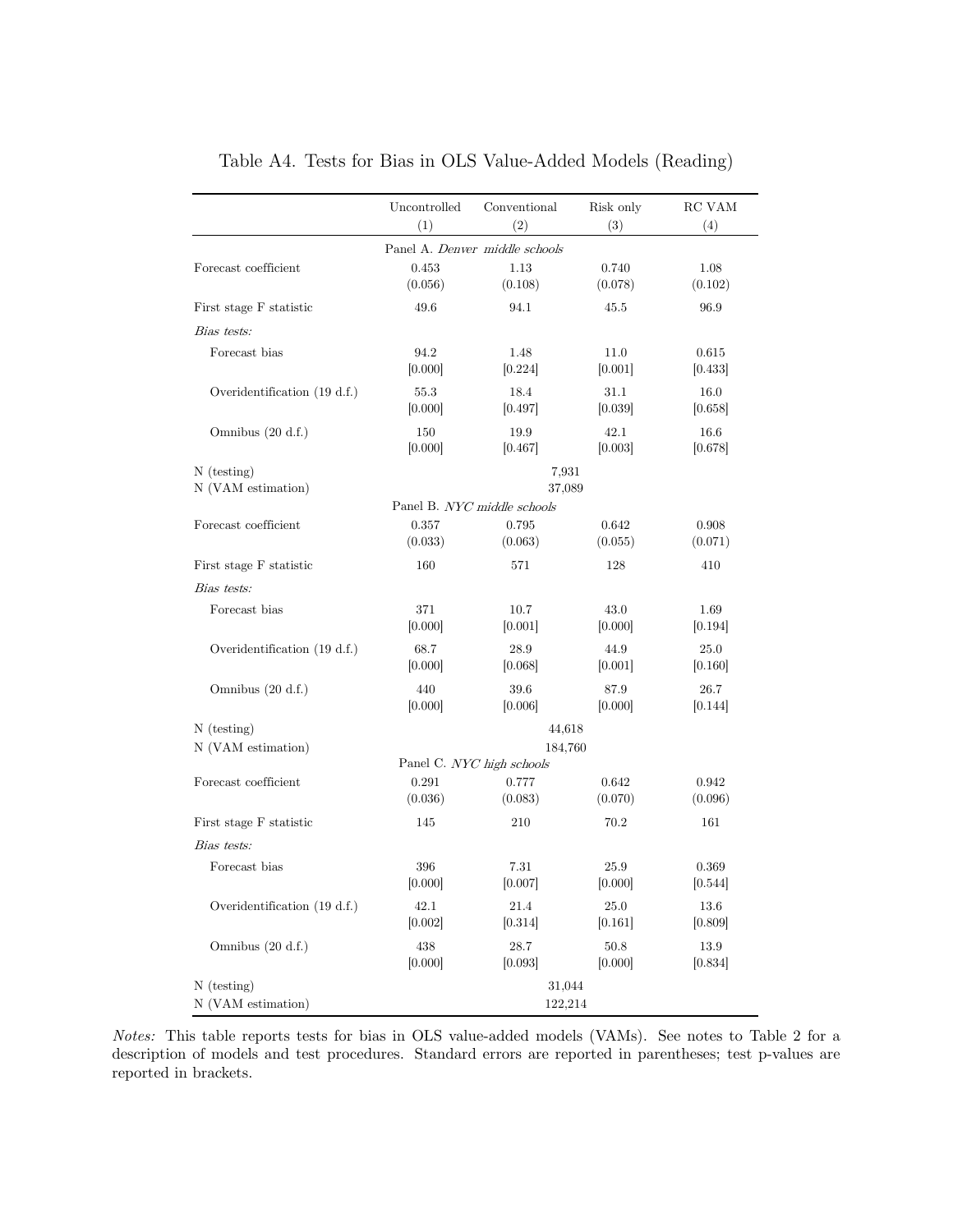|                   |                                                          |                                      |                      | Denver middle schools              |                             |                                  |                                      |                                 | NYC middle schools                   |                             |                                   |                                              |                       | NYC high schools                     |                              |                                   |
|-------------------|----------------------------------------------------------|--------------------------------------|----------------------|------------------------------------|-----------------------------|----------------------------------|--------------------------------------|---------------------------------|--------------------------------------|-----------------------------|-----------------------------------|----------------------------------------------|-----------------------|--------------------------------------|------------------------------|-----------------------------------|
|                   |                                                          |                                      |                      | VAM estimated by subgroup          |                             |                                  |                                      |                                 |                                      | VAM estimated by subgroup   |                                   |                                              |                       | VAM estimated by subgroup            |                              |                                   |
| Value-added model |                                                          | Baseline VAM<br>specification<br>(1) | Baseline year<br>(2) | Subsidized<br>lunch<br>(3)         | Special<br>education<br>(4) | Baseline score<br>tercile<br>(5) | Baseline VAM<br>specification<br>(6) | Baseline year<br>(7)            | Subsidized<br>lunch<br>(8)           | Special<br>education<br>(9) | Baseline score<br>tercile<br>(10) | <b>Baseline VAM</b><br>specification<br>(11) | Baseline year<br>(12) | Subsidized<br>lunch<br>(13)          | Special<br>education<br>(14) | Baseline score<br>tercile<br>(15) |
|                   |                                                          |                                      |                      |                                    |                             |                                  |                                      | A. VAM estimated in full sample |                                      |                             |                                   |                                              |                       |                                      |                              |                                   |
| Conventional VAM  | Forecast coefficient                                     | 1.12<br>(0.106)                      | 1.04<br>(0.092)      | 1.12<br>(0.106)                    | 1.09<br>(0.104)             | 1.11<br>(0.105)                  | 0.933<br>(0.041)                     | 0.922<br>(0.040)                | 0.933<br>(0.041)                     | 0.943<br>(0.041)            | 0.933<br>(0.041)                  | 0.783<br>(0.064)                             | 0.797<br>(0.064)      | 0.773<br>(0.063)                     | 0.754<br>(0.062)             | 0.798<br>(0.065)                  |
|                   | Omnibus (20 d.f.)                                        | 29.9<br>[0.071]                      | 20.7<br>[0.417]      | 30.4<br>[0.064]                    | 30.5<br>[0.062]             | 29.7<br>[0.074]                  | 26.9<br>[0.138]                      | 26.5<br>[0.151]                 | 25.7<br>[0.175]                      | 25.1<br>[0.198]             | 27.3<br>[0.126]                   | 31.8<br>[0.046]                              | 26.5<br>[0.151]       | 33.2<br>[0.032]                      | 36.9<br>[0.012]              | 30.0<br>[0.070]                   |
| RC VAM            | Forecast coefficient                                     | 1.12<br>(0.103)                      | 1.05<br>(0.092)      | 1.11<br>(0.103)                    | 1.10<br>(0.101)             | 1.10<br>(0.102)                  | 0.993<br>(0.044)                     | 0.989<br>(0.043)                | 0.993<br>(0.044)                     | 1.00<br>(0.044)             | 0.994<br>(0.044)                  | 0.956<br>(0.077)                             | 0.974<br>(0.078)      | 0.940<br>(0.076)                     | 0.897<br>(0.072)             | 0.928<br>(0.074)                  |
|                   | Omnibus (20 d.f.)<br>$N$ (testing)<br>N (VAM estimation) | 23.1<br>[0.282]                      | 16.8<br>[0.667]      | 24.2<br>[0.235]<br>7,660<br>37,089 | 23.4<br>[0.269]             | 24.1<br>[0.236]                  | 24.7<br>[0.211]                      | 22.1<br>[0.333]                 | 24.0<br>[0.243]<br>44.498<br>184,760 | 22.7<br>[0.302]             | 24.5<br>[0.220]                   | 14.8<br>[0.788]                              | 13.9<br>[0.837]       | 15.4<br>[0.756]<br>30,066<br>122,214 | 16.8<br>[0.663]              | 15.3<br>[0.761]                   |
|                   |                                                          |                                      |                      |                                    |                             |                                  |                                      | B. VAM estimated in risk sample |                                      |                             |                                   |                                              |                       |                                      |                              |                                   |
| Conventional VAM  | Forecast coefficient                                     | 1.00<br>(0.092)                      | 1.02<br>(0.087)      | 1.00<br>(0.092)                    | 0.989<br>(0.090)            | 1.02<br>(0.092)                  | 0.959<br>(0.042)                     | 0.958<br>(0.041)                | 0.962<br>(0.042)                     | 0.961<br>(0.042)            | 0.973<br>(0.042)                  | 0.825<br>(0.068)                             | 0.841<br>(0.066)      | 0.809<br>(0.066)                     | 0.818<br>(0.067)             | 0.835<br>(0.067)                  |
|                   | Omnibus (20 d.f.)                                        | 23.1<br>[0.282]                      | 19.3<br>[0.505]      | 24.0<br>[0.242]                    | 23.1<br>[0.282]             | 22.6<br>[0.309]                  | 21.8<br>[0.354]                      | 16.3<br>[0.700]                 | 21.0<br>[0.397]                      | 20.2<br>[0.443]             | 22.3<br>[0.326]                   | 28.1<br>[0.108]                              | 23.1<br>[0.283]       | 31.4<br>[0.050]                      | 30.3<br>[0.066]              | 26.1<br>[0.163]                   |
| RC VAM            | Forecast coefficient                                     | 0.981<br>(0.089)                     | 0.993<br>(0.085)     | 0.981<br>(0.089)                   | 0.975<br>(0.088)            | 0.998<br>(0.089)                 | 1.00<br>(0.044)                      | 1.01<br>(0.043)                 | 1.00<br>(0.044)                      | 1.01<br>(0.044)             | 1.01<br>(0.044)                   | 0.912<br>(0.073)                             | 0.948<br>(0.076)      | 0.890<br>(0.072)                     | 0.907<br>(0.073)             | 0.921<br>(0.072)                  |
|                   | Omnibus (20 d.f.)                                        | 19.7<br>[0.478]                      | 17.4<br>[0.625]      | 20.2<br>[0.448]                    | 19.7<br>[0.477]             | 19.2<br>[0.509]                  | 19.8<br>[0.468]                      | 14.3<br>[0.814]                 | 18.6<br>[0.549]                      | 18.1<br>[0.579]             | 20.3<br>[0.439]                   | 16.3<br>[0.698]                              | 13.8<br>[0.839]       | 20.1<br>[0.450]                      | 18.2<br>[0.576]              | 12.5<br>[0.899]                   |
|                   | $N$ (testing)<br>N (VAM estimation)                      |                                      |                      | 7,660<br>7,660                     |                             |                                  |                                      |                                 | 44,498<br>44,498                     |                             |                                   |                                              |                       | 30,066<br>30,066                     |                              |                                   |

## <span id="page-61-0"></span>Table A5. Robustness of Bias Tests to Effect Heterogeneity

Notes: This table reports tests for bias in OLS value-added models (VAMs) that allow for effect heterogeneity by baseline characteristics. See notes to Table [2](#page-44-1) for a description of models and test procedures. Panel A shows results for VAMs estimated using the full OLS sample, while Panel B shows results for VAMs estimated using the lottery subsample. Columns 1, 6, and 11 report estimates that do not allow effect heterogeneity, while columns 2-5, 7-10, and 12-15 report estimates from models that allow value-added to differ across groups defined by the covariates in the column headings.Standard errors are reported in parentheses; test p-values are reported in brackets.